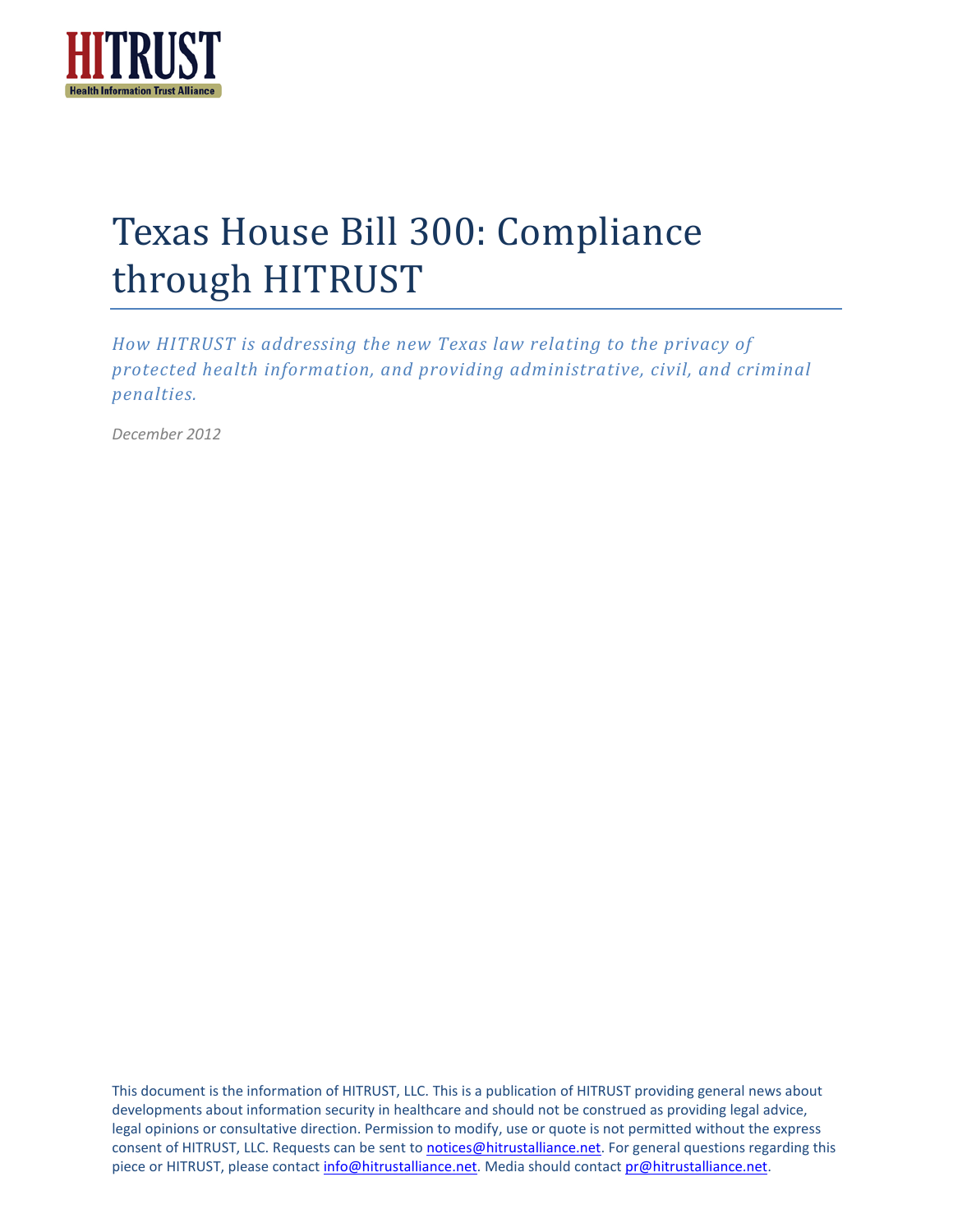

## **Contents**

| Appendix A - Detailed Listing of the Standards Required for the Secure Electronic Exchange of Health |
|------------------------------------------------------------------------------------------------------|
|                                                                                                      |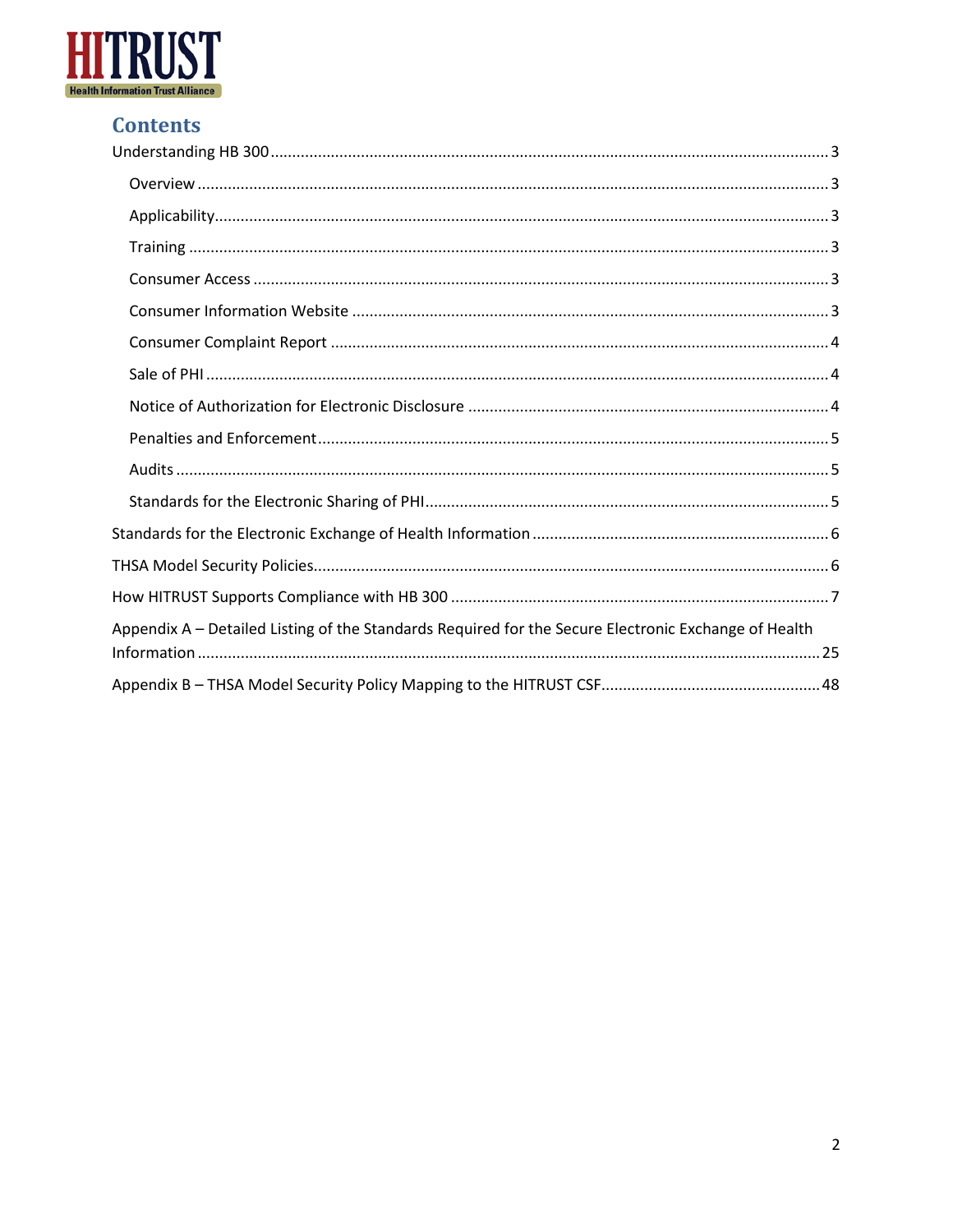

## <span id="page-2-0"></span>**Understanding HB 300**

#### <span id="page-2-1"></span>**Overview**

In June of 2011, Texas House Bill ("HB") 300 was passed unanimously by both houses of the State Legislature. The new law is effective as of September 1, 2012, and amends Texas Health Code, Chapters 181 and 182; Texas Business and Commerce Code, Sections 521 and 522; Texas Government Code, Chapter 531; and Texas Insurance Code, Chapter 602. The State law is designed to better ensure the security and privacy of protected health information (PHI) that is exchanged via electronic means for residents in the State of Texas. The law also grants new enforcement authority to a variety of state agencies, establishes standards for the use of electronic health records, and increases penalties for the wrongful electronic disclosure of PHI, including creating a new felony for wrongfully accessing or reading electronic health records (EHRs) via electronic means.

#### <span id="page-2-2"></span>**Applicability**

HB 300 builds upon the Federal Health Insurance Portability and Accountability Act (HIPAA), requiring that all "covered entities" as defined by 45 C.F.R. 160.103 comply both with HIPAA and the requirements specified in the new State law. As defined by 45 C.F.R. 160.103, a covered entity is any health plan, health care clearinghouse, or health care provider who transmits any health information electronically. HB 300 expands the definition of a covered entity to apply to any entity that stores, processes, or transmits PHI in a commercial or professional capacity; any entity that comes into possession of PHI; or is an employee, agent, or contractor of an entity as described above. Explicitly, in addition to the entities listed by HIPAA, this definition of covered entity effectively extends the term to include business associates, governmental units, information or computer management entities, schools, health researchers, or a person who maintains an Internet site.

#### <span id="page-2-3"></span>**Training**

Under section 181.101 of the amended Texas Health Code, all covered entities are required to provide a training program for employees regarding the State and Federal laws relating to PHI. Specifically, the training program must be tailored to the course of business of the covered entity and to the roles and responsibilities of its employees. The training program must be provided within 60 days from the date any employee is hired, and again to all employees at least every two years. Further, the covered entity must ensure each employee signs a statement acknowledging that the employee has attended and completed the training program.

#### <span id="page-2-4"></span>**Consumer Access**

For covered entities, specifically health care providers, using an EHRs system , the entity must provide an individual's record electronically within 15 business days following a written request from the individual.

#### <span id="page-2-5"></span>**Consumer Information Website**

The State Attorney General is required to maintain an informational website relating to consumer and patient privacy in Texas. Specifically the website shall: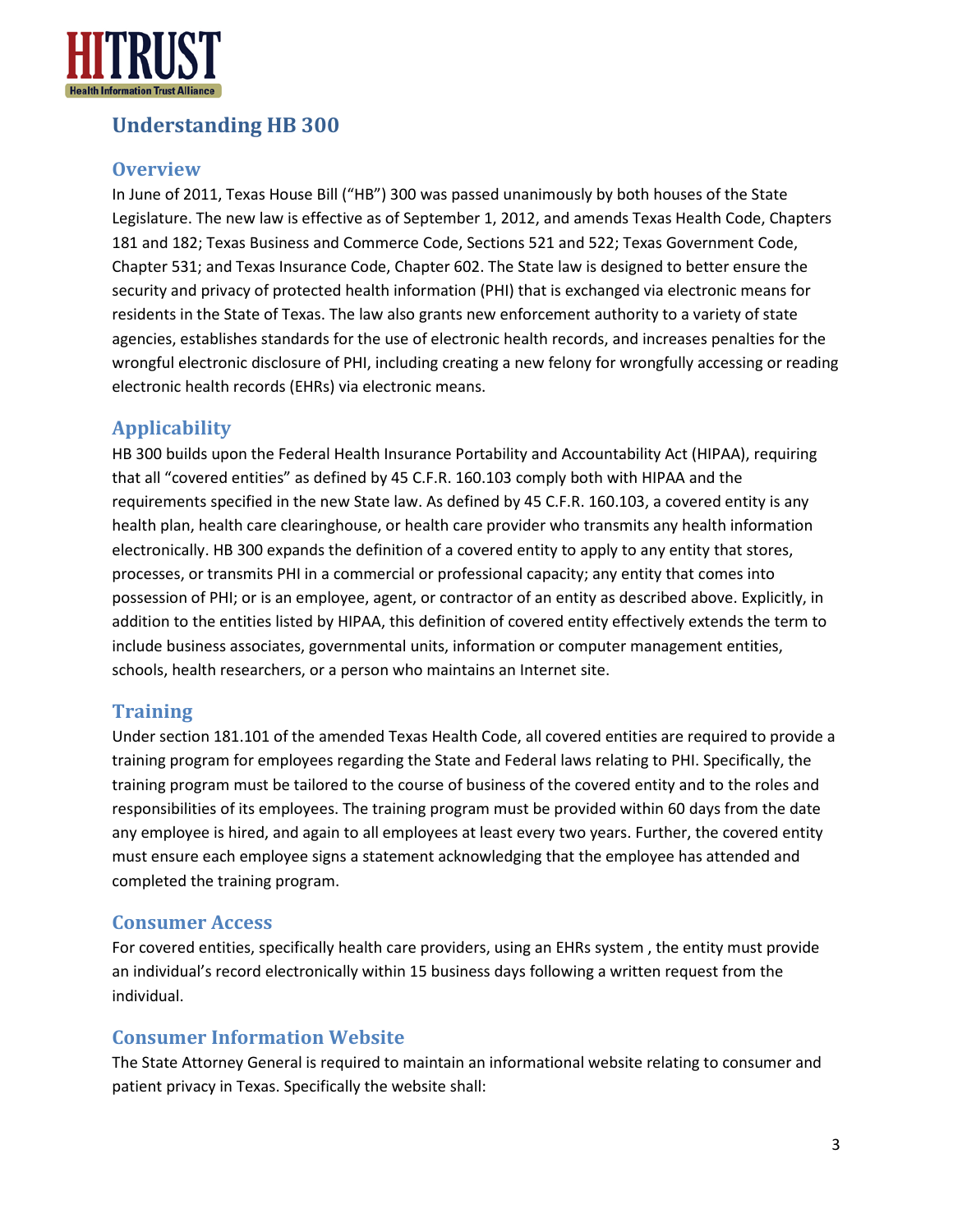

- Provide information regarding privacy rights as it relates to PHI under State and Federal law
- List the State agencies that regulate covered entities in the State
- Detail information regarding each agency's complaint process
- Provide contact information for each agency

The State Attorney General's website for consumer protection is accessible at [https://www.oag.state.tx.us/consumer/.](https://www.oag.state.tx.us/consumer/)

#### <span id="page-3-0"></span>**Consumer Complaint Report**

The State Attorney General is required to submit a report to the legislature annually that addresses the number and types of complaints received as it relates to consumer privacy of PHI, and the enforcement action taken for each compliant. In turn, each State agency that receives consumer complaints is required to submit to the Attorney General information about the complaints the agency has received and any enforcement or response taken to address the complaint. In order to maintain privacy, the Attorney General is responsible for de-identifying any PHI that may be present in the complaint or response prior to filing his/her report to the legislature.

#### <span id="page-3-1"></span>**Sale of PHI**

A covered entity may not disclose PHI for direct or indirect payment except as follows:

- To another covered entity for treatment, payment, health care operations, or for performing an insurance or health maintenance organization function
- If otherwise required by State or Federal law

The payment requested to disclose the information must not exceed the reasonable costs of preparing and transmitting the information.

#### <span id="page-3-2"></span>**Notice of Authorization for Electronic Disclosure**

A covered entity must provide general notice to the individuals for whom it creates or receives PHI by:

- Posting a written notice in the entity's business;
- Posting an electronic notice on the entity's website; or
- Posting a notice in a conspicuous location where it is likely to be noticed by the individuals whose PHI is being disclosed

The electronic disclosure of PHI is prohibited without a separate authorization from each individual for each disclosure. The authorization must be made in electronic or written form, or documented in writing by the covered entity if authorization was provided in oral form. Authorization is not required for disclosures listed in the prior section.

The State Attorney General is required to provide a standard authorization form, though as of the date of this report, one does not appear to be available.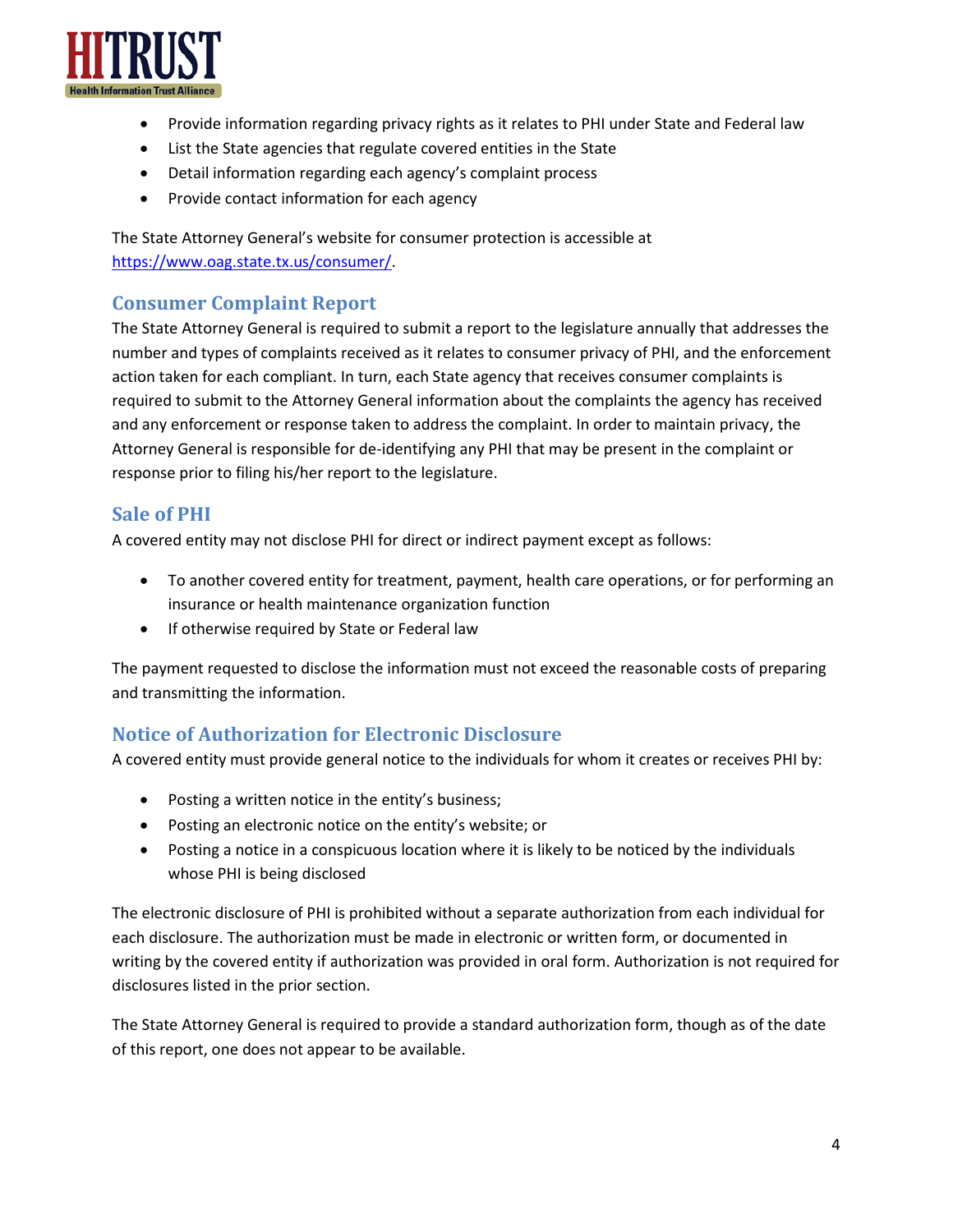

#### <span id="page-4-0"></span>**Penalties and Enforcement**

The State Attorney General is authorized to enact civil monetary penalties against any covered entity that violates the requirements of the Texas Health Code, Chapter 181, as amended by HB 300. The following table lists the tiers of penalties, including the maximum amount and under what circumstances the penalty may be applied:

| <b>Penalty Amount</b> | Penalty Conditions                                                                  |
|-----------------------|-------------------------------------------------------------------------------------|
| \$5,000               | Violations committed with <b>negligence</b> in one year, regardless of how long the |
|                       | violation continues during that year.                                               |
| \$25,000              | Violations committed knowingly or intentionally in one year, regardless of how      |
|                       | long the violation continues during that year.                                      |
| \$250,000             | Violations committed knowingly or intentionally where PHI was used for financial    |
|                       | gain.                                                                               |

The penalties are capped at \$250,000 annually, but only if the disclosure was to another covered entity and for treatment, payment, health care operations, or otherwise required by law; and the information was encrypted, the recipient did not use or release the PHI, and the covered entity that disclosed the information has adequate privacy and security policies in place including employee training. If the violations are found to have occurred frequently, constituting a pattern of non-compliance, penalties may be assessed not to exceed \$1.5 million annually. The State Attorney General is authorized to retain a portion of the penalties to cover the costs of enforcement.

In addition to penalties, if the investigation finds a pattern of non-compliance, a covered entity that is licensed by the State may have its license revoked.

#### <span id="page-4-1"></span>**Audits**

The Texas Health and Human Services Commission may request that the United States secretary of health and human services conduct an audit of a covered entity to determine the entity's compliance with HIPAA. Following a violation that is found to be a pattern of non-compliance, the Commission may request the covered entity to submit the results of a risk analysis conducted by the covered entity or request the licensing agency to conduct the audit if applicable.

#### <span id="page-4-2"></span>**Standards for the Electronic Sharing of PHI**

The Texas Health and Human Services Commission is responsible for reviewing and adopting privacy and security standards for the electronic sharing of PHI. The standards adopted must comply with HIPAA and other applicable State and Federal laws relating to the confidentiality and security of PHI. Further, the standards must ensure the secure maintenance and disclosure of PHI, include procedures for securely disclosing PHI, and support interoperability. These standards are listed and discussed further in the following sections.

The Texas Health Services Authority (THSA) is also established as a public-private collaborative to develop a seamless electronic health information infrastructure to support the health care system in the State and to improve patient safety and quality of care. Subsequently, THSA plans to offer statewide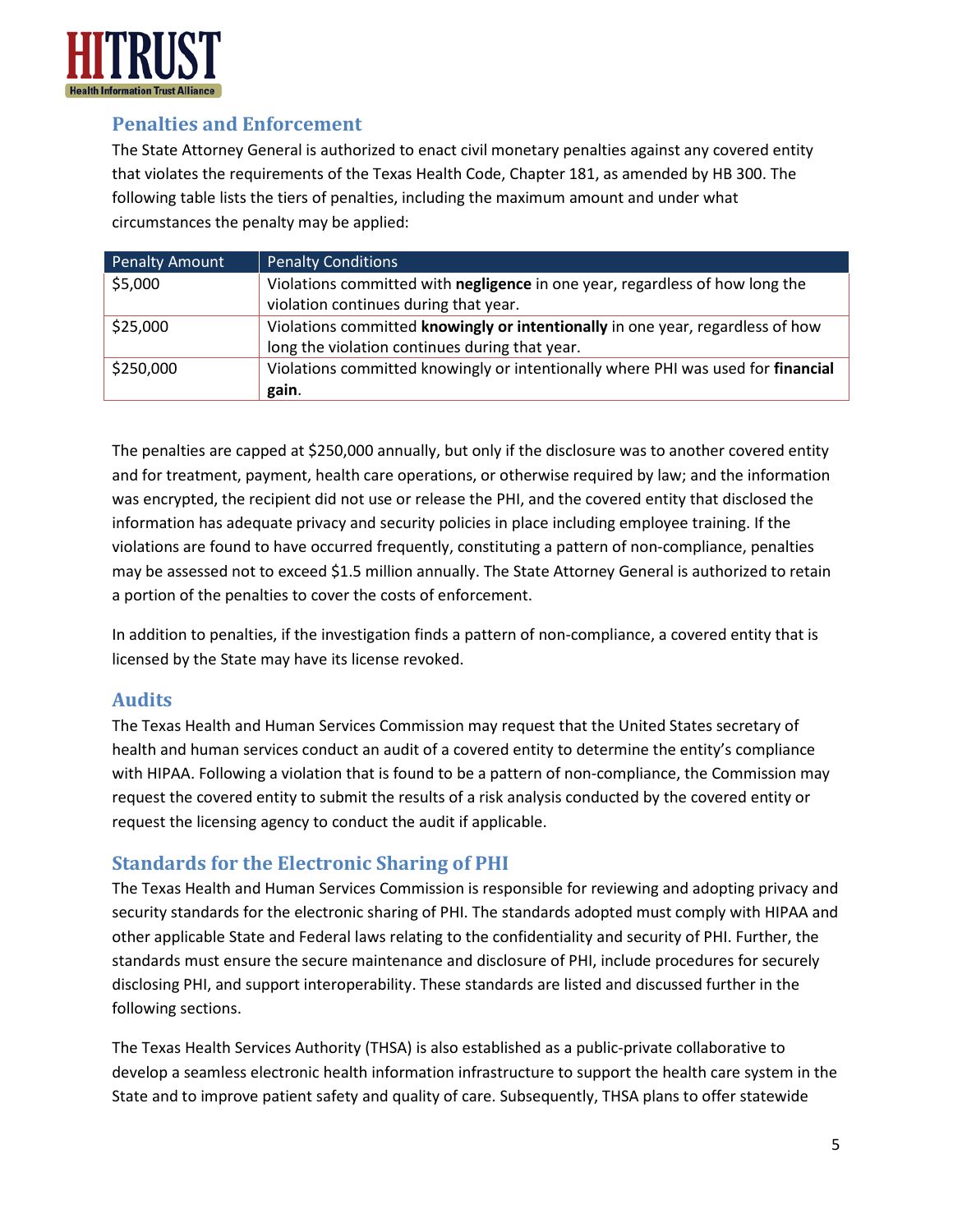

health information exchange (HIE) capacity through a network called HIETexas that will enable the sharing of patient information between providers across the state via HIEs and their participants. As part of this program, THSA has established draft model security policies that local HIEs should adopt and tailor to their environment and operations. These policies are listed and discussed further in the following sections.

## <span id="page-5-0"></span>**Standards for the Electronic Exchange of Health Information**

As required by HB 300, the Texas Health and Human Services Commission is responsible for reviewing and adopting privacy and security standards relating to the electronic exchange of health information. On September 13, 2012, THSA had developed the standards and submitted them to the Commission for adoption by rule.

The proposed new rules apply to covered entities that electronically exchange, use, or disclose PHI. The rules identify statutory and regulatory requirements that covered entities must follow to be in compliance with the law. The standards proposed include:

- The HIPAA Privacy, Security, and Breach Notification Rules
- The Texas Medical Records Act, Chapter 181 of the Texas Health and Safety Code
- The Texas Identity Theft Act, Chapter 521 of the Texas Business and Commerce Code
- Other applicable State and Federal laws or regulations as they relate to the confidentiality of information

The proposed standards that any covered entity that electronically exchanges, uses, or discloses PHI must comply with, as applicable, are listed in the table in Appendix A of this document.

### <span id="page-5-1"></span>**THSA Model Security Policies**

In 2010, the Department of Health and Human Services (HHS), through the Office of the National Coordinator (ONC) for Health Information Technology, approved Texas' Strategic and Operational Plan for a Statewide HIE, under which the State received grant funding to further certain health information exchange goals. As part of this program, which is being administered by the Texas Health and Human Services Commission with contractual support from the THSA, the Commission helped to fund 12 regional HIE networks, the Local HIEs. These Local HIEs cover approximately 90% of the State's physicians and hospitals eligible for the program. The purpose of the model security policy is to help the Local HIEs comply with State and Federal law requirements by providing a guide as to some common policies and procedures that may be applicable to the HIEs. It is important to note that each Local HIE has the freedom and flexibility to implement its own unique privacy and security measures as appropriate and in compliance with State and Federal law (i.e., these policies are meant to be a guide, not a mandate).

The THSA Model Security Policies implement the requirements of the HIPAA Security Rule very closely. This includes: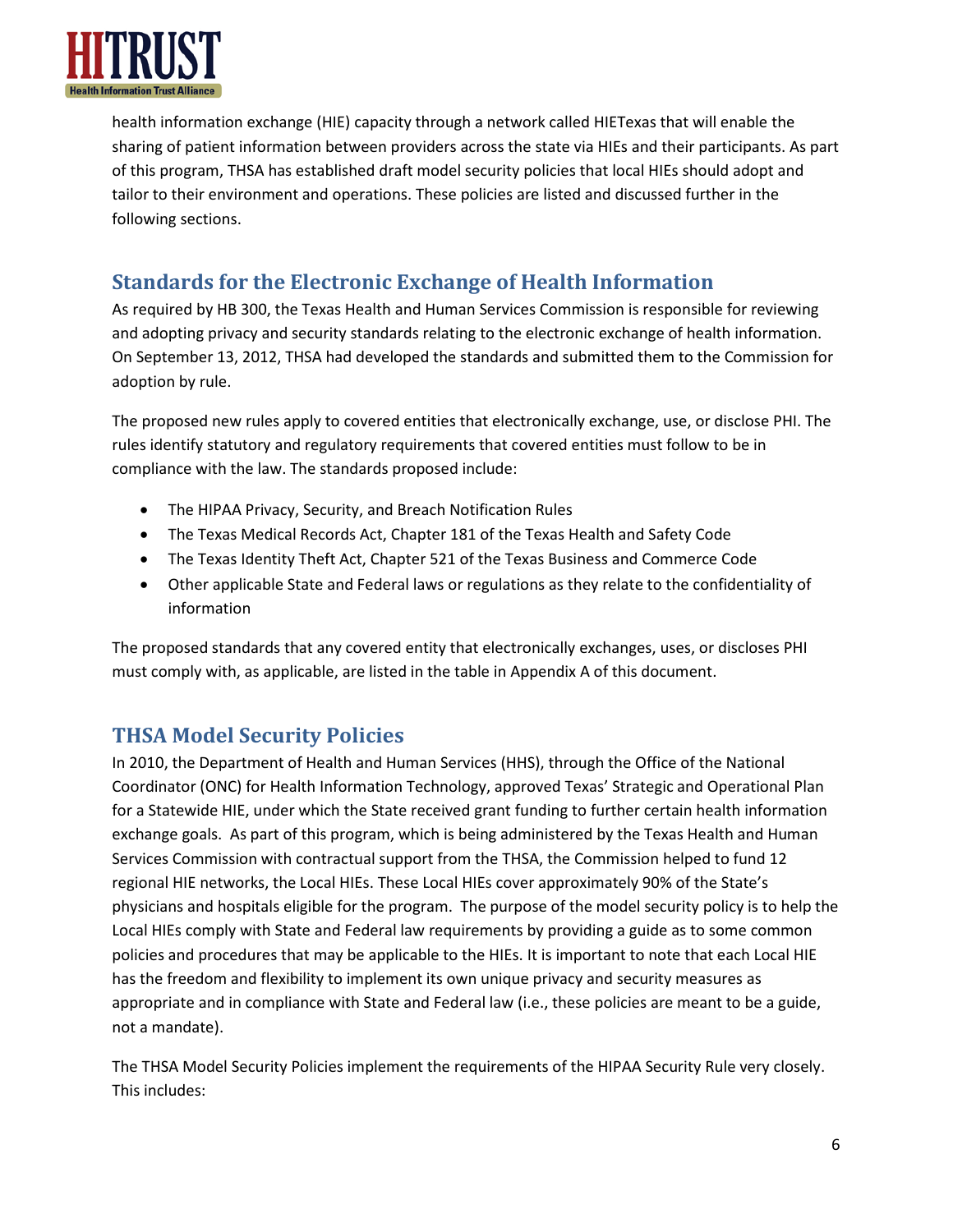

- **164.308, Administrative Safeguards** Administrative safeguards are administrative actions, policies, and procedures that manage the selection, development, implementation, and maintenance of security measures to protect EPHI and to manage the conduct of Users, some of which apply to HIE Users and/or Participant Users, in relation to the protection of such EPHI.
- **164.310, Physical Safeguards** Physical safeguards are physical measures, policies, and procedures to protect a covered entity's electronic information systems and related buildings and equipment from natural and environmental hazards and unauthorized intrusion.
- **164.312, Technical Safeguards** A Technical Safeguard is the technology and the policy and procedures for its use that protect EPHI and control access to it.

164.314, Organizational Safeguards, which addresses specific implementation specifications for Business Associate contracts and other written agreements, and 164.316, Policies, Procedures and Documentation Safeguards, which addresses requirements for storing, maintaining and retaining documentation and an overarching standard for developing security policies and procedures, are not explicitly addressed or referenced within the policies. While 164.308(b)(1) through (b)(4) address the concept of Business Associate agreements, and each sub-section generally specifies the policies and procedures necessary, it is recommended that Local HIEs adopting this model security policy review and supplement the guidance with the limited requirements from these omitted sections of the HIPAA Security Rule.

It is important to note that since the THSA model security policy implements HIPAA, a Federal law, any Texas State law that provides for greater protections over HIPAA supersedes the associated HIPAA requirement. Thus, it is important for organizations adopting the model security policies to also closely review and consider the Texas standards relating to the confidentiality of information, as described in the prior section.

The table in Appendix B of this document maps the THSA model security policy to the HITRUST Common Security Framework (CSF). Since the THSA model security policy is based on the HIPAA Security Rule, an authoritative source already integrated into the CSF, little change to the CSF was necessary to account for the policies and procedures in this model security policy. Instead, HITRUST's objectives were to provide an accurate and simple mapping between the CSF and the THSA model security policy.

## <span id="page-6-0"></span>**How HITRUST Supports Compliance with HB 300**

HITRUST, in its effort to ensure it continues to provide relevant solutions to address information security and compliance in the healthcare industry, has mapped the requirements of HB 300 to the CSF. Since the CSF is not a new standard but rather a framework of security controls that incorporates and references existing standards and regulations applicable to healthcare organizations, HB 300 becomes a new authoritative source within the CSF.

It is important to note that at this time the CSF only addresses security controls and requirements. Many of the other requirements HB 300 are of a business or privacy nature, or specify requirements for State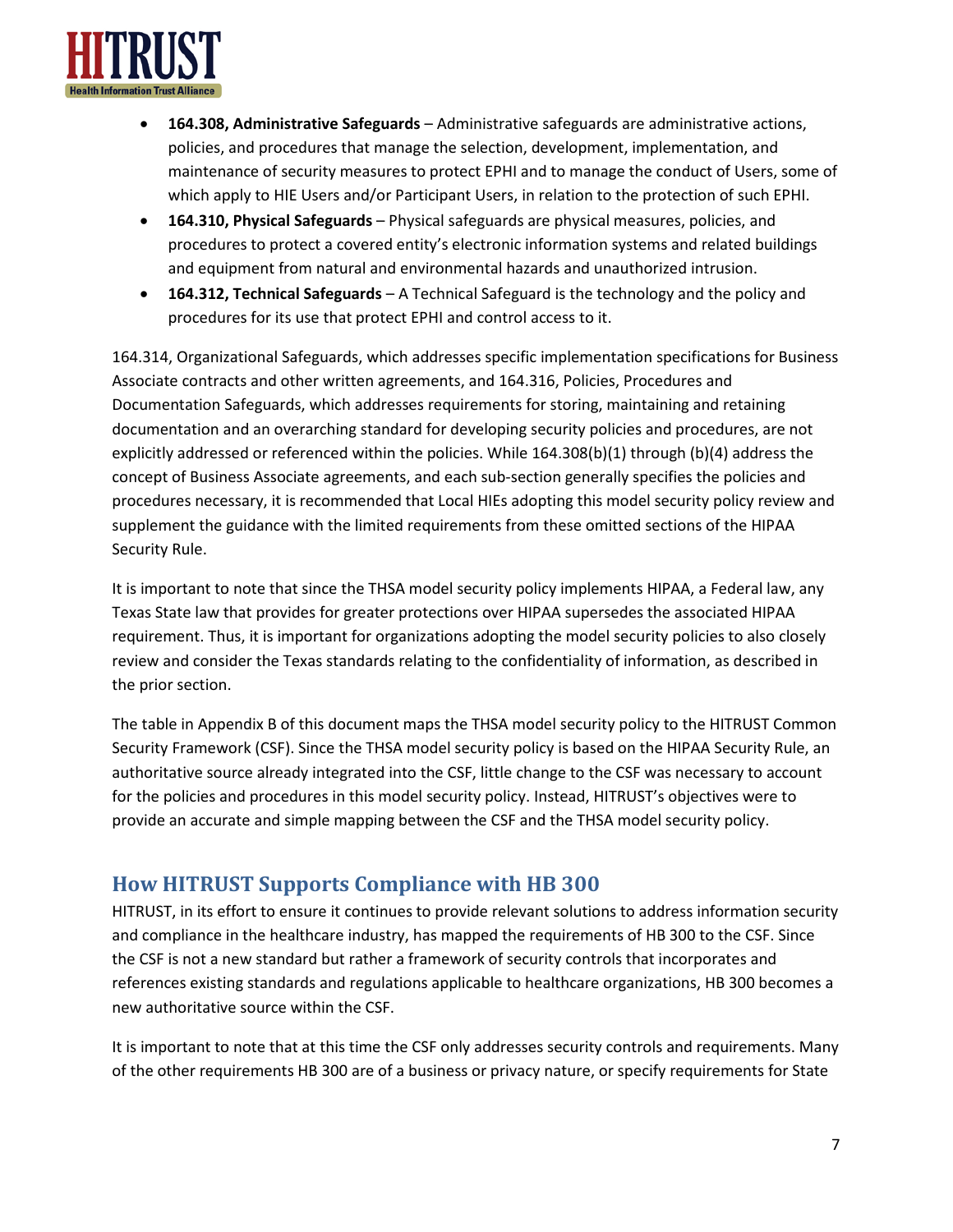

agencies within Texas. Subsequently these requirements are not mapped to the CSF because they are outside its scope.

Regardless, a full breakdown of the requirements from HB 300 is provided in the table below. Where applicable, the requirement is mapped to the CSF, denoted by the CSF control reference and implementation level, along with any updates or changes that are necessary to fully align with HB 300. Integrating this State regulation into the CSF in this way allows organizations that have, are in process, or are planning to adopt the CSF, to gain confidence that their efforts can address the State's requirements while aligning with other applicable State and Federal regulations, industry standards, and third party business requirements.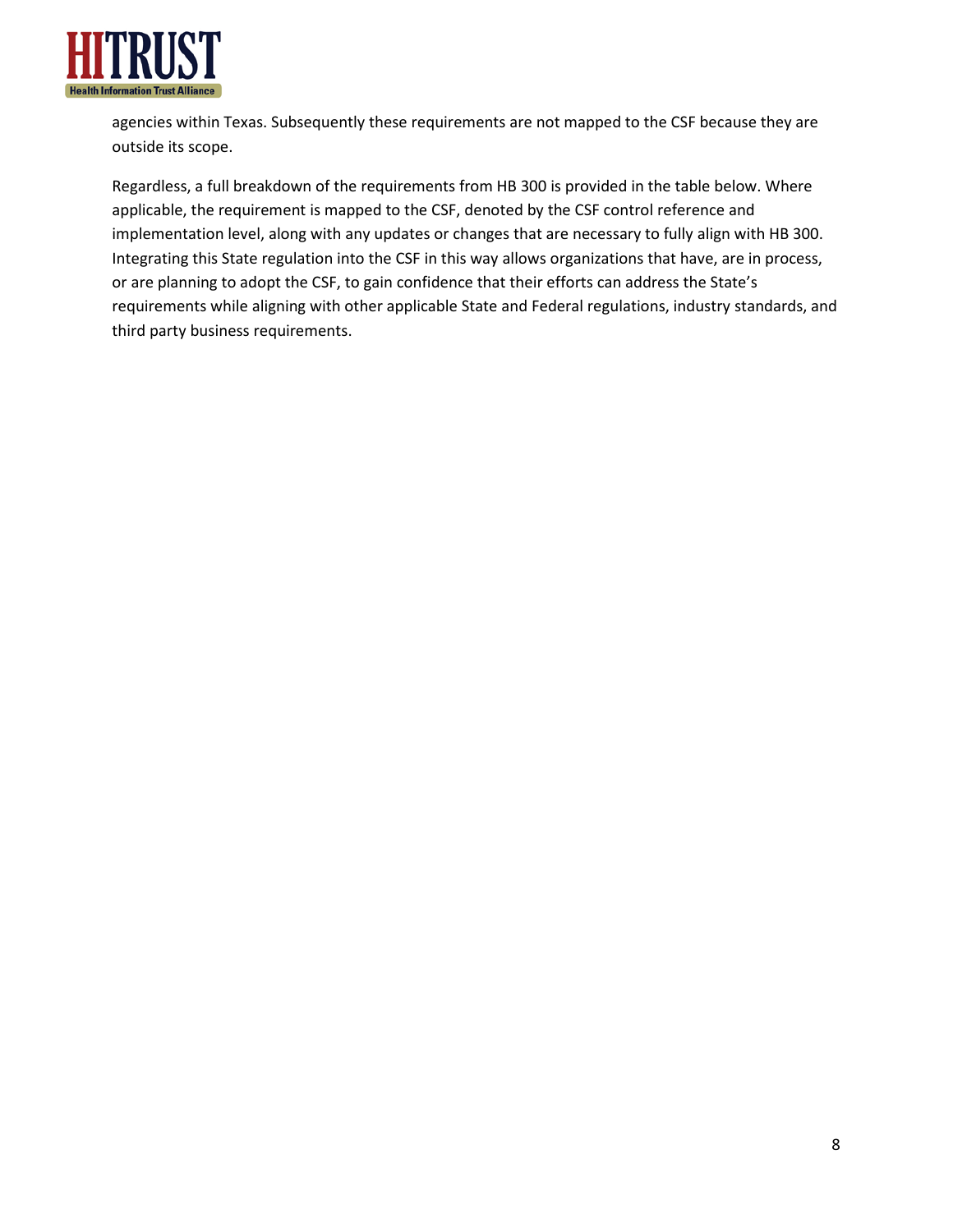

| <b>TX HB 300</b> | Authoritative    | Requirements                                      | <b>CSF xRef</b> | <b>CSF Changes</b> |
|------------------|------------------|---------------------------------------------------|-----------------|--------------------|
|                  | Source Reference |                                                   |                 |                    |
|                  | 181.004          | APPLICABILITY OF STATE AND FEDERAL LAW.           | N/A             | N/A                |
|                  | 181.004(a)       | A covered entity, as that term is defined by 45   | All HIPAA       | None noted.        |
|                  |                  | C.F.R. Section 160.103, shall comply with the     | xRefs in the    |                    |
| Section 2.       |                  | Health Insurance Portability and Accountability   | CSF.            |                    |
| Subchapter A     |                  | Act and Privacy Standards.                        |                 |                    |
|                  | 181.004(b)       | Subject to Section 181.051, a covered entity, as  | N/A             | N/A                |
|                  |                  | that term is defined by Section 181.001, shall    |                 |                    |
|                  |                  | comply with this chapter.                         |                 |                    |
|                  | 181.005          | DUTIES OF THE EXECUTIVE COMMISSIONER.             | N/A             | N/A                |
|                  | 181.005(a)       | The executive commissioner shall administer this  | N/A             | N/A                |
|                  |                  | chapter and may adopt rules consistent with the   |                 |                    |
|                  |                  | Health Insurance Portability and Accountability   |                 |                    |
|                  |                  | Act and Privacy Standards to administer this      |                 |                    |
|                  |                  | chapter.                                          |                 |                    |
|                  | 181.005(b)       | The executive commissioner shall review           | N/A             | N/A                |
|                  |                  | amendments to the definitions in 45 C.F.R. Parts  |                 |                    |
|                  |                  | 160 and 164 that occur after September 1, 2011,   |                 |                    |
|                  |                  | and determine whether it is in the best interest  |                 |                    |
|                  |                  | of the state to adopt the amended federal         |                 |                    |
| Section 3.       |                  | regulations. If the executive commissioner        |                 |                    |
|                  |                  | determines that it is in the best interest of the |                 |                    |
|                  |                  | state to adopt the amended federal regulations,   |                 |                    |
|                  |                  | the amended regulations shall apply as required   |                 |                    |
|                  |                  | by this chapter.                                  |                 |                    |
|                  | 181.005(c)       | In making a determination under this section, the | N/A             | N/A                |
|                  |                  | executive commissioner must consider, in          |                 |                    |
|                  |                  | addition to other factors affecting the public    |                 |                    |
|                  |                  | interest, the beneficial and adverse effects the  |                 |                    |
|                  |                  | amendments would have on:                         |                 |                    |
|                  | 181.005(c)(1)    | the lives of individuals in this state and their  | N/A             | N/A                |
|                  |                  | expectations of privacy; and                      |                 |                    |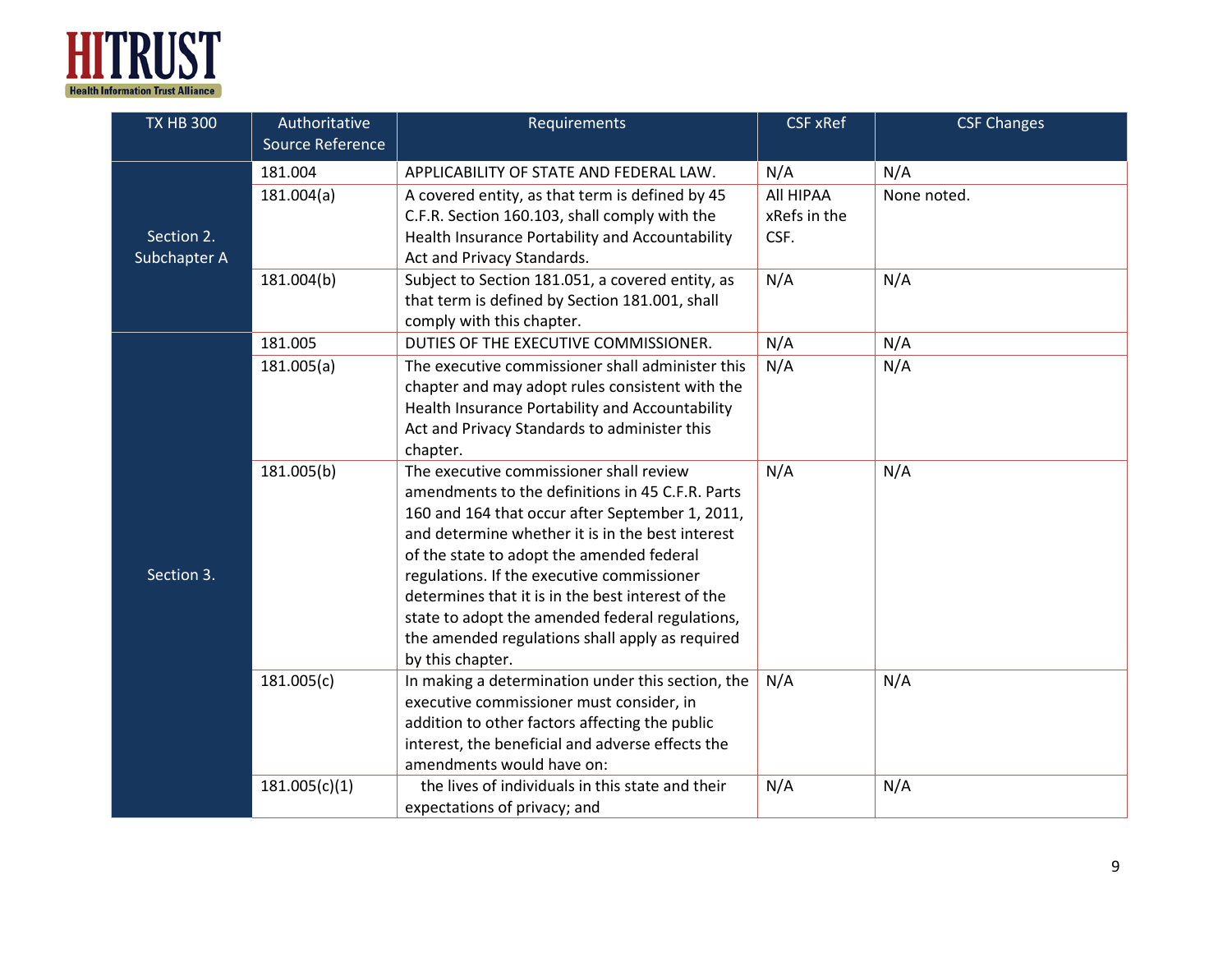

|                            | 181.005(c)(2)         | governmental entities, institutions of higher<br>education, state-owned teaching hospitals,<br>private businesses, and commerce in this state.                                                                                                                                                                                                                                                                               | N/A                  | N/A                                                                                                                                                        |
|----------------------------|-----------------------|------------------------------------------------------------------------------------------------------------------------------------------------------------------------------------------------------------------------------------------------------------------------------------------------------------------------------------------------------------------------------------------------------------------------------|----------------------|------------------------------------------------------------------------------------------------------------------------------------------------------------|
|                            | 181.005(d)            | The executive commissioner shall prepare a<br>report of the executive commissioner's<br>determination made under this section and shall<br>file the report with the presiding officer of each<br>house of the legislature before the 30th day after<br>the date the determination is made. The report<br>must include an explanation of the reasons for<br>the determination.                                                | N/A                  | N/A                                                                                                                                                        |
| Section 4.                 | 181.006               | PROTECTED HEALTH INFORMATION NOT PUBLIC<br>Notwithstanding Sections 181.004 and 181.051,<br>for a covered entity that is a governmental unit,<br>an individual's protected health information:<br>includes any information that reflects that an<br>individual received health care from the covered<br>entity; and;<br>is not public information and is not subject to<br>disclosure under Chapter 552, Government<br>Code. | N/A                  | N/A                                                                                                                                                        |
| Section 5.<br>Subchapter B | 181.059               | <b>CRIME VICTIM COMPENSATION</b><br>This chapter does not apply to any person or<br>entity in connection with providing,<br>administering, supporting, or coordinating any of<br>the benefits regarding compensation to victims<br>of crime as provided by Subchapter B, Chapter<br>56, Code of Criminal Procedure.                                                                                                          | N/A                  | N/A                                                                                                                                                        |
| Section 6.<br>Subchapter C | 181.101<br>181.101(a) | <b>TRAINING REQUIRED</b><br>Each covered entity shall provide a training<br>program to employees of the covered entity<br>regarding the state and federal law concerning<br>protected health information as it relates to:                                                                                                                                                                                                   | N/A<br>02.e, Level 1 | N/A<br>Awareness training shall<br>commence with a formal<br>induction process designed to<br>introduce the organization's<br>security policies, state and |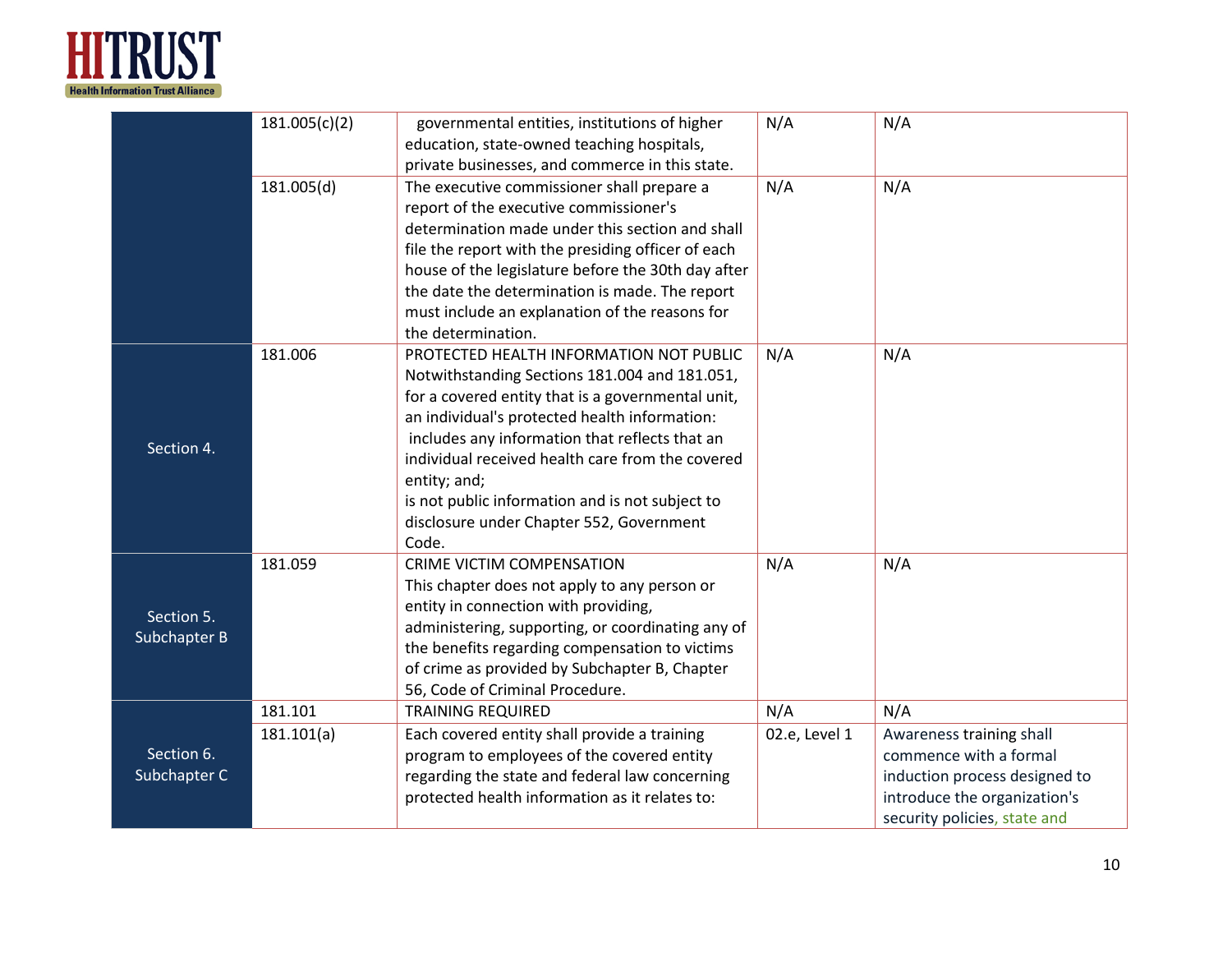

|               |                                                                                                                                                                                                                                                 |                                              | federal laws, and expectations<br>before access to information or<br>services is granted.                                                                                                                                                                                                                             |
|---------------|-------------------------------------------------------------------------------------------------------------------------------------------------------------------------------------------------------------------------------------------------|----------------------------------------------|-----------------------------------------------------------------------------------------------------------------------------------------------------------------------------------------------------------------------------------------------------------------------------------------------------------------------|
| 181.101(a)(1) | the covered entity's particular course of<br>business; and                                                                                                                                                                                      | 02.e, Level 1                                | None noted.                                                                                                                                                                                                                                                                                                           |
| 181.101(a)(2) | each employee's scope of employment.                                                                                                                                                                                                            | 02.e, Level 3                                | None noted.                                                                                                                                                                                                                                                                                                           |
| 181.101(b)    | An employee of a covered entity must complete<br>training described by Subsection (a) not later<br>than the 60th day after the date the employee is<br>hired by the covered entity.                                                             | 02.e, Level 1                                | Awareness training shall<br>commence with a formal<br>induction process designed to<br>introduce the organization's<br>security policies, state and<br>federal laws, and expectations<br>before access to information or<br>services is granted and no later<br>than 60 days after the date the<br>employee is hired. |
| 181.101(c)    | An employee of a covered entity shall receive<br>training described by Subsection (a) at least once<br>every two years.                                                                                                                         | 02.e, Level 2                                | None noted.                                                                                                                                                                                                                                                                                                           |
| 181.101(d)    | A covered entity shall require an employee of the<br>entity who attends a training program described<br>by Subsection (a) to sign, electronically or in<br>writing, a statement verifying the employee's<br>attendance at the training program. | 02.e, Level 2 -<br>employee<br>signoff       | None noted.                                                                                                                                                                                                                                                                                                           |
|               | The covered entity shall maintain the signed<br>statement.                                                                                                                                                                                      | 02.e, Level 3 -<br>maintenance<br>of records |                                                                                                                                                                                                                                                                                                                       |
| 181.102       | CONSUMER ACCESS TO ELECTRONIC HEALTH<br><b>RECORDS</b>                                                                                                                                                                                          | N/A                                          | N/A                                                                                                                                                                                                                                                                                                                   |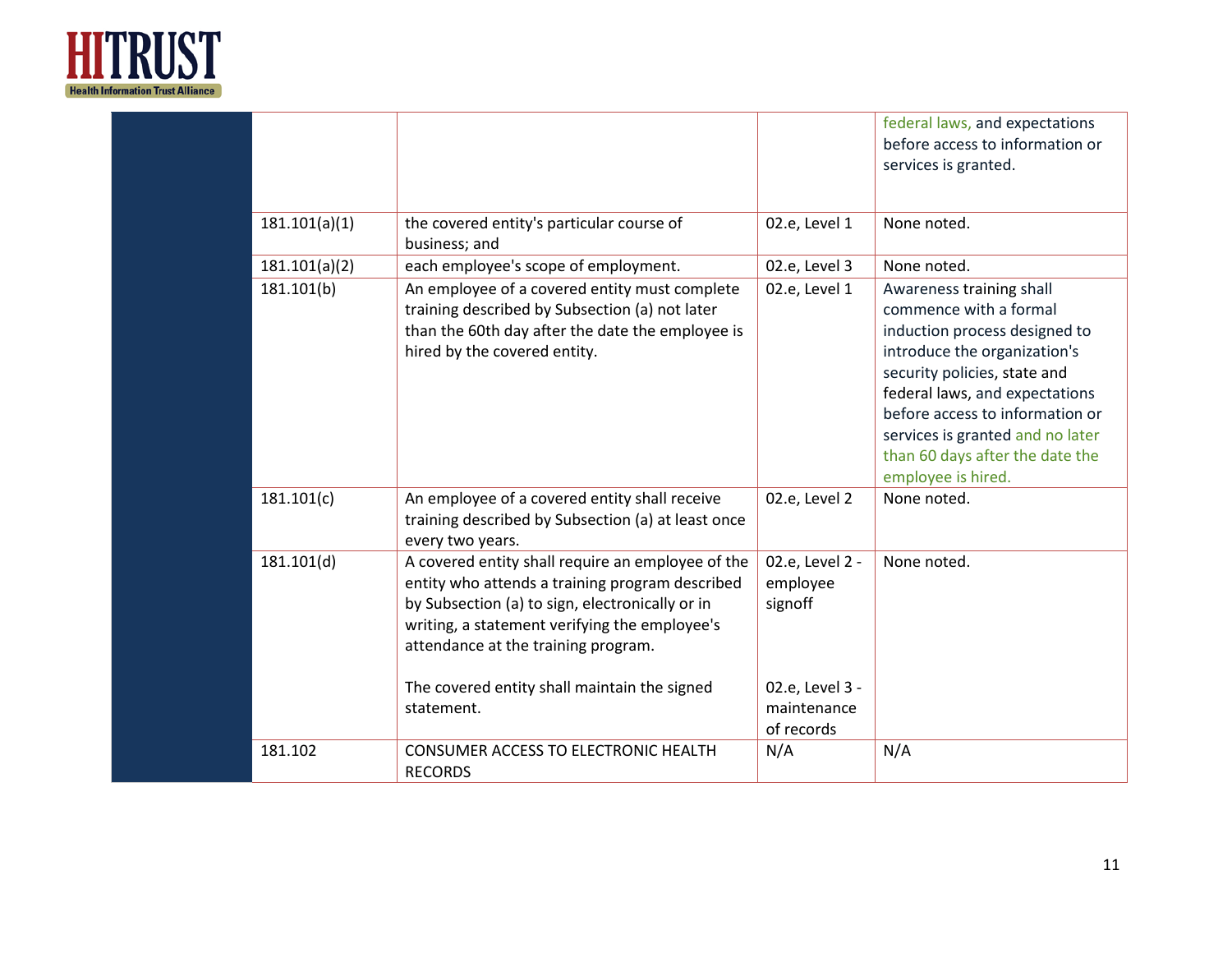

| 181.102(a) | Except as provided by Subsection (b), if a health   | N/A | N/A |
|------------|-----------------------------------------------------|-----|-----|
|            | care provider is using an electronic health         |     |     |
|            | records system that is capable of fulfilling the    |     |     |
|            | request, the health care provider, not later than   |     |     |
|            | the 15th business day after the date the health     |     |     |
|            | care provider receives a written request from a     |     |     |
|            | person for the person's electronic health record,   |     |     |
|            | shall provide the requested record to the person    |     |     |
|            | in electronic form unless the person agrees to      |     |     |
|            | accept the record in another form.                  |     |     |
| 181.102(b) | A health care provider is not required to provide   | N/A | N/A |
|            | access to a person's protected health               |     |     |
|            | information that is excepted from access, or to     |     |     |
|            | which access may be denied, under 45 C.F.R.         |     |     |
|            | Section 164.524.                                    |     |     |
| 181.102(c) | For purposes of Subsection (a), the executive       | N/A | N/A |
|            | commissioner, in consultation with the              |     |     |
|            | Department of State Health Services, the Texas      |     |     |
|            | Medical Board, and the Texas Department of          |     |     |
|            | Insurance, by rule may recommend a standard         |     |     |
|            | electronic format for the release of requested      |     |     |
|            | health records. The standard electronic format      |     |     |
|            | recommended under this section must be              |     |     |
|            | consistent, if feasible, with federal law regarding |     |     |
|            | the release of electronic health records.           |     |     |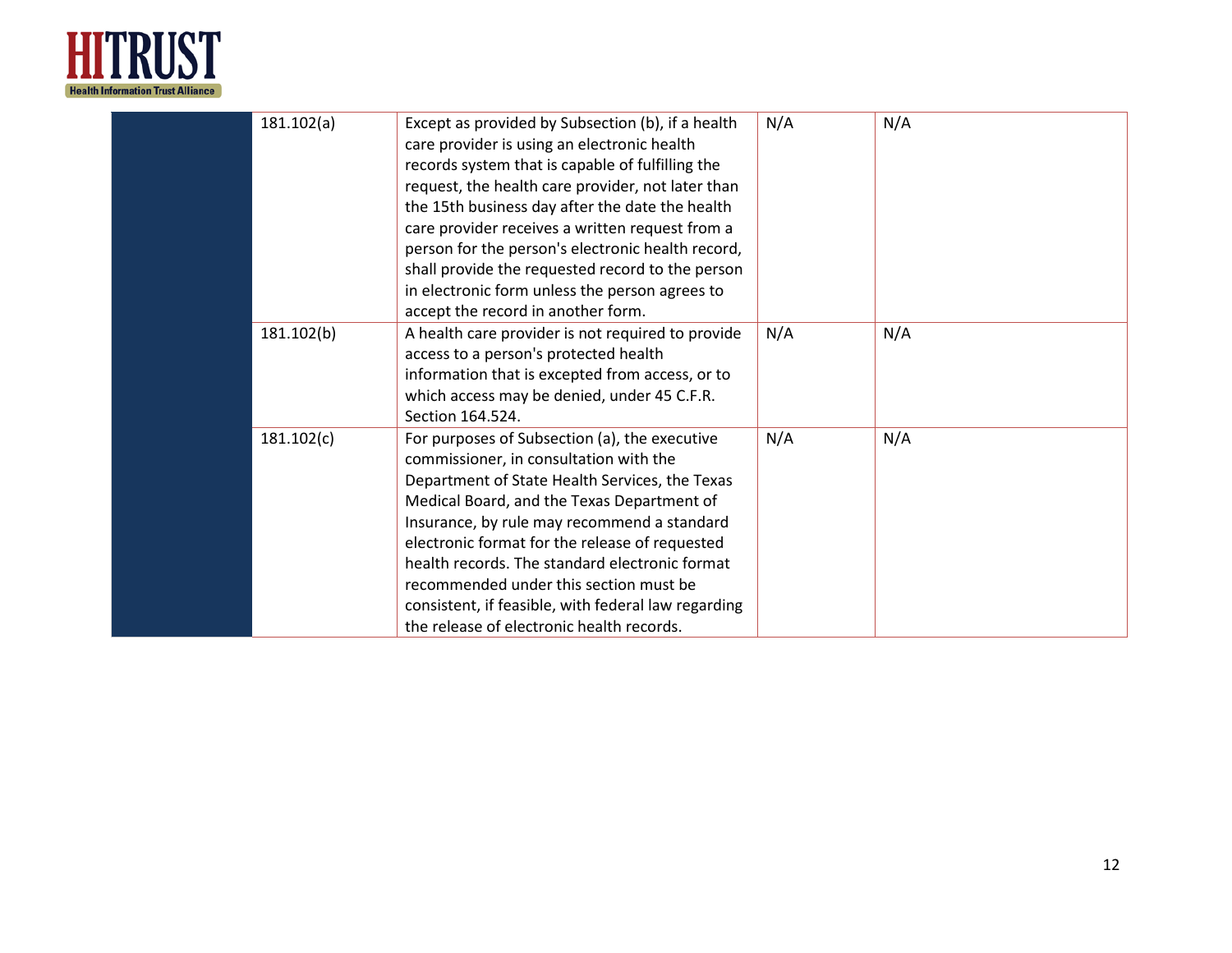

| 181.103       | <b>CONSUMER INFORMATION WEBSITE</b><br>The attorney general shall maintain an Internet<br>website that provides:<br>information concerning a consumer's privacy<br>rights regarding protected health information<br>under federal and state law;<br>a list of the state agencies, including the<br>Department of State Health Services, the Texas<br>Medical Board, and the Texas Department of<br>Insurance, that regulate covered entities in this<br>state and the types of entities each agency<br>regulates;<br>detailed information regarding each agency's<br>complaint enforcement process; and<br>contact information, including the address of the<br>agency's Internet website, for each agency listed<br>under Subdivision (2) for reporting a violation of<br>this chapter. | N/A | N/A |
|---------------|------------------------------------------------------------------------------------------------------------------------------------------------------------------------------------------------------------------------------------------------------------------------------------------------------------------------------------------------------------------------------------------------------------------------------------------------------------------------------------------------------------------------------------------------------------------------------------------------------------------------------------------------------------------------------------------------------------------------------------------------------------------------------------------|-----|-----|
| 181.104       | CONSUMER COMPLAINT REPORT BY ATTORNEY<br><b>GENERAL.</b>                                                                                                                                                                                                                                                                                                                                                                                                                                                                                                                                                                                                                                                                                                                                 | N/A | N/A |
| 181.104(a)    | The attorney general annually shall submit to the<br>legislature a report describing:                                                                                                                                                                                                                                                                                                                                                                                                                                                                                                                                                                                                                                                                                                    | N/A | N/A |
| 181.104(a)(1) | the number and types of complaints received by<br>the attorney general and by the state agencies<br>receiving consumer complaints under Section<br>181.103; and                                                                                                                                                                                                                                                                                                                                                                                                                                                                                                                                                                                                                          | N/A | N/A |
| 181.104(a)(2) | the enforcement action taken in response to<br>each complaint reported under Subdivision (1).                                                                                                                                                                                                                                                                                                                                                                                                                                                                                                                                                                                                                                                                                            | N/A | N/A |
| 181.104(b)    | Each state agency that receives consumer<br>complaints under Section 181.103 shall submit to<br>the attorney general, in the form required by the<br>attorney general, the information the attorney<br>general requires to compile the report required<br>by Subsection (a).                                                                                                                                                                                                                                                                                                                                                                                                                                                                                                             | N/A | N/A |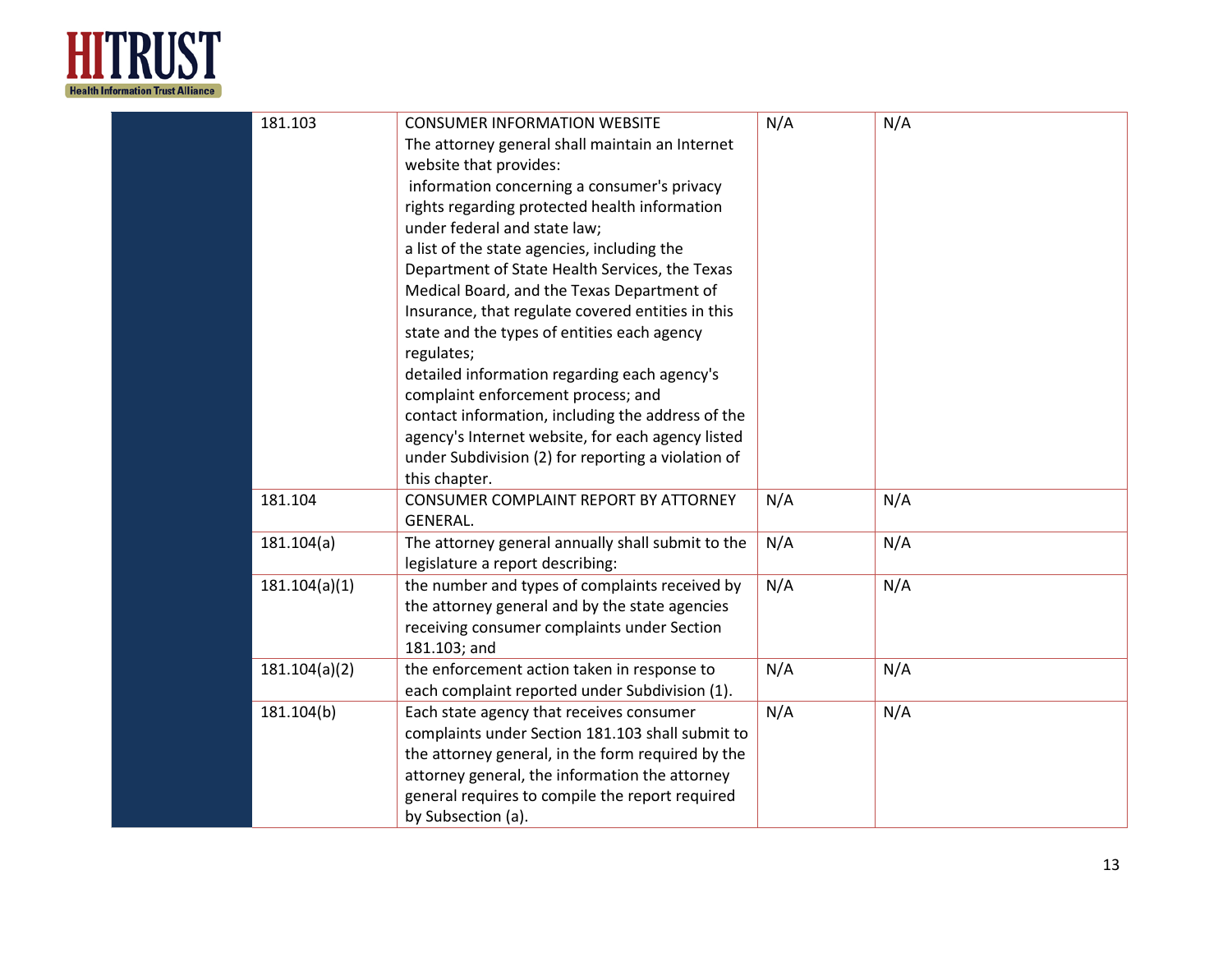

|                            | 181.104(c)       | The attorney general shall de-identify protected<br>health information from the individual to whom<br>the information pertains before including the<br>information in the report required by Subsection<br>(a).                                                                             | N/A | N/A |
|----------------------------|------------------|---------------------------------------------------------------------------------------------------------------------------------------------------------------------------------------------------------------------------------------------------------------------------------------------|-----|-----|
|                            | 181.153          | SALE OF PROTECTED HEALTH INFORMATION<br>PROHIBITED; EXCEPTIONS                                                                                                                                                                                                                              | N/A | N/A |
|                            | 181.153(a)       | A covered entity may not disclose an individual's<br>protected health information to any other<br>person in exchange for direct or indirect<br>remuneration, except that a covered entity may<br>disclose an individual's protected health<br>information:                                  | N/A | N/A |
|                            | 181.153(a)(1)    | to another covered entity, as that term is defined<br>by Section 181.001, or to a covered entity, as<br>that term is defined by Section 602.001,<br>Insurance Code, for the purpose of:                                                                                                     | N/A | N/A |
|                            | 181.153(a)(1)(A) | treatment;                                                                                                                                                                                                                                                                                  | N/A | N/A |
| Section 7.<br>Subchapter D | 181.153(a)(1)(B) | payment;                                                                                                                                                                                                                                                                                    | N/A | N/A |
|                            | 181.153(a)(1)(C) | health care operations; or                                                                                                                                                                                                                                                                  | N/A | N/A |
|                            | 181.153(a)(1)(D) | performing an insurance or health maintenance<br>organization function described by Section<br>602.053, Insurance Code; or                                                                                                                                                                  | N/A | N/A |
|                            | 181.153(a)(2)    | as otherwise authorized or required by state or<br>federal law.                                                                                                                                                                                                                             | N/A | N/A |
|                            | 181.153(b)       | The direct or indirect remuneration a covered<br>entity receives for making a disclosure of<br>protected health information authorized by<br>Subsection (a)(1)(D) may not exceed the covered<br>entity's reasonable costs of preparing or<br>transmitting the protected health information. | N/A | N/A |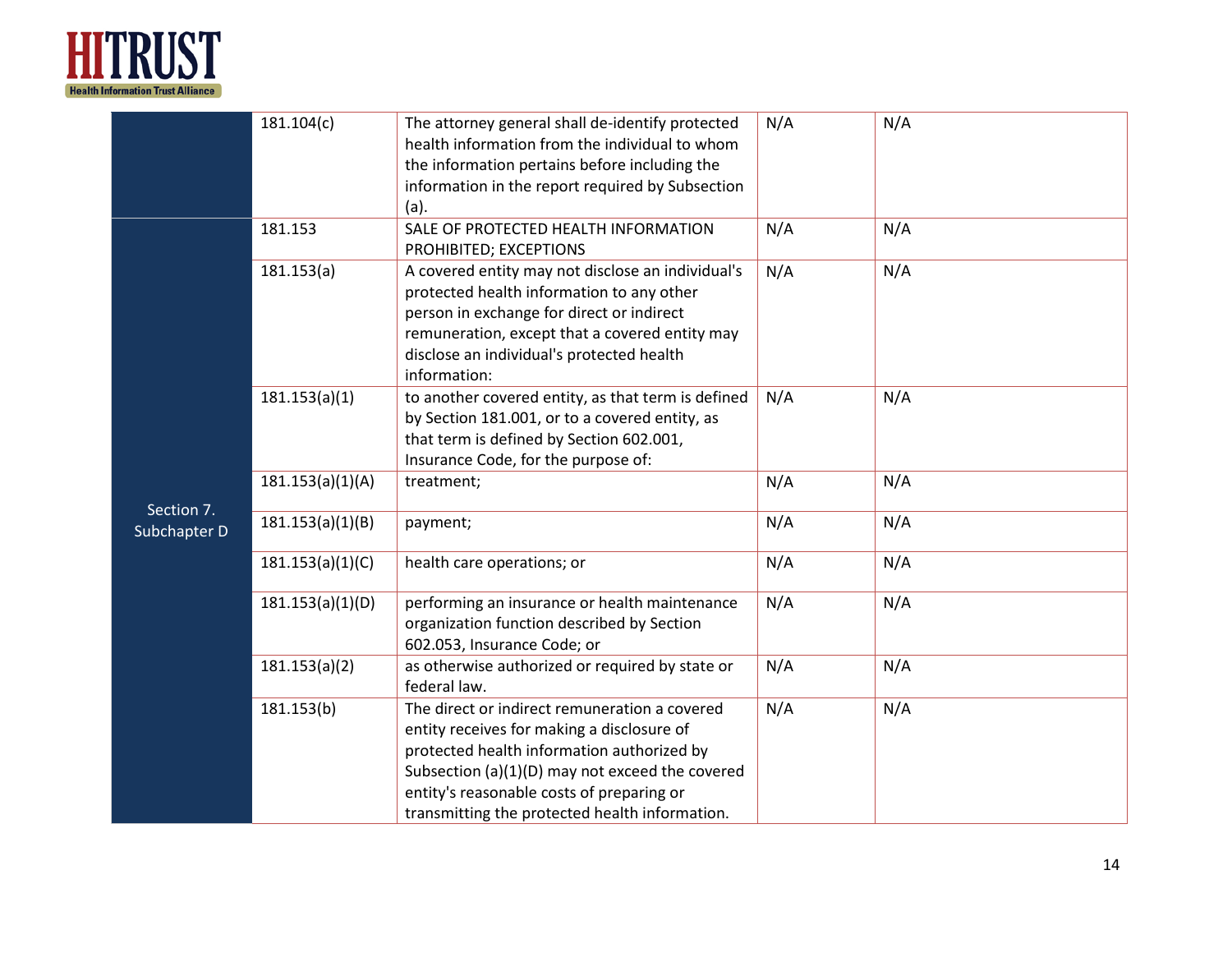

| 181.154       | NOTICE AND AUTHORIZATION REQUIRED FOR<br>ELECTRONIC DISCLOSURE OF PROTECTED<br>HEALTH INFORMATION; EXCEPTIONS                                                                                                                                                                                                                                                                                                                                                                      |     | N/A |
|---------------|------------------------------------------------------------------------------------------------------------------------------------------------------------------------------------------------------------------------------------------------------------------------------------------------------------------------------------------------------------------------------------------------------------------------------------------------------------------------------------|-----|-----|
| 181.154(a)    | A covered entity shall provide notice to an<br>individual for whom the covered entity creates<br>or receives protected health information if the<br>individual's protected health information is<br>subject to electronic disclosure. A covered entity<br>may provide general notice by:                                                                                                                                                                                           | N/A | N/A |
| 181.154(a)(1) | posting a written notice in the covered entity's<br>place of business;                                                                                                                                                                                                                                                                                                                                                                                                             | N/A | N/A |
| 181.154(a)(2) | posting a notice on the covered entity's Internet<br>website; or                                                                                                                                                                                                                                                                                                                                                                                                                   | N/A | N/A |
| 181.154(a)(3) | posting a notice in any other place where<br>individuals whose protected health information<br>is subject to electronic disclosure are likely to see<br>the notice.                                                                                                                                                                                                                                                                                                                | N/A | N/A |
| 181.154(b)    | Except as provided by Subsection (c), a covered<br>entity may not electronically disclose an<br>individual's protected health information to any<br>person without a separate authorization from<br>the individual or the individual's legally<br>authorized representative for each disclosure. An<br>authorization for disclosure under this<br>subsection may be made in written or electronic<br>form or in oral form if it is documented in writing<br>by the covered entity. | N/A | N/A |
| 181.154(c)    | The authorization for electronic disclosure of<br>protected health information described by<br>Subsection (b) is not required if the disclosure is<br>made:                                                                                                                                                                                                                                                                                                                        | N/A | N/A |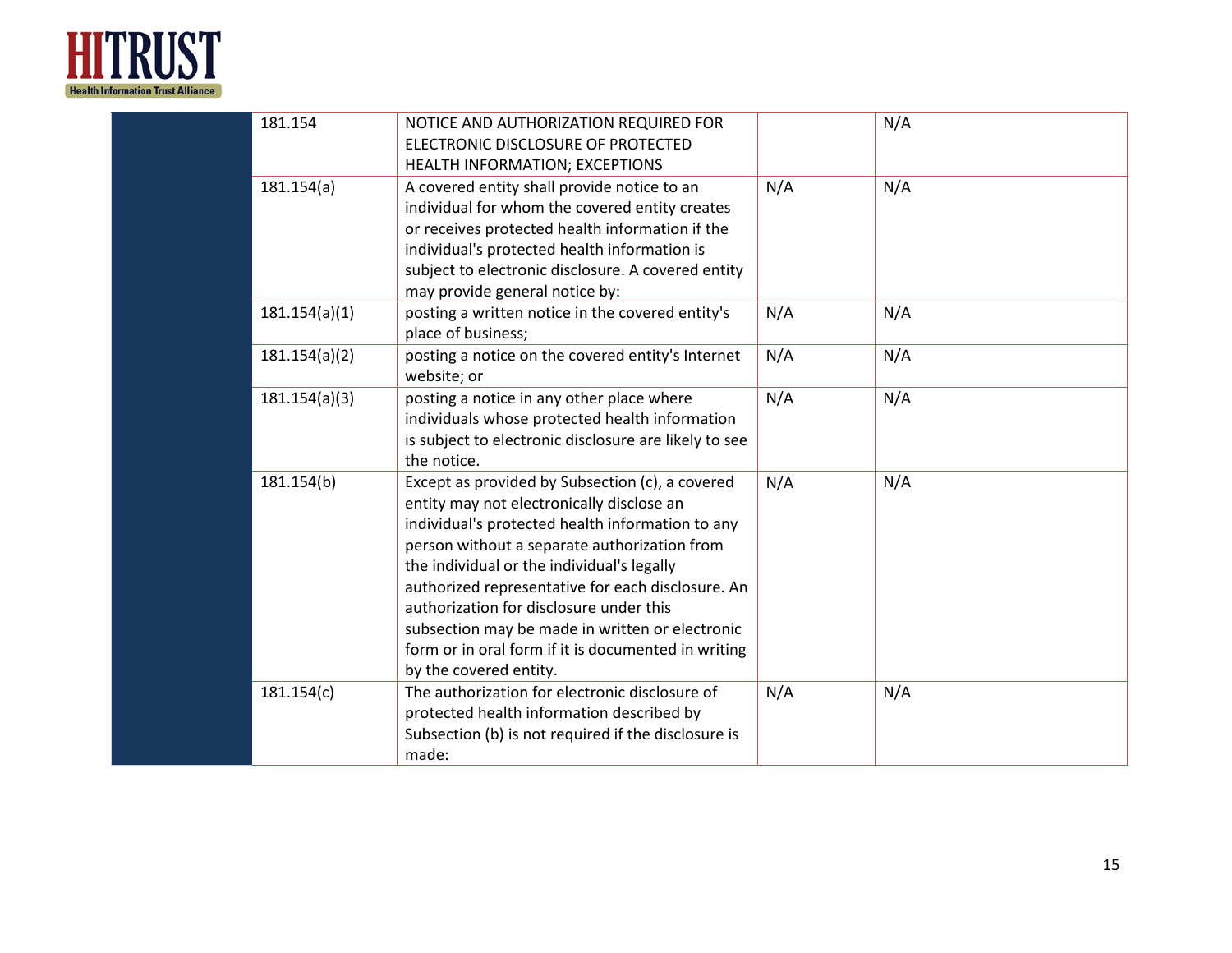

|            | 181.154(c)(1)    | to another covered entity, as that term is defined<br>by Section 181.001, or to a covered entity, as<br>that term is defined by Section 602.001,<br>Insurance Code, for the purpose of:                                                                                | N/A | N/A |
|------------|------------------|------------------------------------------------------------------------------------------------------------------------------------------------------------------------------------------------------------------------------------------------------------------------|-----|-----|
|            | 181.154(c)(1)(A) | treatment;                                                                                                                                                                                                                                                             | N/A | N/A |
|            | 181.154(c)(1)(B) | payment;                                                                                                                                                                                                                                                               | N/A | N/A |
|            | 181.154(c)(1)(C) | health care operations; or                                                                                                                                                                                                                                             | N/A | N/A |
|            | 181.154(c)(1)(D) | performing an insurance or health maintenance<br>organization function described by Section<br>602.053, Insurance Code; or                                                                                                                                             | N/A | N/A |
|            | 181.154(c)(2)    | as otherwise authorized or required by state or<br>federal law.                                                                                                                                                                                                        | N/A | N/A |
|            | 181.154(d)       | The attorney general shall adopt a standard<br>authorization form for use in complying with this<br>section. The form must comply with the Health<br>Insurance Portability and Accountability Act and<br>Privacy Standards and this chapter.                           | N/A | N/A |
|            | 181.154(e)       | This section does not apply to a covered entity,<br>as defined by Section 602.001, Insurance Code, if<br>that entity is not a covered entity as defined by<br>45 C.F.R. Section 160.103.                                                                               | N/A | N/A |
|            | 181.201          | N/A                                                                                                                                                                                                                                                                    | N/A | N/A |
| Section 8. | 181.201(b)       | In addition to the injunctive relief provided by<br>Subsection (a), the attorney general may<br>institute an action for civil penalties against a<br>covered entity for a violation of this chapter. A<br>civil penalty assessed under this section may not<br>exceed: | N/A | N/A |
|            | 181.201(b)(1)    | \$5,000 for each violation that occurs in one year,<br>regardless of how long the violation continues<br>during that year, committed negligently;                                                                                                                      | N/A | N/A |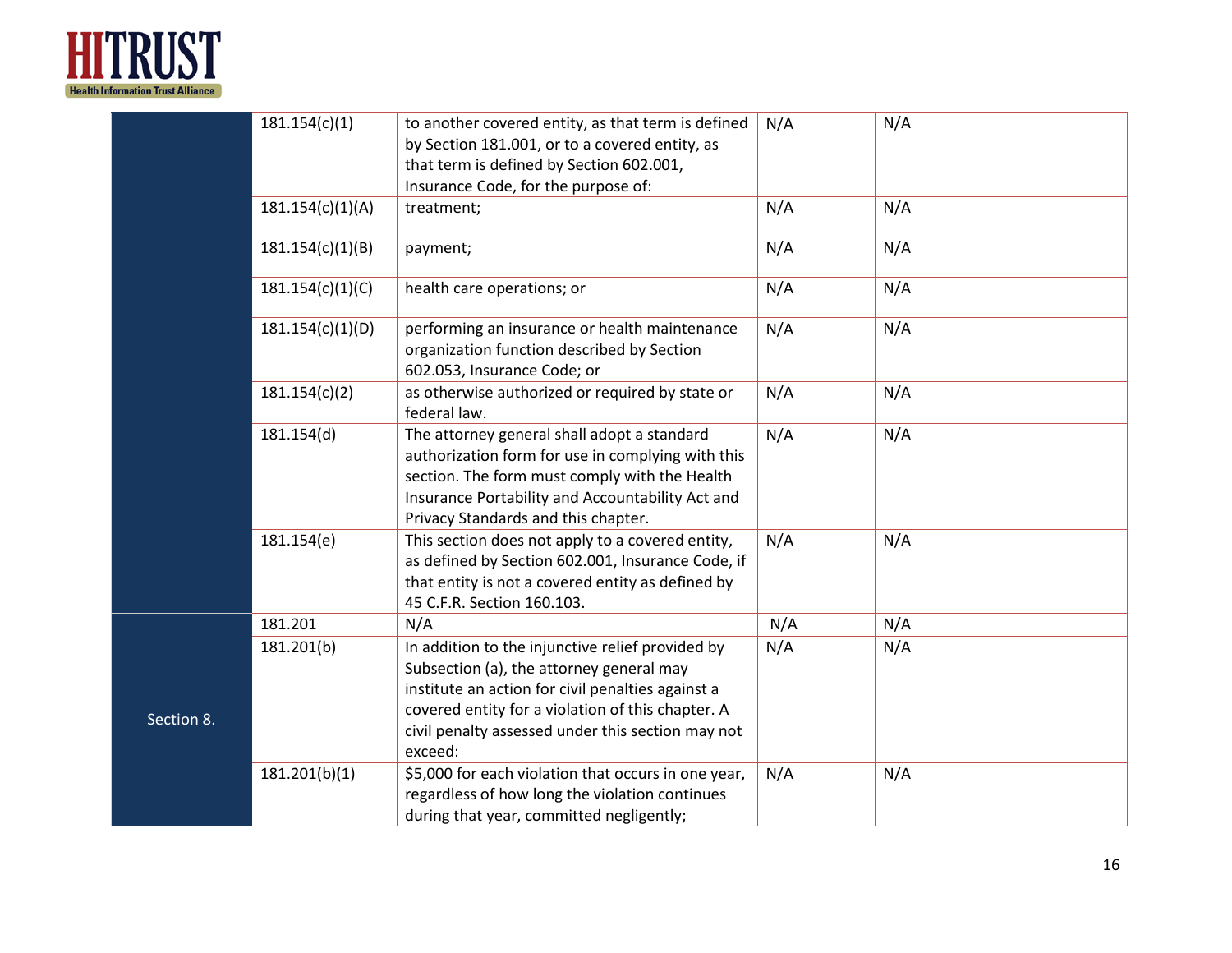

| 181.201(b)(2)     | \$25,000 for each violation that occurs in one<br>year, regardless of how long the violation<br>continues during that year, committed knowingly<br>or intentionally; or                                                                                                                                                                                              | N/A | N/A |
|-------------------|----------------------------------------------------------------------------------------------------------------------------------------------------------------------------------------------------------------------------------------------------------------------------------------------------------------------------------------------------------------------|-----|-----|
| 181.201(b)(3)     | \$250,000 for each violation in which the covered<br>entity knowingly or intentionally used protected<br>health information for financial gain.                                                                                                                                                                                                                      | N/A | N/A |
| $181.201(b-1)$    | The total amount of a penalty assessed against a<br>covered entity under Subsection (b) in relation to<br>a violation or violations of Section 181.154 may<br>not exceed \$250,000 annually if the court finds<br>that the disclosure was made only to another<br>covered entity and only for a purpose described<br>by Section 181.154(c) and the court finds that: | N/A | N/A |
| $181.201(b-1)(1)$ | the protected health information disclosed was<br>encrypted or transmitted using encryption<br>technology designed to protect against improper<br>disclosure;                                                                                                                                                                                                        | N/A | N/A |
| $181.201(b-1)(2)$ | the recipient of the protected health information<br>did not use or release the protected health<br>information; or                                                                                                                                                                                                                                                  | N/A | N/A |
| $181.201(b-1)(3)$ | at the time of the disclosure of the protected<br>health information, the covered entity had<br>developed, implemented, and maintained<br>security policies, including the education and<br>training of employees responsible for the<br>security of protected health information.                                                                                   | N/A | N/A |
| 181.201(c)        | If the court in which an action under Subsection<br>(b) is pending finds that the violations have<br>occurred with a frequency as to constitute a<br>pattern or practice, the court may assess a civil<br>penalty not to exceed \$1.5 million annually                                                                                                               | N/A | N/A |
| 181.201(d)        | In determining the amount of a penalty imposed<br>under Subsection (b), the court shall consider:                                                                                                                                                                                                                                                                    | N/A | N/A |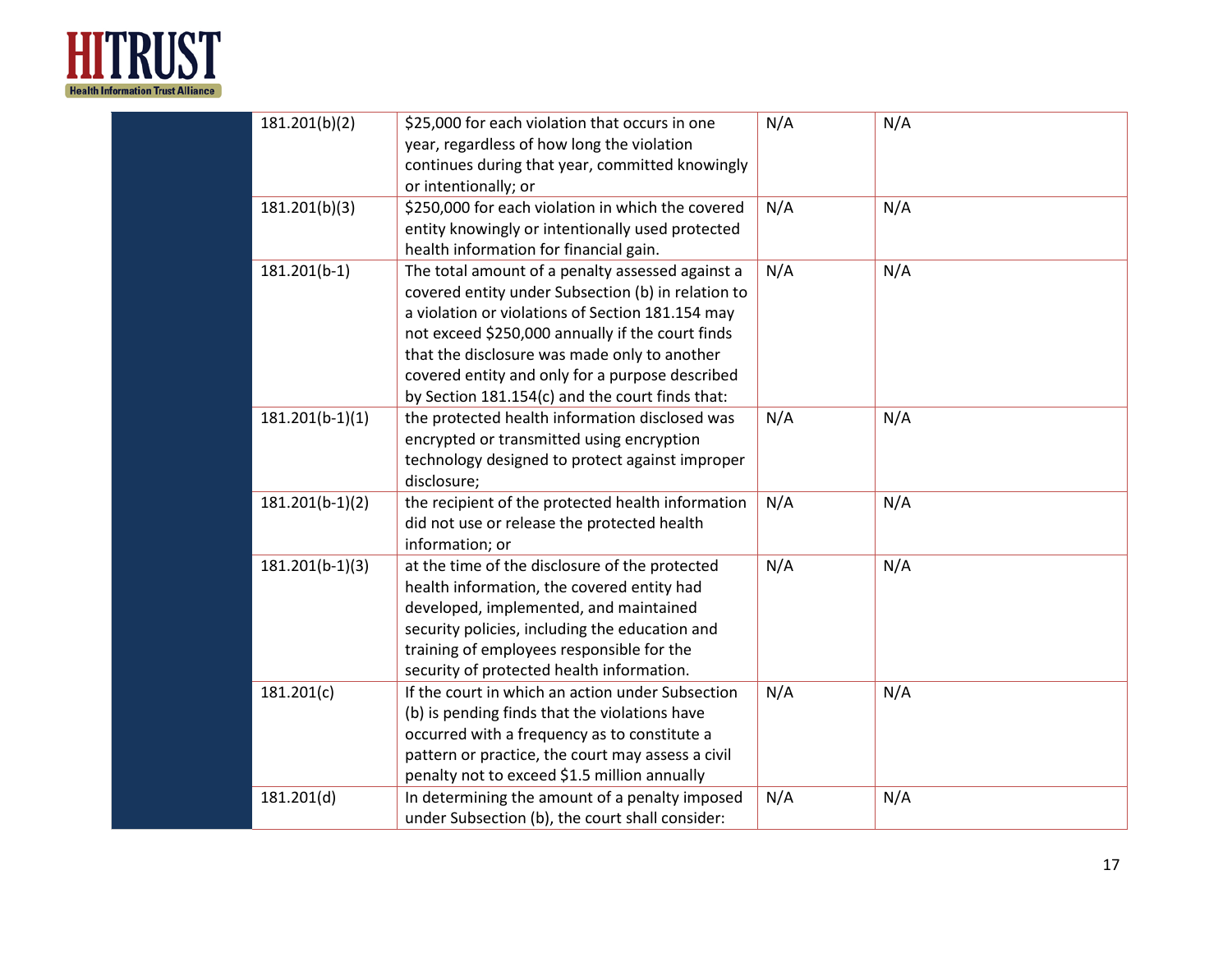

| 181.201(d)(1) | the seriousness of the violation, including the<br>nature, circumstances, extent, and gravity of the<br>disclosure;                                                                                                                                                                  | N/A | N/A |
|---------------|--------------------------------------------------------------------------------------------------------------------------------------------------------------------------------------------------------------------------------------------------------------------------------------|-----|-----|
| 181.201(d)(2) | the covered entity's compliance history;                                                                                                                                                                                                                                             | N/A | N/A |
| 181.201(d)(3) | whether the violation poses a significant risk of<br>financial, reputational, or other harm to an<br>individual whose protected health information is<br>involved in the violation;                                                                                                  | N/A | N/A |
| 181.201(d)(4) | whether the covered entity was certified at the<br>time of the violation as described by Section<br>182.108;                                                                                                                                                                         | N/A | N/A |
| 181.201(d)(5) | the amount necessary to deter a future violation;<br>and                                                                                                                                                                                                                             | N/A | N/A |
| 181.201(d)(6) | the covered entity's efforts to correct the<br>violation.                                                                                                                                                                                                                            | N/A | N/A |
| 181.201(e)    | The attorney general may institute an action<br>against a covered entity that is licensed by a<br>licensing agency of this state for a civil penalty<br>under this section only if the licensing agency<br>refers the violation to the attorney general under<br>Section 181.202(2). | N/A | N/A |
| 181.201(f)    | The office of the attorney general may retain a<br>reasonable portion of a civil penalty recovered<br>under this section, not to exceed amounts<br>specified in the General Appropriations Act, for<br>the enforcement of this subchapter.                                           | N/A | N/A |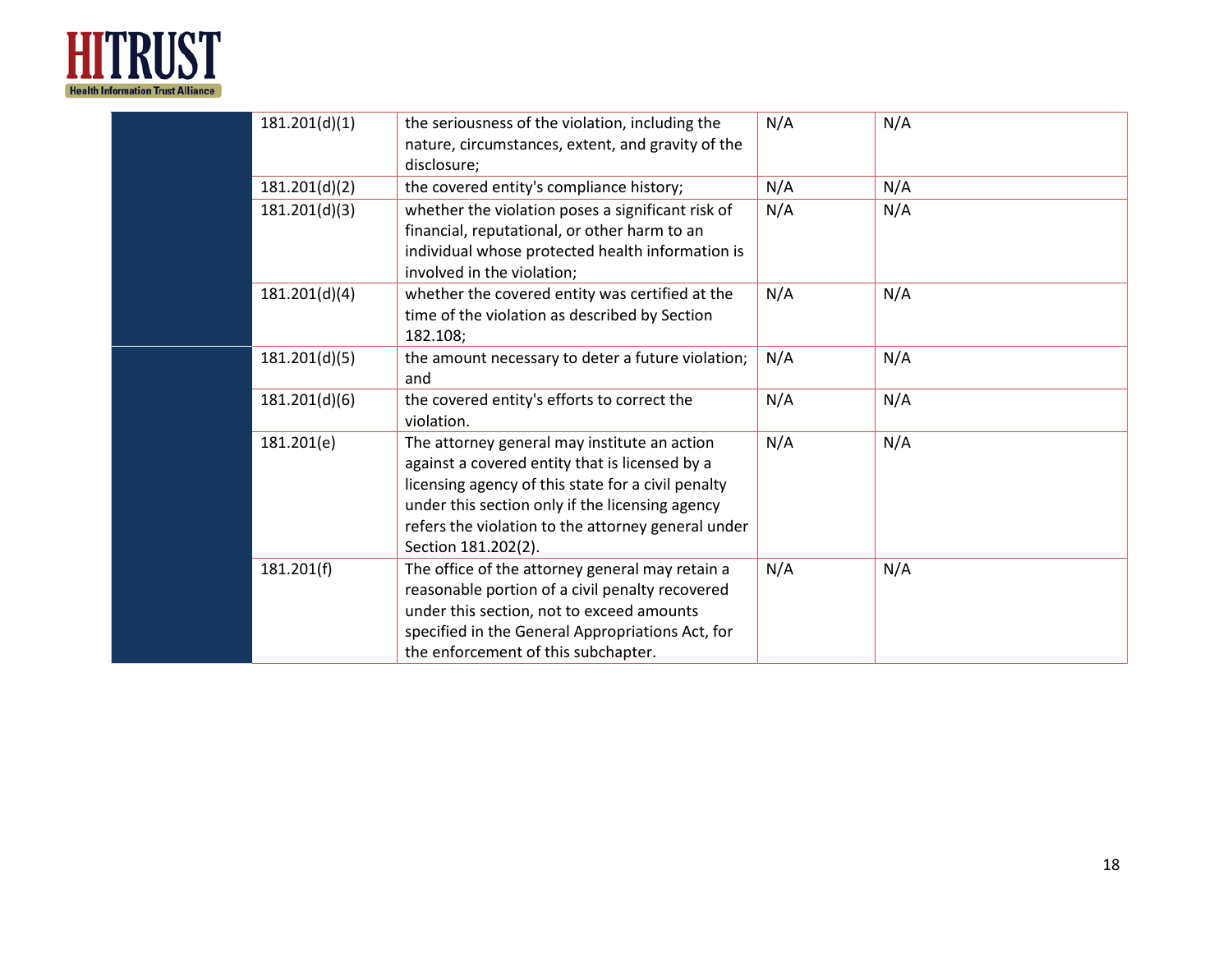

|             | 181.202       | <b>DISCIPLINARY ACTION</b>                            | N/A | N/A |
|-------------|---------------|-------------------------------------------------------|-----|-----|
|             |               | In addition to the penalties prescribed by this       |     |     |
|             |               | chapter, a violation of this chapter by a covered     |     |     |
|             |               | entity that is licensed by an agency of this state is |     |     |
|             |               | subject to investigation and disciplinary             |     |     |
|             |               | proceedings, including probation or suspension        |     |     |
| Section 9.  |               | by the licensing agency. If there is evidence that    |     |     |
|             |               | the violations of this chapter are egregious and      |     |     |
|             |               | constitute a pattern or practice, the agency may:     |     |     |
|             |               | revoke the covered entity's license; or               |     |     |
|             |               | refer the covered entity's case to the attorney       |     |     |
|             |               | general for the institution of an action for civil    |     |     |
|             |               | penalties under Section 181.201(b).                   |     |     |
|             | 181.205       | N/A                                                   | N/A | N/A |
|             | 181.205(b)    | In determining the amount of a penalty imposed        | N/A | N/A |
|             |               | under other law in accordance with Section            |     |     |
|             |               | 181.202, a court or state agency shall consider       |     |     |
|             |               | the following factors:                                |     |     |
|             | 181.205(b)(1) | the seriousness of the violation, including the       | N/A | N/A |
|             |               | nature, circumstances, extent, and gravity of the     |     |     |
|             |               | disclosure;                                           |     |     |
|             | 181.205(b)(2) | the covered entity's compliance history;              | N/A | N/A |
| Section 10. | 181.205(b)(3) | whether the violation poses a significant risk of     | N/A | N/A |
|             |               | financial, reputational, or other harm to an          |     |     |
|             |               | individual whose protected health information is      |     |     |
|             |               | involved in the violation;                            |     |     |
|             | 181.205(b)(4) | whether the covered entity was certified at the       | N/A | N/A |
|             |               | time of the violation as described by Section         |     |     |
|             |               | 182.108;                                              |     |     |
|             | 181.205(b)(5) | the amount necessary to deter a future violation;     | N/A | N/A |
|             |               | and                                                   |     |     |
|             | 181.205(b)(6) | the covered entity's efforts to correct the           | N/A | N/A |
|             |               | violation.                                            |     |     |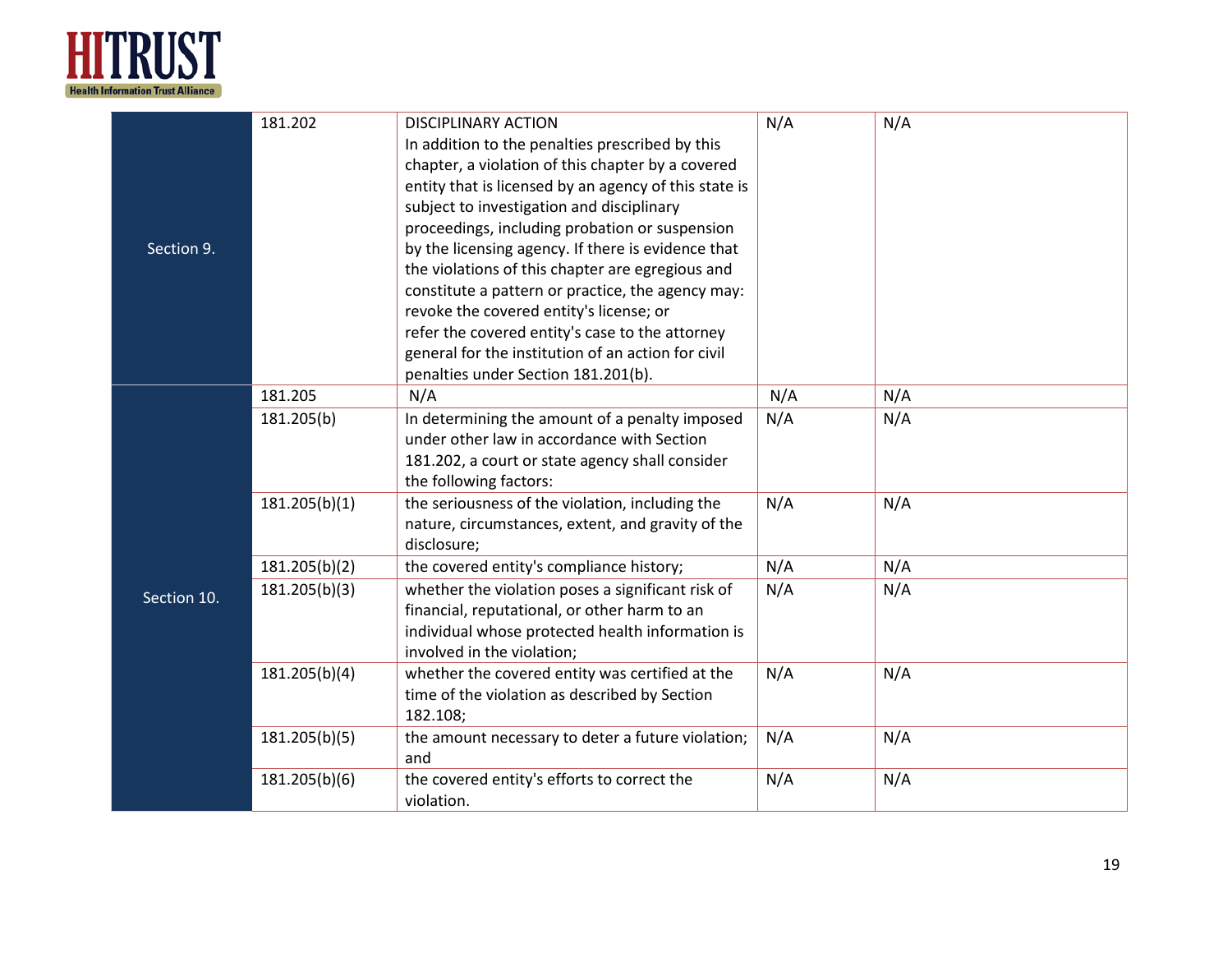

|             | 181.205(c)    | On receipt of evidence under Subsections (a) and<br>(b), a court or state agency shall consider the<br>evidence and mitigate imposition of an<br>administrative penalty or assessment of a civil<br>penalty accordingly.                                                                                              | N/A | N/A |
|-------------|---------------|-----------------------------------------------------------------------------------------------------------------------------------------------------------------------------------------------------------------------------------------------------------------------------------------------------------------------|-----|-----|
|             | 181.206       | <b>AUDITS OF COVERED ENTITIES</b>                                                                                                                                                                                                                                                                                     | N/A | N/A |
|             | 181.206(a)    | The commission, in coordination with the<br>attorney general, the Texas Health Services<br>Authority, and the Texas Department of<br>Insurance:                                                                                                                                                                       | N/A | N/A |
|             | 181.206(a)(1) | may request that the United States secretary of<br>health and human services conduct an audit of a<br>covered entity, as that term is defined by 45<br>C.F.R. Section 160.103, in this state to determine<br>compliance with the Health Insurance Portability<br>and Accountability Act and Privacy Standards;<br>and | N/A | N/A |
| Section 11. | 181.206(a)(2) | shall periodically monitor and review the results<br>of audits of covered entities in this state<br>conducted by the United States secretary of<br>health and human services.                                                                                                                                         | N/A | N/A |
|             | 181.206(b)    | If the commission has evidence that a covered<br>entity has committed violations of this chapter<br>that are egregious and constitute a pattern or<br>practice, the commission may:                                                                                                                                   | N/A | N/A |
|             | 181.206(b)(1) | require the covered entity to submit to the<br>commission the results of a risk analysis<br>conducted by the covered entity if required by<br>45 C.F.R. Section 164.308(a)(1)(ii)(A); or                                                                                                                              | N/A | N/A |
|             | 181.206(b)(2) | if the covered entity is licensed by a licensing<br>agency of this state, request that the licensing<br>agency conduct an audit of the covered entity's<br>system to determine compliance with the<br>provisions of this chapter.                                                                                     | N/A | N/A |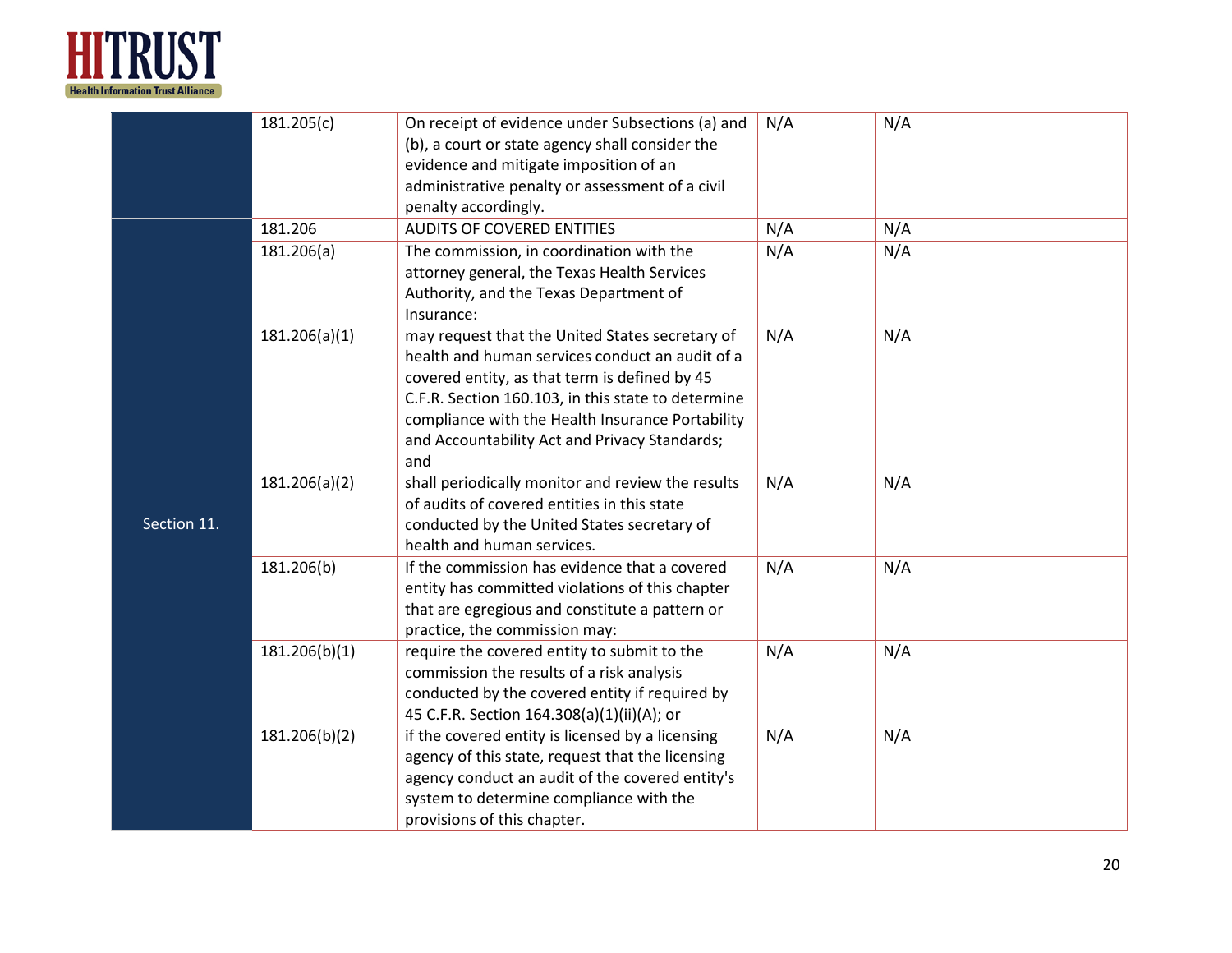

|                             | 181.206(c)     | The commission annually shall submit to the<br>appropriate standing committees of the senate<br>and the house of representatives a report<br>regarding the number of federal audits of<br>covered entities in this state and the number of<br>audits required under Subsection (b). | N/A | N/A |
|-----------------------------|----------------|-------------------------------------------------------------------------------------------------------------------------------------------------------------------------------------------------------------------------------------------------------------------------------------|-----|-----|
|                             | 181.207        | <b>FUNDING</b><br>The commission and the Texas Department of<br>Insurance, in consultation with the Texas Health<br>Services Authority, shall apply for and actively<br>pursue available federal funding for enforcement<br>of this chapter.                                        | N/A | N/A |
|                             | 182.002        |                                                                                                                                                                                                                                                                                     |     | N/A |
|                             | $182.002(2-a)$ | "Covered entity" has the meaning assigned by<br>Section 181.001.                                                                                                                                                                                                                    | N/A | N/A |
| Section 12.                 | $182.002(3-a)$ | "Disclose" has the meaning assigned by Section<br>181.001.                                                                                                                                                                                                                          | N/A | N/A |
|                             | 182.002(3-b)   | "Health Insurance Portability and Accountability<br>Act and Privacy Standards" has the meaning<br>assigned by Section 181.001.                                                                                                                                                      | N/A | N/A |
|                             | 182.108        | STANDARDS FOR ELECTRONIC SHARING OF<br>PROTECTED HEALTH INFORMATION; COVERED<br><b>ENTITY CERTIFICATION</b>                                                                                                                                                                         | N/A | N/A |
| Section 13.<br>Subchapter C | 182.108(a)     | The corporation shall develop and submit to the<br>commission for ratification privacy and security<br>standards for the electronic sharing of protected<br>health information.                                                                                                     | N/A | N/A |
|                             | 182.108(b)     | The commission shall review and by rule adopt<br>acceptable standards submitted for ratification<br>under Subsection (a).                                                                                                                                                           | N/A | N/A |
|                             | 182.108(c)     | Standards adopted under Subsection (b) must be<br>designed to:                                                                                                                                                                                                                      | N/A | N/A |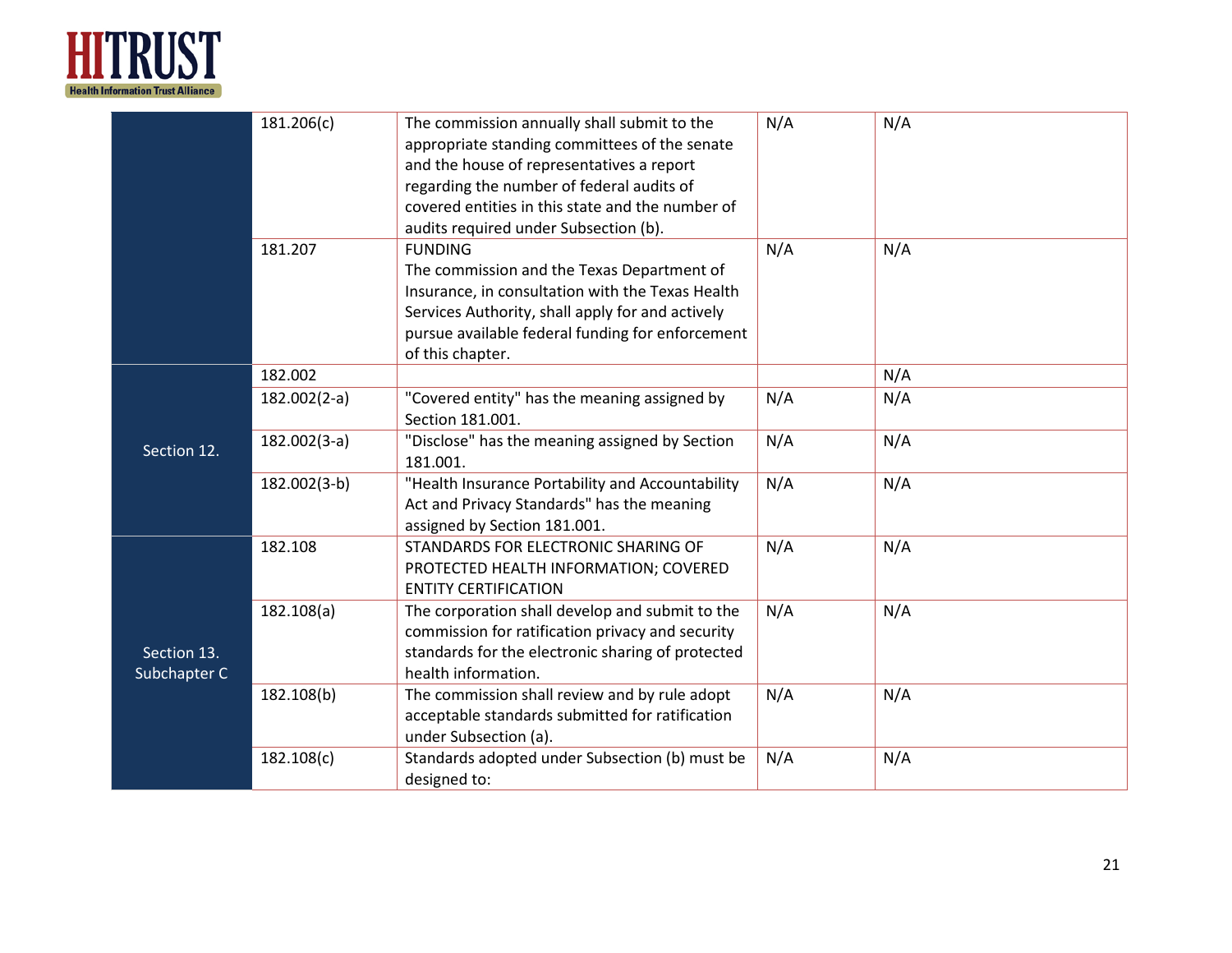

|             | 182.108(c)(1) | comply with the Health Insurance Portability and<br>Accountability Act and Privacy Standards and<br>Chapter 181;                                                                                                                                                                                                                                                                                                                                                                                                                                                                                                   | N/A           | N/A         |
|-------------|---------------|--------------------------------------------------------------------------------------------------------------------------------------------------------------------------------------------------------------------------------------------------------------------------------------------------------------------------------------------------------------------------------------------------------------------------------------------------------------------------------------------------------------------------------------------------------------------------------------------------------------------|---------------|-------------|
|             | 182.108(c)(2) | comply with any other state and federal law<br>relating to the security and confidentiality of<br>information electronically maintained or<br>disclosed by a covered entity;                                                                                                                                                                                                                                                                                                                                                                                                                                       | N/A           | N/A         |
|             | 182.108(c)(3) | ensure the secure maintenance and disclosure of<br>personally identifiable health information;                                                                                                                                                                                                                                                                                                                                                                                                                                                                                                                     | N/A           | N/A         |
|             | 182.108(c)(4) | include strategies and procedures for disclosing<br>personally identifiable health information; and                                                                                                                                                                                                                                                                                                                                                                                                                                                                                                                | N/A           | N/A         |
|             | 182.108(c)(5) | support a level of system interoperability with<br>existing health record databases in this state that<br>is consistent with emerging standards.                                                                                                                                                                                                                                                                                                                                                                                                                                                                   | N/A           | N/A         |
|             | 182.108(d)    | The corporation shall establish a process by<br>which a covered entity may apply for<br>certification by the corporation of a covered<br>entity's past compliance with standards adopted<br>under Subsection (b).                                                                                                                                                                                                                                                                                                                                                                                                  | N/A           | N/A         |
|             | 182.108(e)    | The corporation shall publish the standards<br>adopted under Subsection (b) on the<br>corporation's Internet website.                                                                                                                                                                                                                                                                                                                                                                                                                                                                                              | N/A           | N/A         |
| Section 14. | 521.053(b)    | A person who conducts business in this state and<br>owns or licenses computerized data that includes<br>sensitive personal information shall disclose any<br>breach of system security, after discovering or<br>receiving notification of the breach, to any<br>individual whose sensitive personal information<br>was, or is reasonably believed to have been,<br>acquired by an unauthorized person. The<br>disclosure shall be made as quickly as possible,<br>except as provided by Subsection (d) or as<br>necessary to determine the scope of the breach<br>and restore the reasonable integrity of the data | 11.a, Level 1 | None noted. |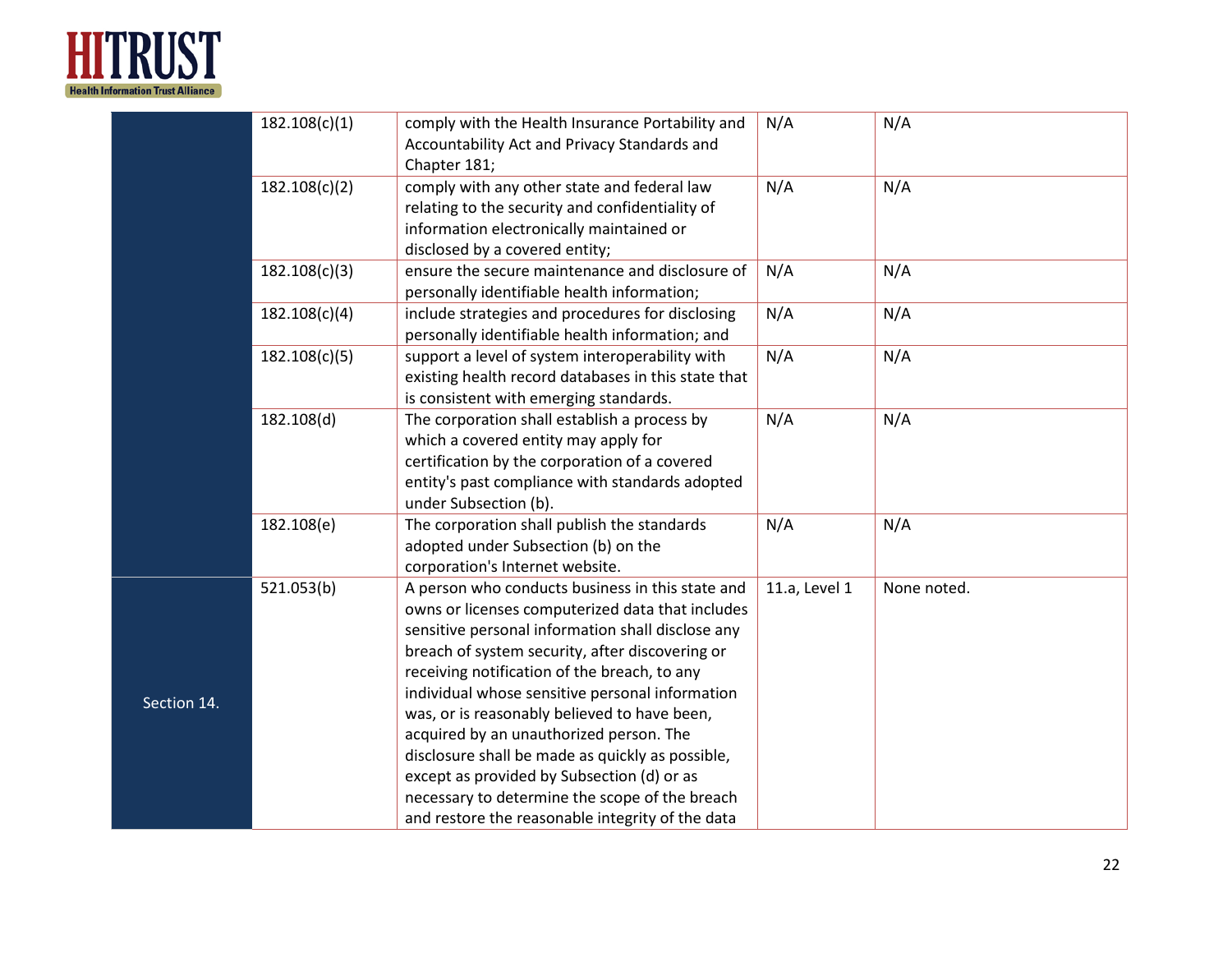

|             |                | system.                                                                                                                                                                                                                                                                                                                                                                                                                                                                                                                                                                                                                                                                                              |               |             |
|-------------|----------------|------------------------------------------------------------------------------------------------------------------------------------------------------------------------------------------------------------------------------------------------------------------------------------------------------------------------------------------------------------------------------------------------------------------------------------------------------------------------------------------------------------------------------------------------------------------------------------------------------------------------------------------------------------------------------------------------------|---------------|-------------|
|             | $521.053(b-1)$ | Notwithstanding Subsection (b), the<br>requirements of Subsection (b) apply only if the<br>individual whose sensitive personal information<br>was or is reasonably believed to have been<br>acquired by an unauthorized person is a resident<br>of this state or another state that does not<br>require a person described by Subsection (b) to<br>notify the individual of a breach of system<br>security. If the individual is a resident of a state<br>that requires a person described by Subsection<br>(b) to provide notice of a breach of system<br>security, the notice of the breach of system<br>security provided under that state's law satisfies<br>the requirements of Subsection (b). | 11.a, Level 1 | None noted. |
| Section 15. | $521.151(a-1)$ | In addition to penalties assessed under<br>Subsection (a), a person who fails to take<br>reasonable action to comply with Section<br>521.053(b) is liable to this state for a civil penalty<br>of not more than \$100 for each individual to<br>whom notification is due under that subsection<br>for each consecutive day that the person fails to<br>take reasonable action to comply with that<br>subsection. Civil penalties under this section may<br>not exceed \$250,000 for all individuals to whom<br>notification is due after a single breach. The<br>attorney general may bring an action to recover<br>the civil penalties imposed under this subsection.                               | N/A           | N/A         |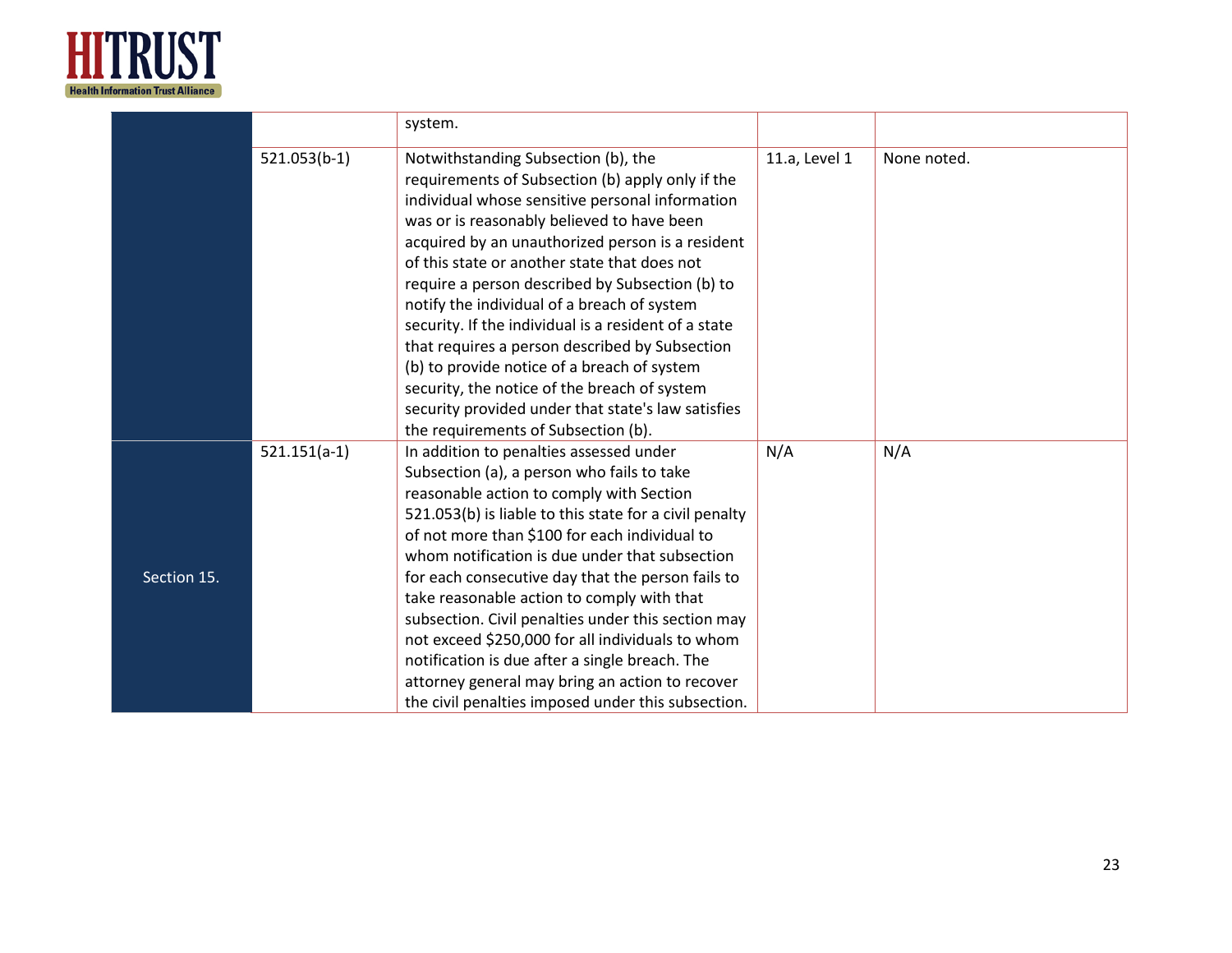

| Section 16.                 | 522.002(b)  | An offense under this section is a Class B<br>misdemeanor, except that the offense is a state<br>jail felony if the information accessed, read,<br>scanned, stored, or transferred was protected<br>health information as defined by the Health<br>Insurance Portability and Accountability Act and<br>Privacy Standards, as defined by Section 181.001,<br>Health and Safety Code. | N/A                  | N/A |
|-----------------------------|-------------|-------------------------------------------------------------------------------------------------------------------------------------------------------------------------------------------------------------------------------------------------------------------------------------------------------------------------------------------------------------------------------------|----------------------|-----|
|                             | 531.0994    | <b>STUDY; ANNUAL REPORT</b>                                                                                                                                                                                                                                                                                                                                                         |                      |     |
| Section 17.<br>Subchapter B | 531.0994(a) | The commission, in consultation with the<br>Department of State Health Services, the Texas<br>Medical Board, and the Texas Department of<br>Insurance, shall explore and evaluate new<br>developments in safeguarding protected health<br>information.                                                                                                                              | N/A                  | N/A |
|                             | 531.0994(b) | Not later than December 1 each year, the<br>commission shall report to the legislature on new<br>developments in safeguarding protected health<br>information and recommendations for the<br>implementation of safeguards within the<br>commission.                                                                                                                                 | N/A                  | N/A |
| Section 18.<br>Subchapter B | 602.054     | <b>COMPLIANCE WITH OTHER LAW</b><br>A covered entity shall comply with:<br>Subchapter D, Chapter 181, Health and Safety<br>Code, except as otherwise provided by that<br>subchapter; and<br>the standards adopted under Section 182.108,<br>Health and Safety Code.                                                                                                                 | Privacy regs.<br>N/A | N/A |

Green text within the proposed changes column denotes additions that will be made to the 2013 version of the CSF in support of compliance with the requirement.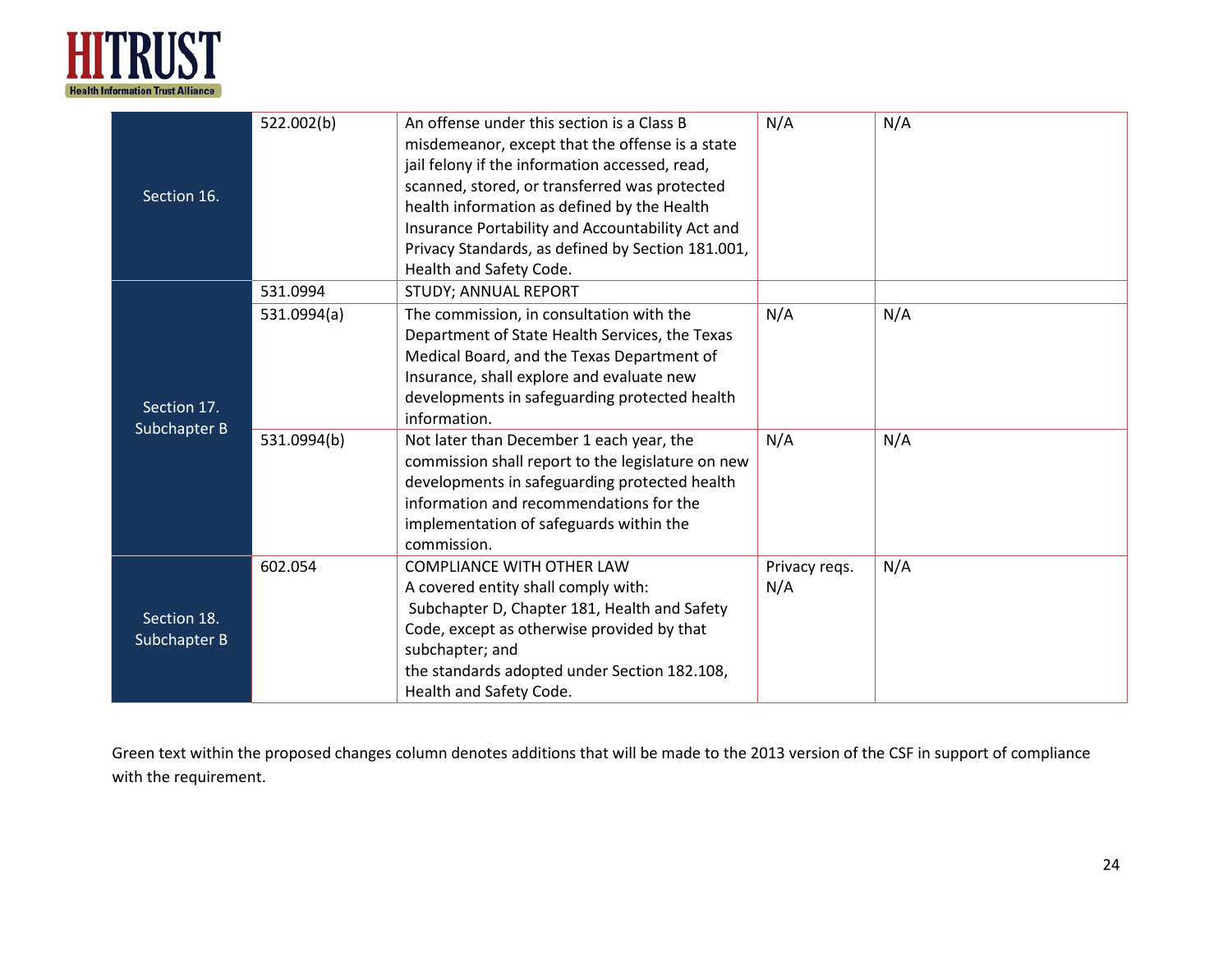

# **Appendix A – Detailed Listing of the Standards Required for the Secure Electronic Exchange of Health Information**

The table includes the name of the standard, a summary of the standard, the Federal or State scope of the standard, the applicability of the standard, and a link to more information (i.e., the source text of the standard).

<span id="page-24-0"></span>

| 390.2 Standards | <b>Summary</b>                                   | Scope   | Applicability                          | More Info             |
|-----------------|--------------------------------------------------|---------|----------------------------------------|-----------------------|
| HIPAA Privacy,  | The Health Insurance Portability and             | Federal | The Privacy, Security and Breach       | http://www.hhs.gov/o  |
| Security and    | Accountability Act of 1996 (HIPAA) required the  |         | Notification Rules, as well as all the | cr/privacy/hipaa/unde |
| <b>Breach</b>   | Secretary of the U.S. Department of Health and   |         | Administrative Simplification rules,   | rstanding/index.html  |
| Notification    | Human Services (HHS) to develop regulations      |         | apply to health plans, health care     |                       |
| Regulations     | protecting the privacy and security of certain   |         | clearinghouses, and to any health      |                       |
|                 | health information. To fulfill this requirement, |         | care provider who transmits health     |                       |
|                 | HHS published what are commonly known as         |         | information in electronic form in      |                       |
|                 | the HIPAA Privacy Rule and the HIPAA Security    |         | connection with transactions for       |                       |
|                 | Rule. The Privacy Rule, or Standards for Privacy |         | which the Secretary of HHS has         |                       |
|                 | of Individually Identifiable Health Information, |         | adopted standards under HIPAA          |                       |
|                 | establishes national standards for the           |         | (the "covered entities").              |                       |
|                 | protection of certain health information. The    |         |                                        |                       |
|                 | Security Standards for the Protection of         |         | The HITECH Act of 2009 expanded        |                       |
|                 | Electronic Protected Health Information (the     |         | the responsibilities of business       |                       |
|                 | Security Rule) establish a national set of       |         | associates under the Privacy,          |                       |
|                 | security standards for protecting certain health |         | Security and Breach Notification       |                       |
|                 | information that is held or transferred in       |         | Rules.                                 |                       |
|                 | electronic form. The Security Rule               |         |                                        |                       |
|                 | operationalizes the protections contained in     |         |                                        |                       |
|                 | the Privacy Rule by addressing the technical     |         |                                        |                       |
|                 | and non-technical safeguards that                |         |                                        |                       |
|                 | organizations called "covered entities" must     |         |                                        |                       |
|                 | put in place to secure individuals' "electronic  |         |                                        |                       |
|                 | protected health information" (e-PHI). Within    |         |                                        |                       |
|                 | HHS, the Office for Civil Rights (OCR) has       |         |                                        |                       |
|                 | responsibility for enforcing the Privacy and     |         |                                        |                       |
|                 | Security Rules with voluntary compliance         |         |                                        |                       |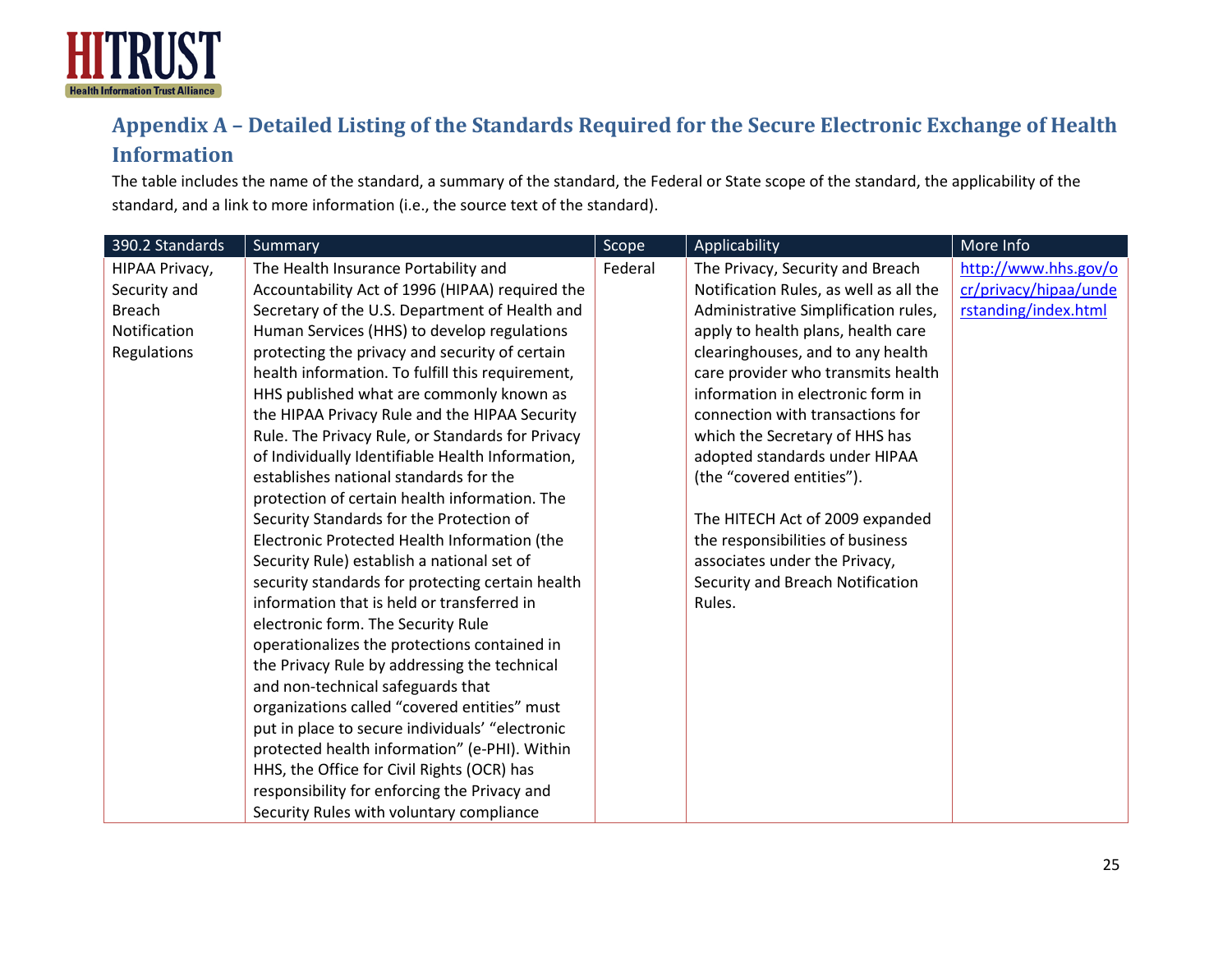

|                                                                                                            | activities and civil money penalties.                                                                                                                                                                                                                                                                                                                                                                      |                 |                                                                                                                                                                                                                                                                                                                                                                                                                                                                                                                                                                                                                                                          |                                                                      |
|------------------------------------------------------------------------------------------------------------|------------------------------------------------------------------------------------------------------------------------------------------------------------------------------------------------------------------------------------------------------------------------------------------------------------------------------------------------------------------------------------------------------------|-----------------|----------------------------------------------------------------------------------------------------------------------------------------------------------------------------------------------------------------------------------------------------------------------------------------------------------------------------------------------------------------------------------------------------------------------------------------------------------------------------------------------------------------------------------------------------------------------------------------------------------------------------------------------------------|----------------------------------------------------------------------|
| <b>Texas Medical</b><br>Records Act,<br>Chapter 181 of<br>the Texas Health<br>and Safety Code              | The Act sets limits on who gets to see a<br>patient's personal information, how medical<br>providers can use personal information,<br>requires providers to disclose to whom<br>personal health information has been given,<br>and review and correct information in medical<br>records upon request.                                                                                                      | State:<br>Texas | Entities that for commercial,<br>financial, or professional gain,<br>monetary fees, or dues, or on a<br>cooperative, nonprofit, or pro bono<br>basis, engages, in whole or in part,<br>and with real or constructive<br>knowledge, in the practice of<br>assembling, collecting, analyzing,<br>using, evaluating, storing, or<br>transmitting protected health<br>information. The term includes a<br>business associate, health care<br>payer, governmental unit,<br>information or computer<br>management entity, school, health<br>researcher, health care facility,<br>clinic, health care provider, or<br>person who maintains an Internet<br>site. | http://www.statutes.l<br>egis.state.tx.us/Docs/<br>HS/htm/HS.181.htm |
| <b>Texas Identity</b><br>Theft Act,<br>Chapter 521 of<br>the Texas<br><b>Business and</b><br>Commerce Code | The Act states that businesses have a legal duty<br>to protect and safeguard sensitive personal<br>information. The Act requires businesses that<br>collect or maintain sensitive personal<br>information in the regular course of business to<br>implement and maintain reasonable<br>procedures and corrective measures to protect<br>and safeguard that information from unlawful<br>disclosure or use. | State:<br>Texas | Businesses that collect or maintain<br>sensitive personal information of<br>Texas residents.                                                                                                                                                                                                                                                                                                                                                                                                                                                                                                                                                             | http://www.statutes.l<br>egis.state.tx.us/Docs/<br>BC/htm/BC.521.htm |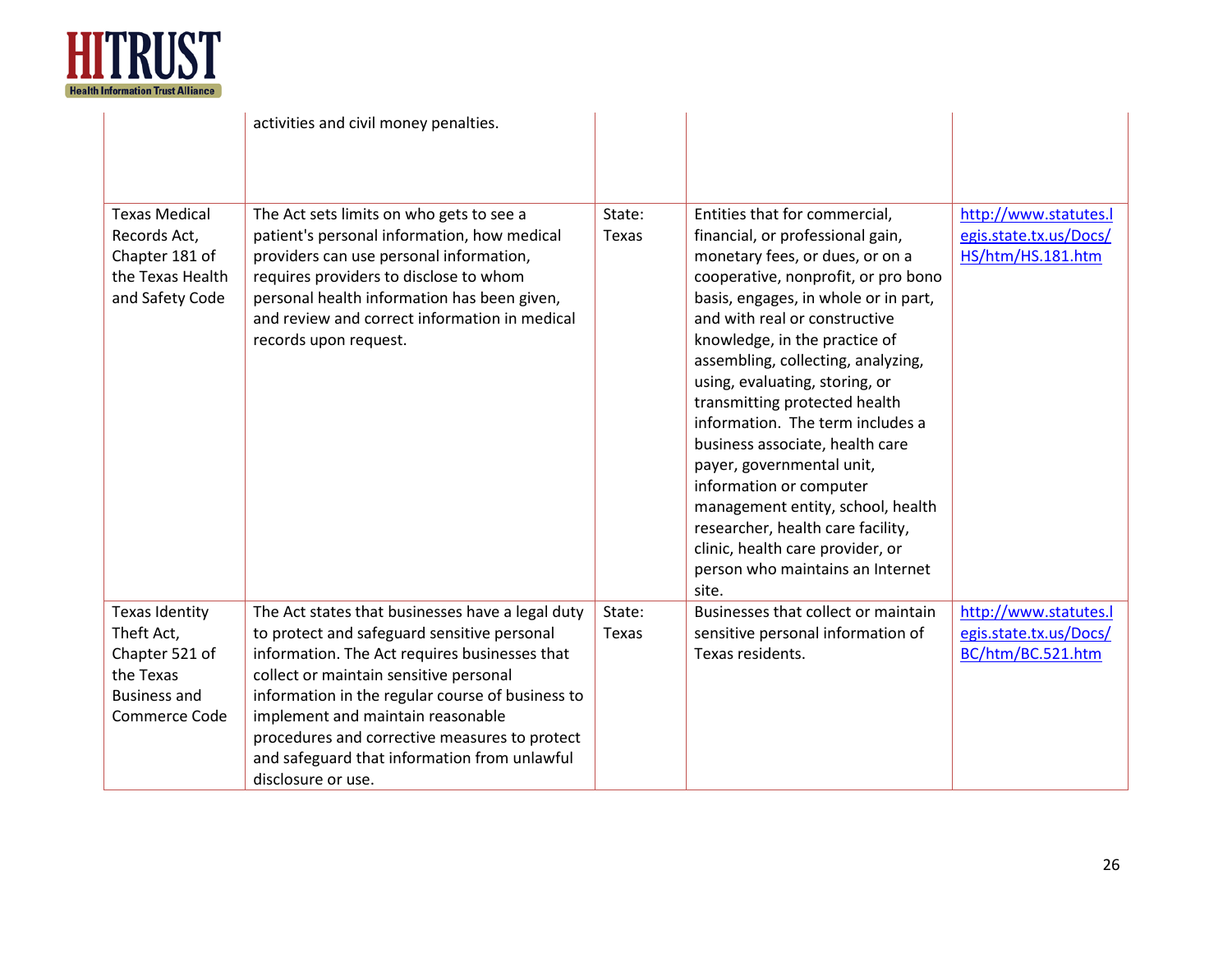

| Texas Health and        | Grants the Texas Board of Health (the "board")     | State: | Cancer data   | http://www.statutes.l    |
|-------------------------|----------------------------------------------------|--------|---------------|--------------------------|
| Safety Code             | the authority to establish a Texas Cancer          | Texas  |               | egis.state.tx.us/Docs/   |
| §82.008                 | Registry ("registry") and specifically allows the  |        |               | HS/htm/HS.82.htm#82      |
|                         | board to request and obtain a copy of a health     |        |               | .008                     |
|                         | care facility's master patient index so that it    |        |               |                          |
|                         | may determine if all cancer cases were             |        |               |                          |
|                         | correctly identified and reported to the           |        |               |                          |
|                         | registry.                                          |        |               |                          |
| <b>Texas Health and</b> | Pursuant to Texas Health and Safety Code,          | State: | Cancer data   | http://www.statutes.l    |
| Safety Code             | Chapter 82, §82.008, Chapter 82, §82.009           | Texas  |               | egis.state.tx.us/Docs/   |
| §82.009                 | specifies that reports, records, and information   |        |               | HS/htm/HS.82.htm#82      |
|                         | obtained by the board for the registry are for     |        |               | .009                     |
|                         | the confidential use of the Texas Department of    |        |               |                          |
|                         | Health and the persons or public or private        |        |               |                          |
|                         | entities that the department determines are        |        |               |                          |
|                         | necessary to carry out the intent of this          |        |               |                          |
|                         | chapter.                                           |        |               |                          |
| Title 25 Texas          | Pursuant to Texas Health and Safety Code,          | State: | Cancer data   | http://info.sos.state.tx |
| Administrative          | Chapter 82, §82.009, Texas Administrative          | Texas  |               | .us/pls/pub/readtac\$e   |
| Code (TAC) §91.9        | Code §91.9 specifies that all data obtained is     |        |               | xt.TacPage?sl=R&app=     |
|                         | for the confidential use of the department and     |        |               | 9&p dir=&p rloc=&p       |
|                         | the persons or entities, public or private, that   |        |               | tloc=&p_ploc=&pg=1&      |
|                         | the department determines are necessary to         |        |               | p tac=&ti=25&pt=1&c      |
|                         | carry out the intent of the Act.                   |        |               | $h = 918r = 9$           |
| Texas Health and        | Specifies that a test result, specifically related | State: | HIV/AIDS data | http://www.statutes.l    |
| Safety Code             | to HIV and AIDS tests, is confidential and that a  | Texas  |               | egis.state.tx.us/Docs/   |
| §81.103                 | person that possesses or has knowledge of a        |        |               | HS/htm/HS.81.htm         |
|                         | test result may not release or disclose the test   |        |               |                          |
|                         | result or allow the test result to become          |        |               |                          |
|                         | known. Certain exceptions are listed.              |        |               |                          |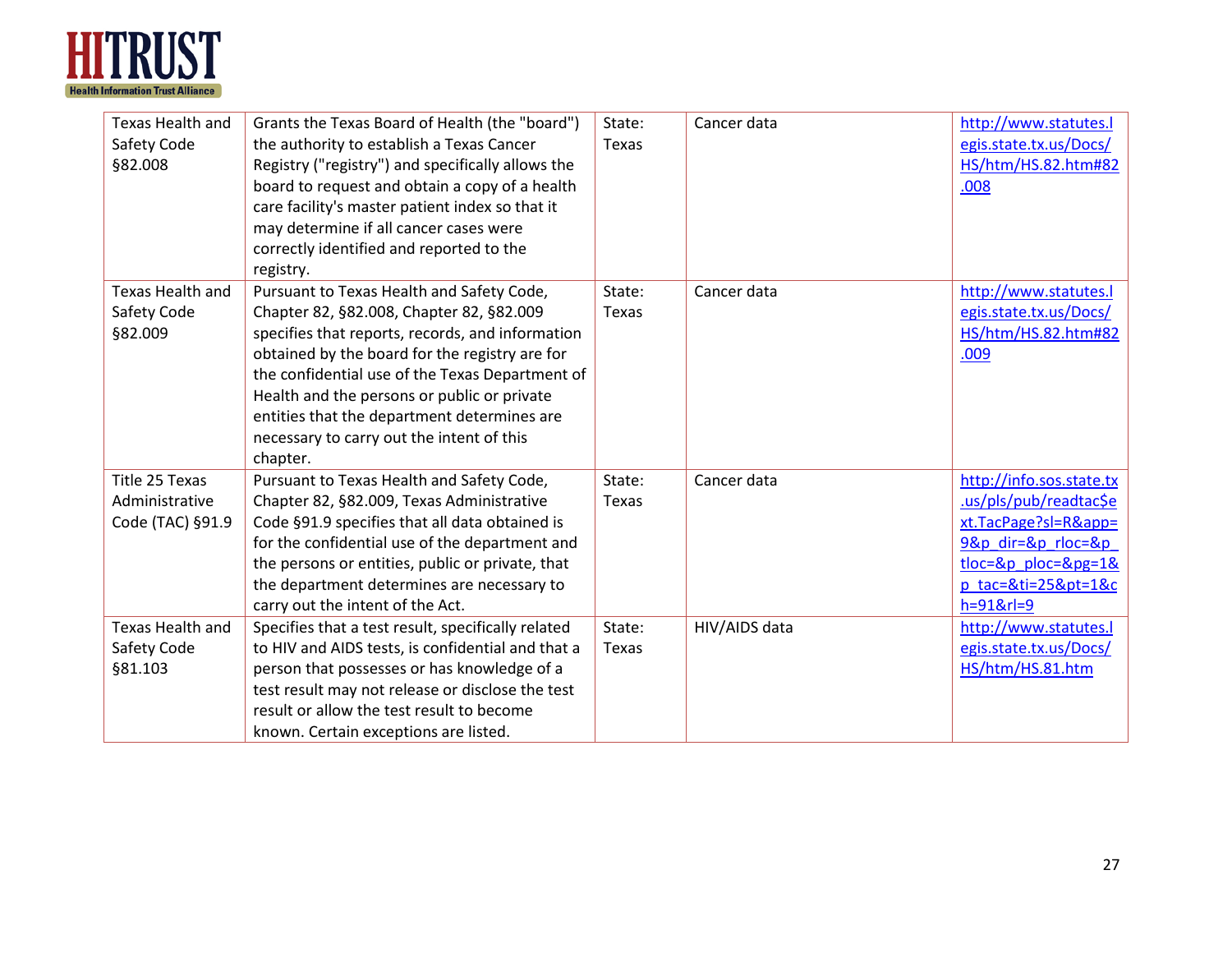

| Title 40 TAC           | Specifies that the results of HIV tests are        | State:  | HIV/AIDS data | http://info.sos.state.tx |
|------------------------|----------------------------------------------------|---------|---------------|--------------------------|
| §8.288 (relating       | confidential by law. Specifically reports,         | Texas   |               | .us/pls/pub/readtac\$e   |
| to Confidentiality     | records, and information may not be released       |         |               | xt.TacPage?sl=R&app=     |
| of Test Results)       | or made public except as provided by the Texas     |         |               | 9&p dir=&p rloc=&p       |
|                        | Health and Safety Code, §§81.103, 81.104, and      |         |               | $tloc=8p$ ploc= $8pg=18$ |
|                        | §85.115, which sets forth strict penalties for     |         |               | p tac=&ti=40&pt=1&c      |
|                        | violations.                                        |         |               | $h = 8 & r = 288$        |
| Genetic                | The Act prohibits the discrimination of            | Federal | Genetic data  | http://www.gpo.gov/f     |
| Information            | individuals on the basis of genetic information    |         |               | dsys/pkg/PLAW-           |
| Nondiscriminatio       | with respect to health insurance and               |         |               | 110publ233/pdf/PLA       |
| n Act of 2008          | employment. This Act modifies the Employee         |         |               | W-110publ233.pdf         |
| (GINA) Pub. L.         | Retirement Income Security Act of 1974, the        |         |               |                          |
| No. 110-233            | Public Health Service Act, Internal Revenue        |         |               |                          |
| (including             | Code of 1986, and title XVIII of the Social        |         |               |                          |
| applicable             | Security Act relating to Medigap. As it relates to |         |               |                          |
| regulations            | the HIPAA Privacy Rule, genetic information        |         |               |                          |
| promulgated            | shall be treated as protected health               |         |               |                          |
| under that act)        | information.                                       |         |               |                          |
| <b>Texas Insurance</b> | Specifies that genetic information is              | State:  | Genetic data  | http://www.statutes.l    |
| Code, Chapter          | confidential and privileged regardless of the      | Texas   |               | egis.state.tx.us/Docs/I  |
| 546, Subchapter        | source of the information, and a person or         |         |               | N/htm/IN.546.htm         |
| $C_{i}$                | entity that holds genetic information about an     |         |               |                          |
|                        | individual may not disclose or be compelled to     |         |               |                          |
|                        | disclose, by subpoena or otherwise, that           |         |               |                          |
|                        | information unless the disclosure is to the        |         |               |                          |
|                        | individual, a physician designated by the          |         |               |                          |
|                        | individual, or otherwise authorized by the         |         |               |                          |
|                        | individual as provided by Section 546.104.         |         |               |                          |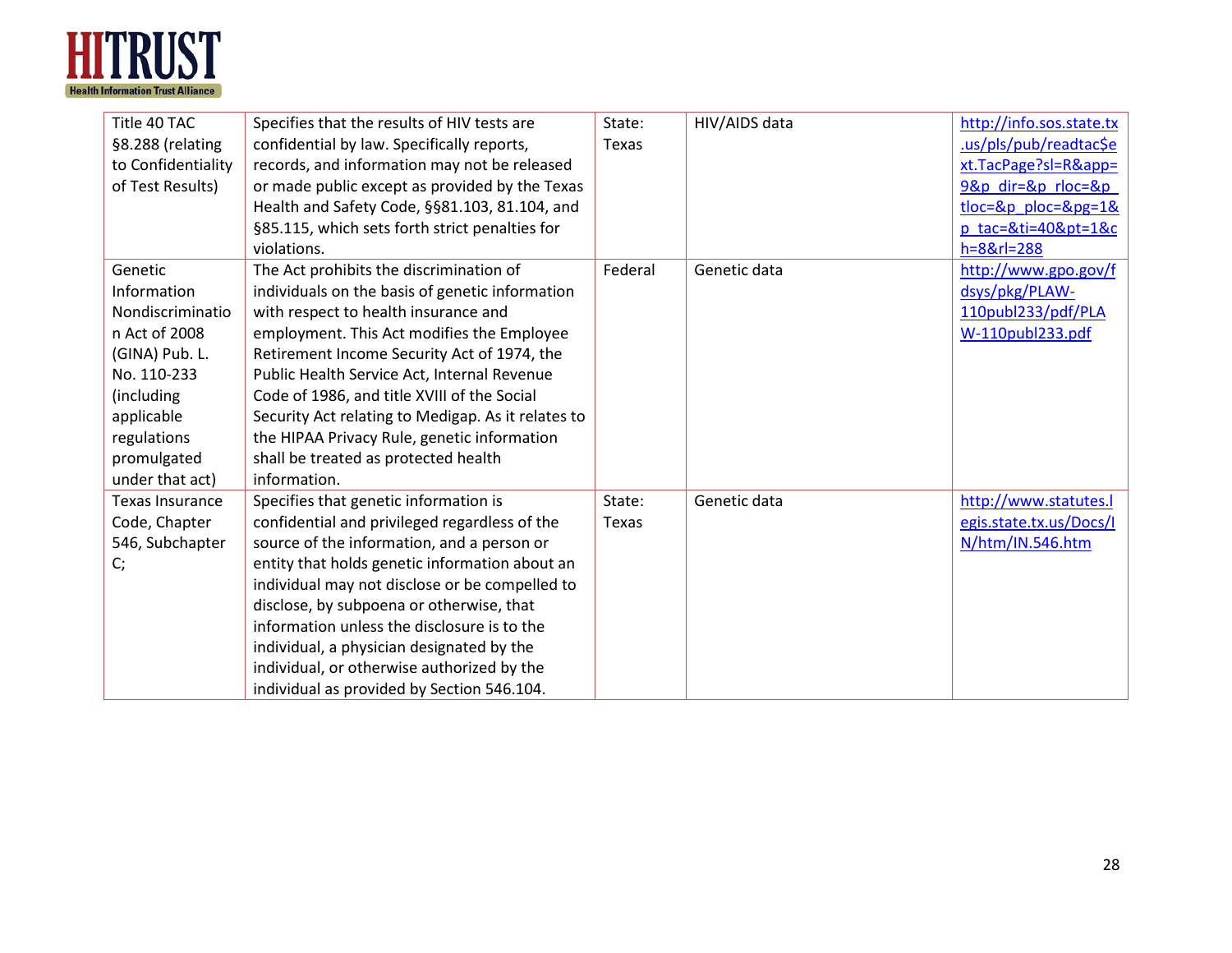

| <b>Texas Labor Code</b><br>§21.403              | Specifies that genetic information is<br>confidential and privileged regardless of the<br>source of the information, and a person or<br>entity that holds genetic information about an<br>individual may not disclose or be compelled to<br>disclose, by subpoena or otherwise, that<br>information unless the disclosure is to the<br>individual, a physician designated by the<br>individual, or otherwise authorized by the<br>individual as provided by Section 21.4032.                                                                                                                                                                                           | State:<br>Texas        | Genetic data | http://www.statutes.l<br>egis.state.tx.us/Docs/L<br>A/htm/LA.21.htm |
|-------------------------------------------------|------------------------------------------------------------------------------------------------------------------------------------------------------------------------------------------------------------------------------------------------------------------------------------------------------------------------------------------------------------------------------------------------------------------------------------------------------------------------------------------------------------------------------------------------------------------------------------------------------------------------------------------------------------------------|------------------------|--------------|---------------------------------------------------------------------|
| <b>Texas Labor Code</b><br>§21.404              | Specifies that an individual who submits to a<br>genetic test has the right to know the results of<br>the test. On the written request by the<br>individual, the entity that performed the test<br>shall disclose the test results to the individual<br>or a physician designated by the individual.                                                                                                                                                                                                                                                                                                                                                                   | State:<br><b>Texas</b> | Genetic data | http://www.statutes.l<br>egis.state.tx.us/Docs/L<br>A/htm/LA.21.htm |
| <b>Texas</b><br>Occupations<br>Code, Chapter 58 | Specifies that licensing authorities may not<br>deny an application for an occupational license,<br>suspend, revoke, or refuse to renew an<br>occupational license, or take any other<br>disciplinary action against a license holder<br>based on the refusal of the license applicant or<br>license holder to submit to genetic testing or<br>disclose the results of any testing performed in<br>the past.<br>Further specifies that an individual who<br>submits to a genetic test has the right to know<br>the results of the test (see Texas Labor Code<br>§21.404), and genetic information is<br>confidential and privileged (see Texas Labor<br>Code §21.403). | State:<br>Texas        | Genetic data | http://www.statutes.l<br>egis.state.tx.us/Docs/<br>OC/htm/OC.58.htm |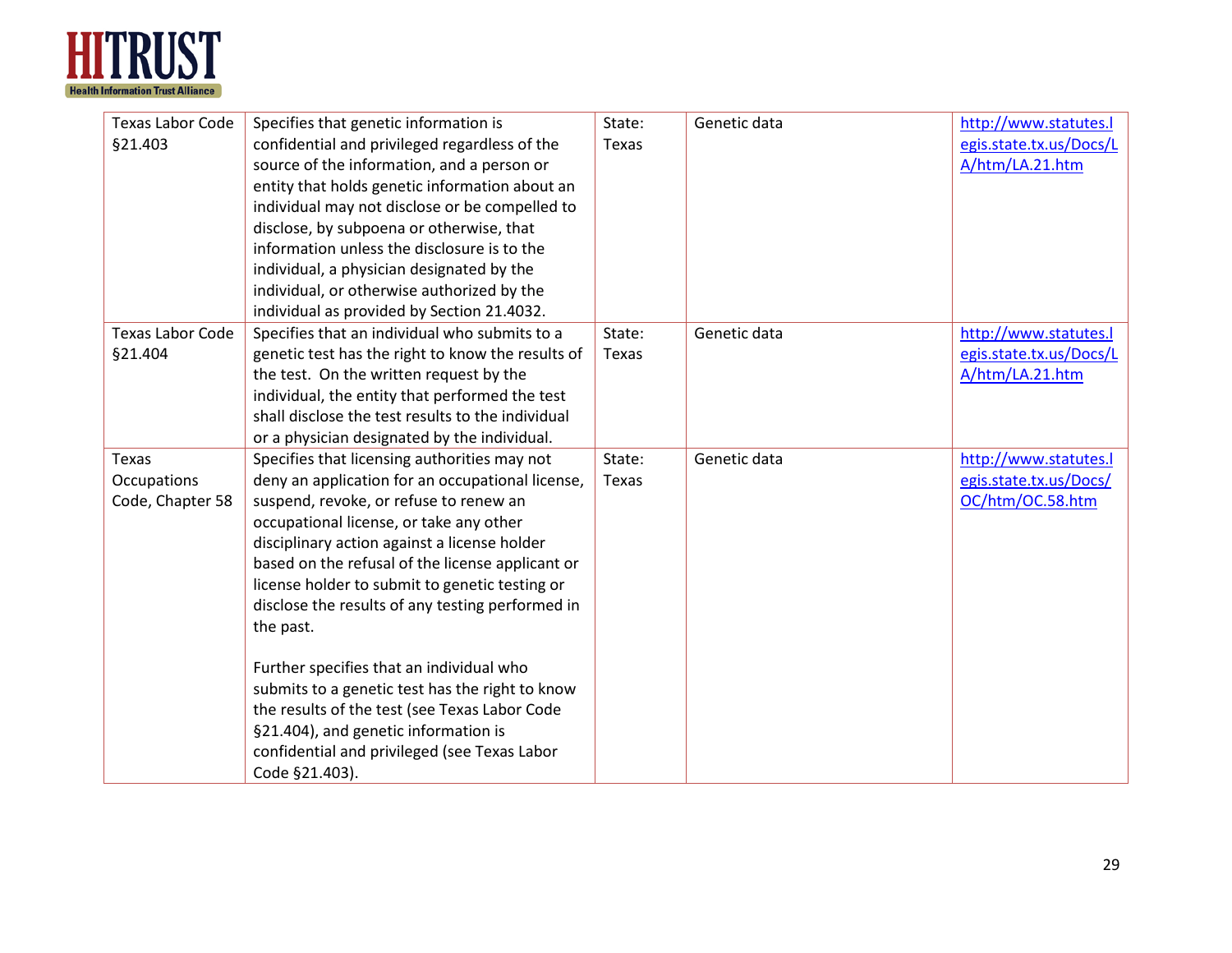

| Texas Health and<br>Safety Code,<br>Chapter 44,<br>Subchapter C                                                            | Specifies that a record of the identity, personal<br>history, or background information of a<br>survivor or information and communications<br>concerning the victimization of a survivor of<br>sexual assault that is created by or provided to<br>an advocate or maintained by a sexual assault<br>program is confidential and may not be<br>disclosed, with select exceptions noted.                                                                                                  | State:<br>Texas | Sexual assault data        | http://law.justia.com/<br>codes/texas/2005/hs/<br>002.00.000044.00.htm                                                                                                |
|----------------------------------------------------------------------------------------------------------------------------|-----------------------------------------------------------------------------------------------------------------------------------------------------------------------------------------------------------------------------------------------------------------------------------------------------------------------------------------------------------------------------------------------------------------------------------------------------------------------------------------|-----------------|----------------------------|-----------------------------------------------------------------------------------------------------------------------------------------------------------------------|
| Texas Health and<br>Safety Code<br>§81.046                                                                                 | Specifies that reports, records, and information<br>relating to cases or suspected cases of diseases<br>or health conditions are confidential and not<br>public information and may not be released or<br>made public on subpoena or otherwise except<br>as provided by Subsections of this Chapter.                                                                                                                                                                                    | State:<br>Texas | Communicable diseases data | http://www.statutes.l<br>egis.state.tx.us/Docs/<br>HS/htm/HS.81.htm                                                                                                   |
| Title 25 TAC<br>§97.10 (relating<br>to Confidential<br>Nature of Case<br>Reporting and<br>Records)                         | Specifies that all individual morbidity case<br>reports received by the health authority or the<br>Department of State Health Services<br>(department) are confidential records and not<br>public records.                                                                                                                                                                                                                                                                              | State:<br>Texas | Communicable diseases data | http://info.sos.state.tx<br>.us/pls/pub/readtac\$e<br>xt.TacPage?sl=R&app=<br>9&p dir=&p rloc=&p<br>$tloc = 8p$ ploc= $8pq = 18$<br>p tac=&ti=25&pt=1&c<br>h=97&rl=10 |
| Texas Health and<br>Safety Code,<br>Chapter 611,<br><b>Mental Health</b><br>Records /<br><b>Substance Abuse</b><br>Records | Specifies that communications between a<br>patient and a professional for diagnosis,<br>evaluation, or treatment of any mental or<br>emotional condition or disorder, including<br>alcoholism or drug addiction, and records of<br>the identity, diagnosis, evaluation, or treatment<br>of a patient that are created or maintained by a<br>professional, are confidential. Exceptions<br>permitting the disclosure in select instance are<br>provided by Sections 611.004 or 611.0045. | State:<br>Texas | Mental health data         | http://www.statutes.l<br>egis.state.tx.us/Docs/<br>HS/htm/HS.611.htm                                                                                                  |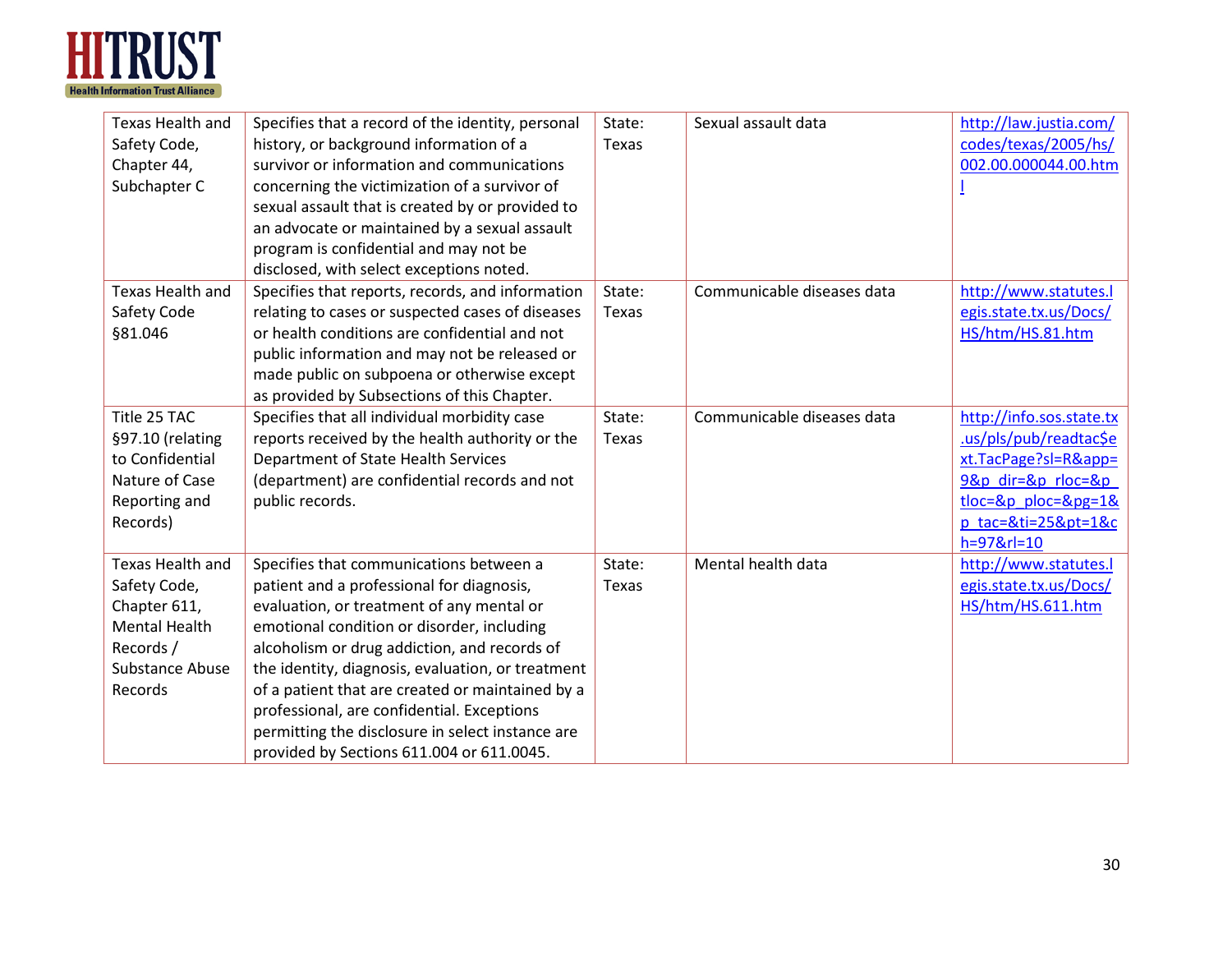

| 42 CFR Part 2,<br>Confidentiality of<br>Alcohol and Drug<br><b>Abuse Patient</b><br>Records | Under the statutory provisions quoted in §§ 2.1<br>and 2.2, these regulations impose restrictions<br>upon the disclosure and use of alcohol and<br>drug abuse patient records which are<br>maintained in connection with the<br>performance of any federally assisted alcohol<br>and drug abuse program. The regulations<br>specify:<br>(1) Definitions, applicability, and general<br>restrictions in subpart B (definitions applicable<br>to § 2.34 only appear in that section);<br>(2) Disclosures which may be made with<br>written patient consent and the form of the<br>written consent in subpart C;<br>(3) Disclosures which may be made without<br>written patient consent or an authorizing court<br>order in subpart D; and<br>(4) Disclosures and uses of patient records | Federal | Substance abuse or substance use<br>disorder data | http://www.ecfr.gov/c<br>gi-bin/text-<br>idx?c=ecfr&tpl=/ecfrbr<br>owse/Title42/42cfr2<br>main 02.tpl |
|---------------------------------------------------------------------------------------------|-----------------------------------------------------------------------------------------------------------------------------------------------------------------------------------------------------------------------------------------------------------------------------------------------------------------------------------------------------------------------------------------------------------------------------------------------------------------------------------------------------------------------------------------------------------------------------------------------------------------------------------------------------------------------------------------------------------------------------------------------------------------------------------------|---------|---------------------------------------------------|-------------------------------------------------------------------------------------------------------|
|                                                                                             | which may be made with an authorizing court<br>order and the procedures and criteria for the                                                                                                                                                                                                                                                                                                                                                                                                                                                                                                                                                                                                                                                                                            |         |                                                   |                                                                                                       |
|                                                                                             | entry and scope of those orders in subpart E.                                                                                                                                                                                                                                                                                                                                                                                                                                                                                                                                                                                                                                                                                                                                           |         |                                                   |                                                                                                       |
| <b>Texas Health and</b>                                                                     | Specifies that communications between a                                                                                                                                                                                                                                                                                                                                                                                                                                                                                                                                                                                                                                                                                                                                                 | State:  | Substance abuse or substance use                  | http://www.statutes.l                                                                                 |
| Safety Code,                                                                                | patient and a professional for diagnosis,                                                                                                                                                                                                                                                                                                                                                                                                                                                                                                                                                                                                                                                                                                                                               | Texas   | disorder data                                     | egis.state.tx.us/Docs/                                                                                |
| Chapter 611,                                                                                | evaluation, or treatment of any mental or                                                                                                                                                                                                                                                                                                                                                                                                                                                                                                                                                                                                                                                                                                                                               |         |                                                   | HS/htm/HS.611.htm                                                                                     |
| <b>Mental Health</b>                                                                        | emotional condition or disorder, including                                                                                                                                                                                                                                                                                                                                                                                                                                                                                                                                                                                                                                                                                                                                              |         |                                                   |                                                                                                       |
| Records/                                                                                    | alcoholism or drug addiction, and records of                                                                                                                                                                                                                                                                                                                                                                                                                                                                                                                                                                                                                                                                                                                                            |         |                                                   |                                                                                                       |
| <b>Substance Abuse</b>                                                                      | the identity, diagnosis, evaluation, or treatment                                                                                                                                                                                                                                                                                                                                                                                                                                                                                                                                                                                                                                                                                                                                       |         |                                                   |                                                                                                       |
| Records                                                                                     | of a patient that are created or maintained by a                                                                                                                                                                                                                                                                                                                                                                                                                                                                                                                                                                                                                                                                                                                                        |         |                                                   |                                                                                                       |
|                                                                                             | professional, are confidential. Exceptions                                                                                                                                                                                                                                                                                                                                                                                                                                                                                                                                                                                                                                                                                                                                              |         |                                                   |                                                                                                       |
|                                                                                             | permitting the disclosure in select instance are                                                                                                                                                                                                                                                                                                                                                                                                                                                                                                                                                                                                                                                                                                                                        |         |                                                   |                                                                                                       |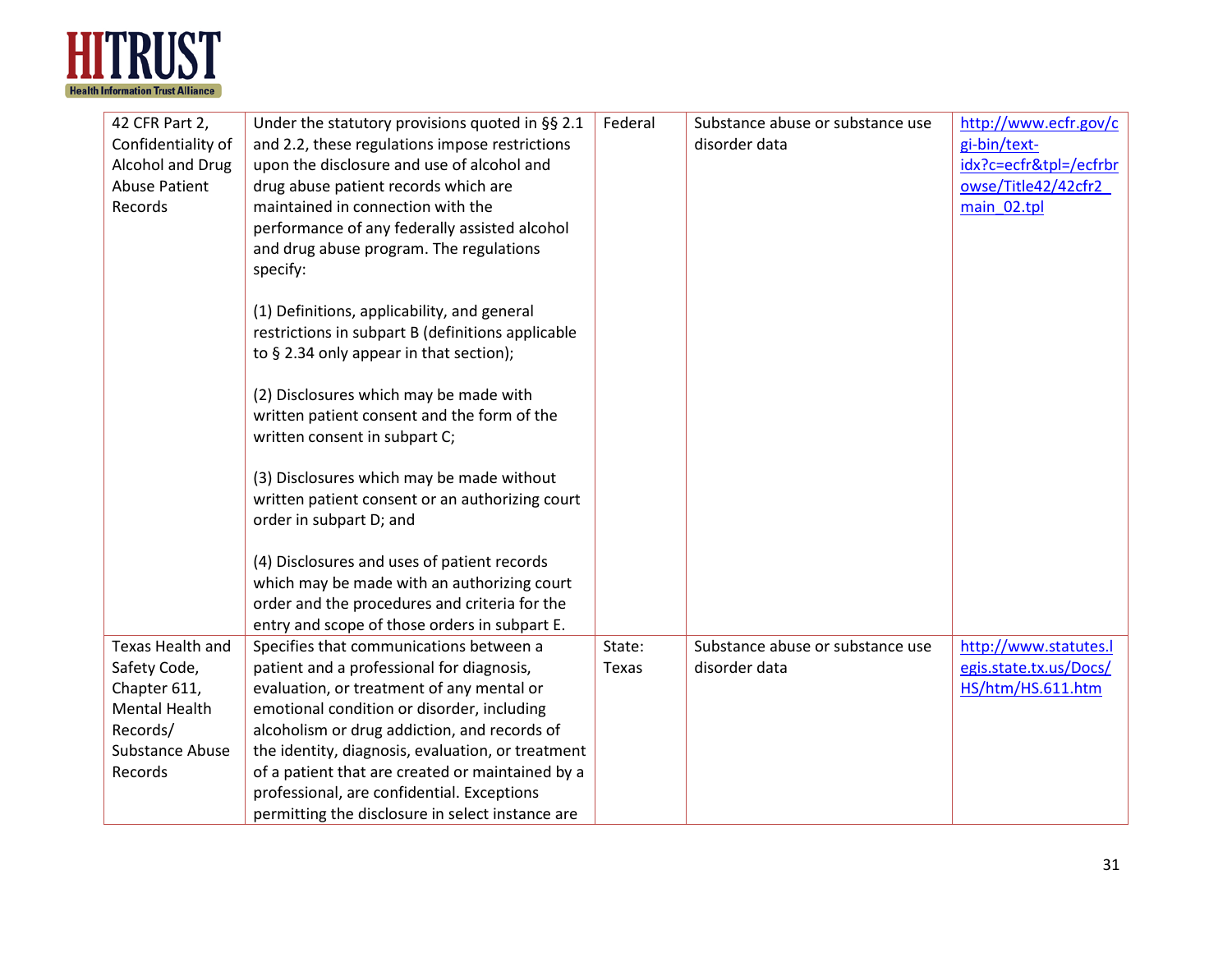

|                                                            | provided by Sections 611.004 or 611.0045.                                                                                                                                                                                                                                                                                                      |                        |                                        |                                                                                                                                                                       |
|------------------------------------------------------------|------------------------------------------------------------------------------------------------------------------------------------------------------------------------------------------------------------------------------------------------------------------------------------------------------------------------------------------------|------------------------|----------------------------------------|-----------------------------------------------------------------------------------------------------------------------------------------------------------------------|
| Texas Health and<br>Safety Code<br>§161.0073               | Specifies that, except as provided by Sections<br>161.00705 and 161.00735, information that<br>individually identifies an individual that is<br>received by the department for the<br>immunization registry is confidential and may<br>be used by the department for registry<br>purposes only.                                                | State:<br>Texas        | Immunizations data                     | http://www.statutes.l<br>egis.state.tx.us/Docs/<br>HS/htm/HS.161.htm                                                                                                  |
| Texas Health and<br>Safety Code<br>§161.009                | Specifies penalties for the unauthorized<br>disclosure of immunization registry information<br>received by the department.                                                                                                                                                                                                                     | State:<br>Texas        | Immunizations data                     | http://www.statutes.l<br>egis.state.tx.us/Docs/<br>HS/htm/HS.161.htm                                                                                                  |
| Title 25 TAC<br>§100.2 (relating<br>to<br>Confidentiality) | Specifies that, except as provided by Health<br>and Safety Code, Chapter 161, Subchapter A,<br>§161.00705, information that individually<br>identifies a child or other individual, and is<br>received by the department for the<br>immunization registry, is confidential and may<br>be used by the department for registry<br>purposes only. | State:<br><b>Texas</b> | Immunizations data                     | http://info.sos.state.tx<br>us/pls/pub/readtac\$e<br>xt.TacPage?sl=T&app=<br>9&p dir=N&p rloc=13<br>7401&p tloc=&p ploc<br>$=18pg=88p$ tac=&ti=<br>25&pt=1&ch=100&rl= |
| Texas<br>Government<br>Code §552.115                       | Specifies when birth and death records are<br>made publicly available (after the 75th<br>anniversary and 25th anniversary respectively)<br>and that until public the information is labeled<br>confidential and maintained securely by the<br>Bureau of Vital Statistics of the Texas<br>Department of Health.                                 | State:<br>Texas        | <b>Bureau of Vital Statistics data</b> | http://codes.lp.findla<br>w.com/txstatutes/GV/<br>5/A/552/C/552.115                                                                                                   |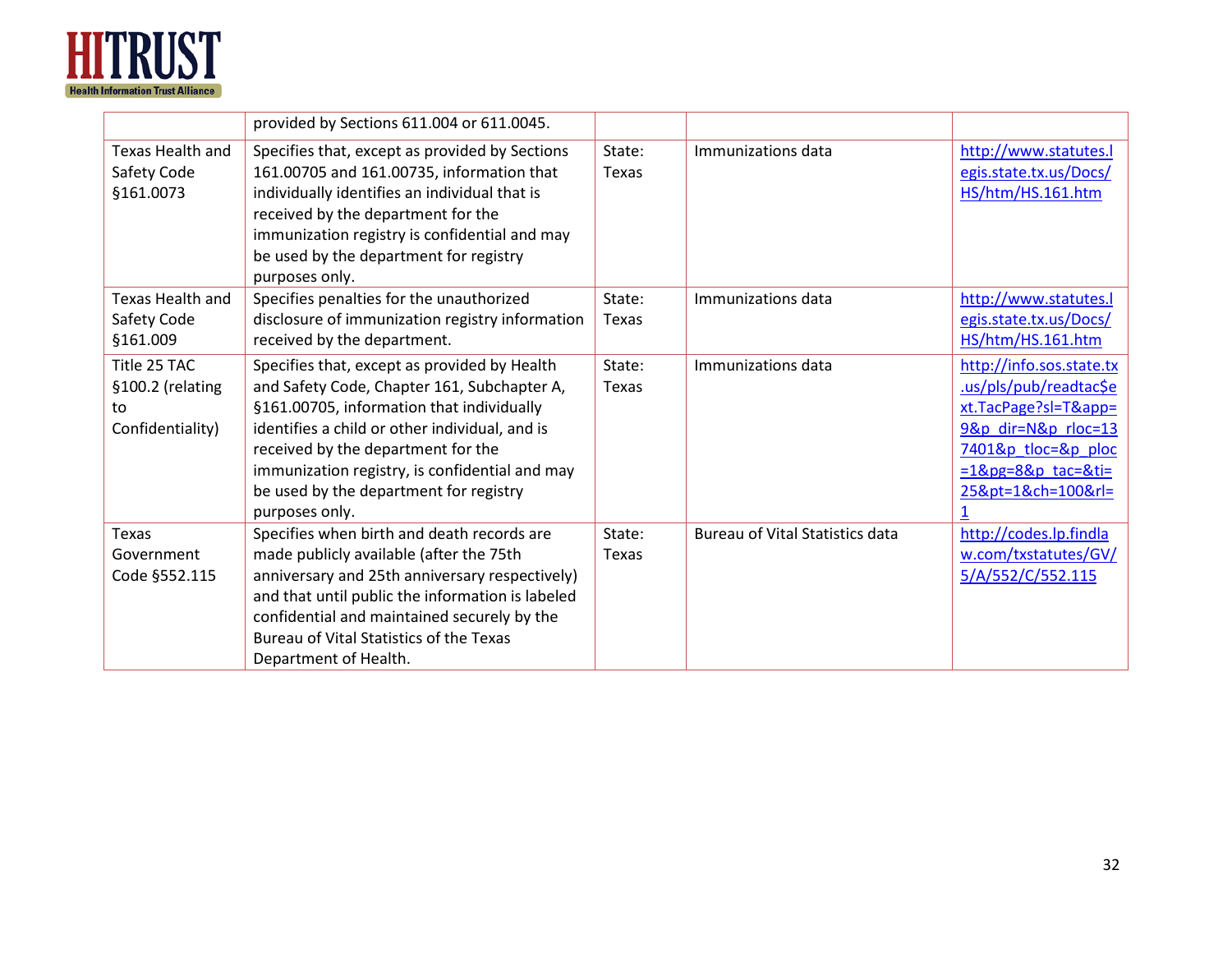

| Texas Health and        | Specifies that the section of the birth certificate | State: | <b>Bureau of Vital Statistics data</b> | http://www.statutes.l    |
|-------------------------|-----------------------------------------------------|--------|----------------------------------------|--------------------------|
| Safety Code             | entitled "For Medical and Health Use Only" is       | Texas  |                                        | egis.state.tx.us/Docs/   |
| Chapters 192 and        | not part of the legal birth certificate and that    |        |                                        | HS/htm/HS.195.htm        |
| 193, §195.005           | information held under that section is              |        |                                        |                          |
|                         | confidential. Further specifies that an individual  |        |                                        |                          |
|                         | who knowingly discloses that information,           |        |                                        |                          |
|                         | causes another to disclose the information, or      |        |                                        |                          |
|                         | otherwise fails to comply with the rule commits     |        |                                        |                          |
|                         | an offense that is classified as a Class A          |        |                                        |                          |
|                         | misdemeanor.                                        |        |                                        |                          |
| Title 25 TAC            | As it relates to Vital Statistics, specifies that   | State: | <b>Bureau of Vital Statistics data</b> | http://info.sos.state.tx |
| Chapter 181             | copies of birth records are available to the        | Texas  |                                        | us/pls/pub/readtac\$e    |
| (relating to Vital      | public for searching or inspection on or after      |        |                                        | xt.ViewTAC?tac view=     |
| Statistics)             | the 75th anniversary of the date of birth as        |        |                                        | 5&ti=25&pt=1&ch=18       |
|                         | shown on the record filed with the bureau or        |        |                                        | 1&sch=A&rl=Y             |
|                         | the local registration official.                    |        |                                        |                          |
| <b>Texas Human</b>      | The purpose of this chapter is to provide for the   | State: | Reports of abuse or neglect            | http://www.statutes.l    |
| Resources Code,         | authority to investigate the abuse, neglect, or     | Texas  |                                        | egis.state.tx.us/Docs/   |
| Chapter 48,             | exploitation of an elderly or disabled person       |        |                                        | HR/htm/HR.48.htm         |
| Report of Abuse         | and to provide protective services to that          |        |                                        |                          |
| or Neglect of           | person. With exceptions provided, all files,        |        |                                        |                          |
| Elderly or              | reports, records, communications, and working       |        |                                        |                          |
| <b>Disabled Persons</b> | papers used or developed in an investigation        |        |                                        |                          |
|                         | made under this chapter or in providing             |        |                                        |                          |
|                         | services as a result of an investigation are        |        |                                        |                          |
|                         | considered confidential.                            |        |                                        |                          |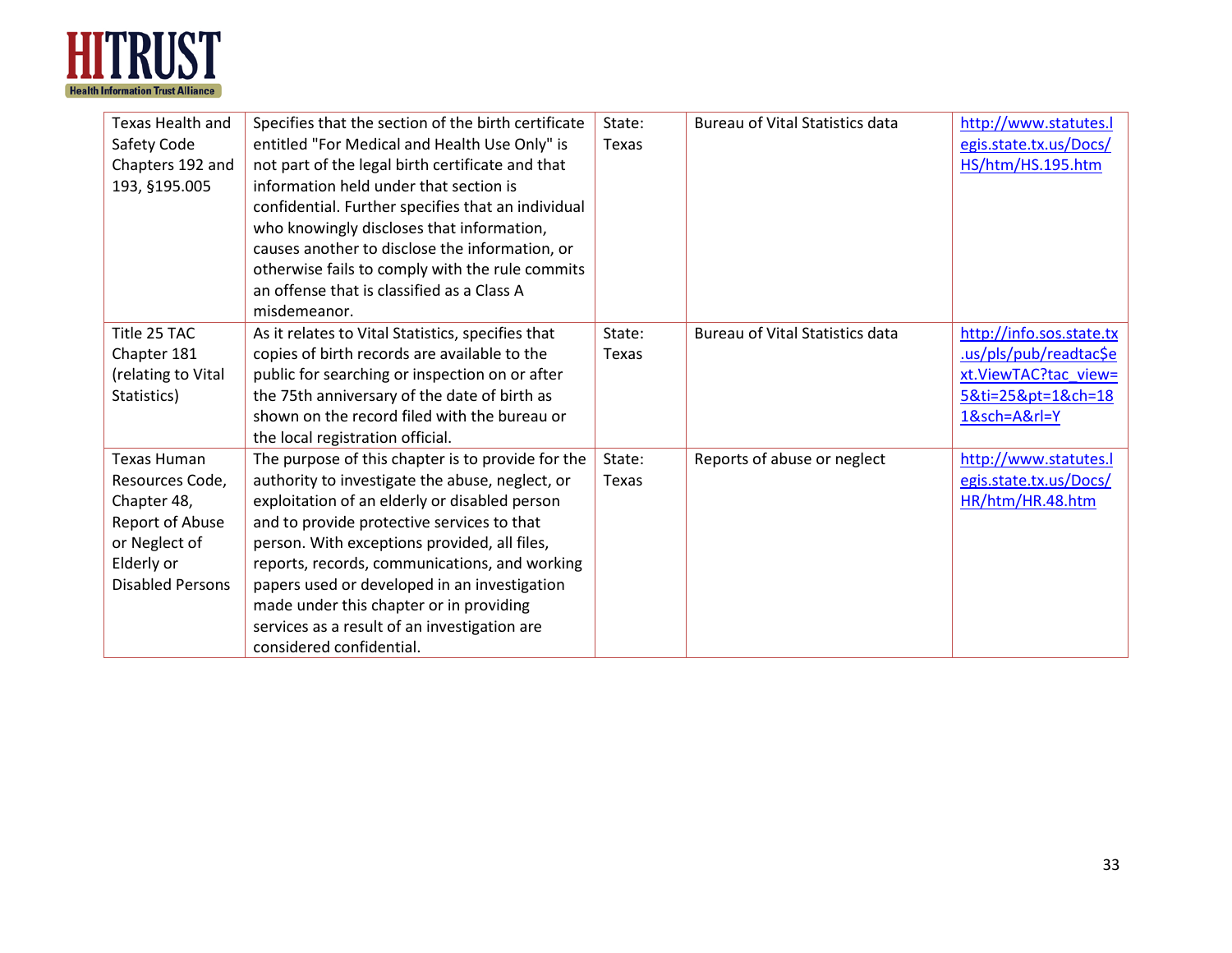

| <b>Texas Health and</b><br>Safety Code<br>§161.132              | Specifies that any person, including an<br>employee, volunteer, or other person<br>associated with an inpatient mental health<br>facility, a treatment facility, or a hospital that<br>provides comprehensive medical rehabilitation<br>services, who reasonably believes or who<br>knows of information that would reasonably<br>cause a person to believe that the physical or<br>mental health or welfare of a patient or client<br>of the facility who is receiving chemical<br>dependency, mental health, or rehabilitation<br>services has been, is, or will be adversely<br>affected by abuse or neglect caused by any<br>person shall as soon as possible report the<br>information supporting the belief to the agency | State:<br>Texas | Data related to reports of abuse or<br>neglect       | http://www.statutes.l<br>egis.state.tx.us/Docs/<br>HS/htm/HS.161.htm#1<br>61.132                                                           |
|-----------------------------------------------------------------|---------------------------------------------------------------------------------------------------------------------------------------------------------------------------------------------------------------------------------------------------------------------------------------------------------------------------------------------------------------------------------------------------------------------------------------------------------------------------------------------------------------------------------------------------------------------------------------------------------------------------------------------------------------------------------------------------------------------------------|-----------------|------------------------------------------------------|--------------------------------------------------------------------------------------------------------------------------------------------|
|                                                                 | that licenses the facility or to the appropriate<br>state health care regulatory agency.                                                                                                                                                                                                                                                                                                                                                                                                                                                                                                                                                                                                                                        |                 |                                                      |                                                                                                                                            |
| <b>Family Code</b><br>Chapter 261,<br>Reports of Child<br>Abuse | With exceptions provided, the files, reports,<br>records, communications, audiotapes,<br>videotapes, and working papers used or<br>developed in an investigation of the adverse<br>effect of a child's physical or mental health or<br>welfare due to abuse or neglect or in providing<br>services as a result of an investigation are<br>confidential.                                                                                                                                                                                                                                                                                                                                                                         | Federal         | Data related to reports of child<br>abuse or neglect | http://www.statutes.l<br>egis.state.tx.us/Docs/F<br>A/htm/FA.261.htm                                                                       |
| <b>Internal Revenue</b><br>Code, Title 26, 26<br>U.S.C. §6103   | Tax returns and return information shall be<br>confidential, and except as authorized by this<br>title, no individual shall disclose any return or<br>return information obtained by him in any<br>manner in connection with his service as such<br>an officer or an employee or otherwise or<br>under the provisions of this section.                                                                                                                                                                                                                                                                                                                                                                                          | Federal         | Federal tax information data                         | http://www.gpo.gov/f<br>dsys/pkg/USCODE-<br>$2011 -$<br>title26/html/USCODE-<br>2011-title26-subtitleF-<br>chap61-subchapB-<br>sec6103.htm |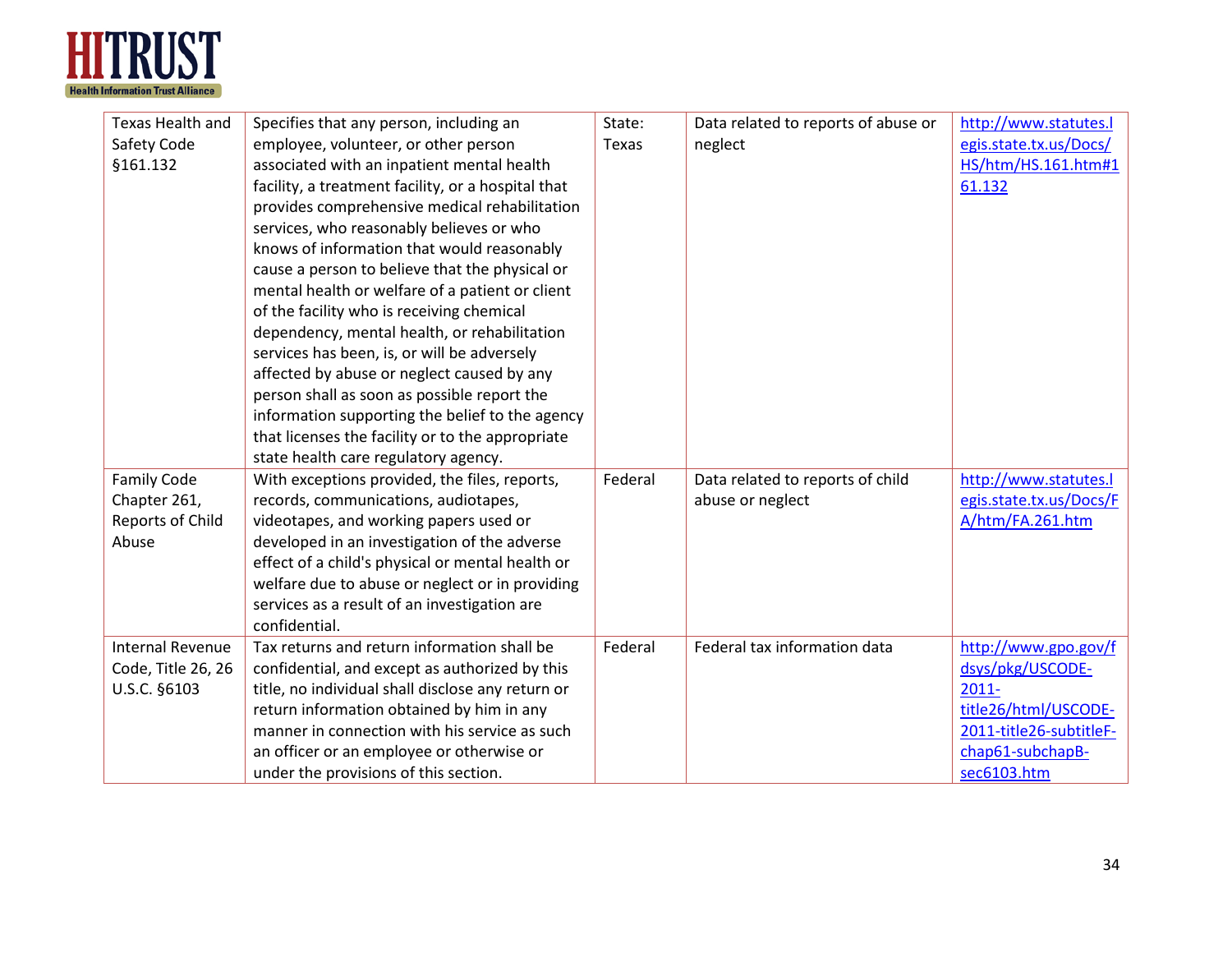

| <b>IRS Publication</b><br>1075                    | This publication provides guidance in ensuring<br>that the policies, practices, controls, and<br>safeguards employed by recipient agencies or<br>agents and contractors adequately protect the<br>confidentiality of the information they receive<br>from the IRS. Enterprise security policies shall<br>address the purpose, scope, responsibilities,<br>and management commitment to implement<br>all applicable security controls including<br>managerial, operational, and technical security<br>controls. | Federal         | Federal tax information data        | http://www.irs.gov/pu<br>b/irs-pdf/p1075.pdf                                                                 |
|---------------------------------------------------|----------------------------------------------------------------------------------------------------------------------------------------------------------------------------------------------------------------------------------------------------------------------------------------------------------------------------------------------------------------------------------------------------------------------------------------------------------------------------------------------------------------|-----------------|-------------------------------------|--------------------------------------------------------------------------------------------------------------|
| 42 U.S.C. §1306,<br>20 CFR Part 401               | Specifies that, except as permitted by the<br>Privacy Act and the regulations in this part, or<br>when required by the Freedom of Information<br>Act, the Social Security Administration will not<br>disclose personal records without the<br>individual's written consent.                                                                                                                                                                                                                                    | Federal         | Social Security Administration data | http://www.law.corne<br>ll.edu/cfr/text/20/401<br>/subpart-C                                                 |
| <b>Texas Health and</b><br>Safety Code<br>§84.006 | Specifies that all information and records<br>relating to reportable conditions are<br>confidential. The information may not be<br>released or made public on subpoena or<br>otherwise, with exceptions noted. Further<br>specifies that the board shall adopt rules<br>establishing procedures to ensure that all<br>information and records maintained by the<br>department under this chapter are kept<br>confidential and protected from release to<br>unauthorized persons.                               | State:<br>Texas | Occupational diseases data          | http://www.weblaws.<br>org/texas/laws/tex. h<br>ealth and safety cod<br>e section 84.006 con<br>fidentiality |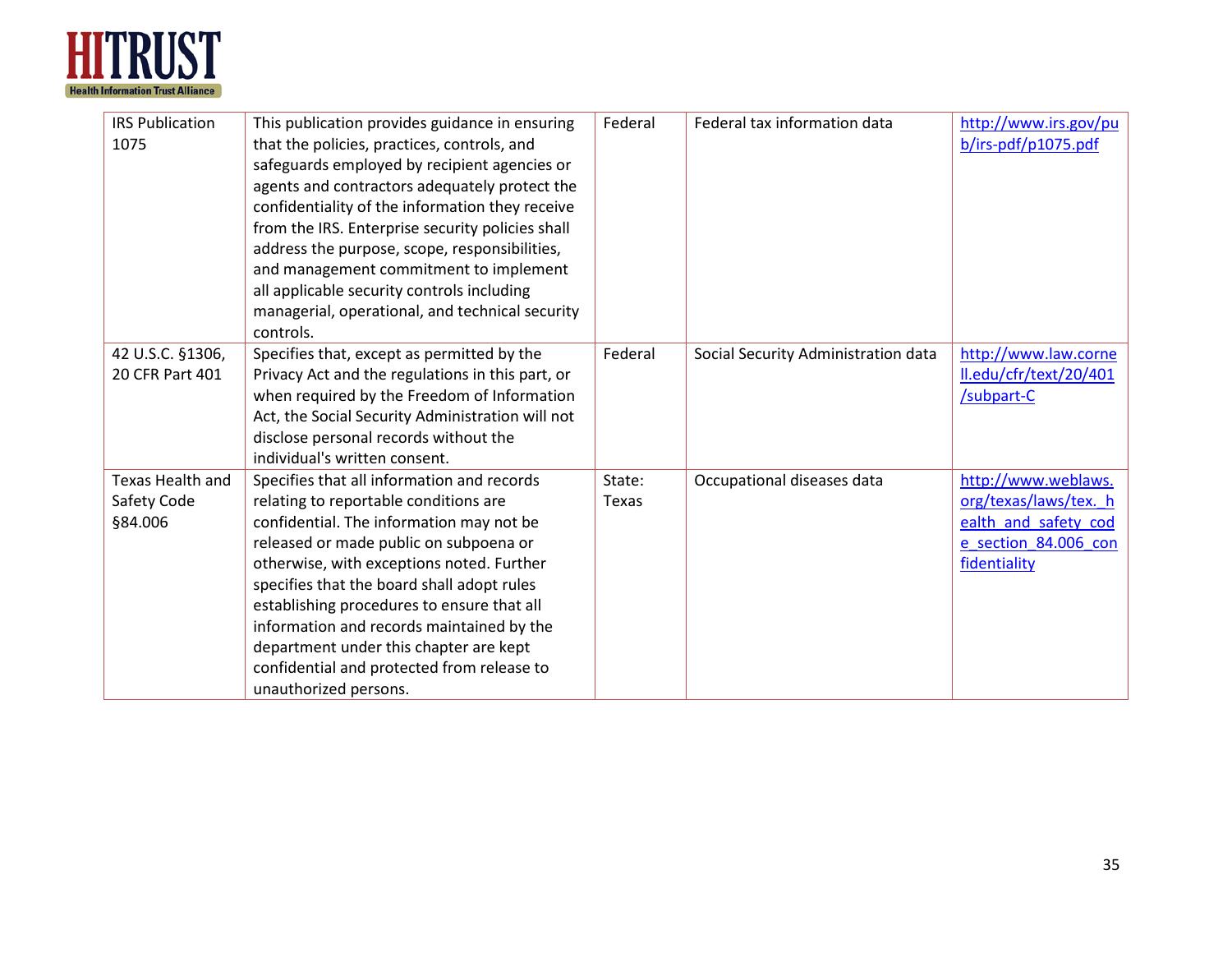

| 25 TAC §99.1     | Authorizes the Executive Commissioner of the       | State:  | Occupational diseases data        | http://info.sos.state.tx |
|------------------|----------------------------------------------------|---------|-----------------------------------|--------------------------|
| (relating to     | Health and Human Services Commission to            | Texas   |                                   | .us/pls/pub/readtac\$e   |
| General          | adopt rules concerning the reporting and           |         |                                   | xt.TacPage?sl=R&app=     |
| Provisions)      | control of occupational conditions. Specifies      |         |                                   | 9&p dir=&p rloc=&p       |
|                  | that all case reports received by the local health |         |                                   | $tloc=8p$ ploc= $8pg=18$ |
|                  | authority or the Department of State Health        |         |                                   | p tac=&ti=25&pt=1&c      |
|                  | Services are confidential records and not public   |         |                                   | $h = 998r = 1$           |
|                  | records. These records will be held in a secure    |         |                                   |                          |
|                  | location and accessed only by authorized           |         |                                   |                          |
|                  | personnel.                                         |         |                                   |                          |
| 25 TAC §56.11    | Specifies that providers shall safeguard client    | State:  | Family planning data              | http://info.sos.state.tx |
| (relating to     | family planning information. Clients must          | Texas   |                                   | us/pls/pub/readtac\$e    |
| Confidentiality) | provide written authorization prior to the         |         |                                   | xt.TacPage?sl=R&app=     |
|                  | release of any personally identifying              |         |                                   | 9&p dir=&p rloc=&p       |
|                  | information except reports of child abuse          |         |                                   | $tloc=8p$ ploc= $8pg=18$ |
|                  | required by Texas Family Code, Chapter 261,        |         |                                   | p tac=&ti=25&pt=1&c      |
|                  | and as required or authorized by other law.        |         |                                   | h=56&rl=11               |
| 7 CFR §272       | Specifies that the use or disclosure of            | Federal | Recipients of government benefits | http://www.law.corne     |
| (SNAP)           | information obtained from food stamp               |         | data                              | ll.edu/cfr/text/7/272.1  |
|                  | applicant or recipient households shall be         |         |                                   |                          |
|                  | restricted to authorized individuals listed.       |         |                                   |                          |
| 45 CFR §205.50   | Specifies that a state plan for financial          | Federal | Recipients of government benefits | http://www.gpo.gov/f     |
| (TANF)           | assistance under title IV-A of the Social Security |         | data                              | dsys/pkg/CFR-2008-       |
|                  | Act, must provide that the use or disclosure of    |         |                                   | title45-vol2/xml/CFR-    |
|                  | information concerning applicants and              |         |                                   | 2008-title45-vol2-       |
|                  | recipients will be limited to authorized           |         |                                   | sec205-50.xml            |
|                  | purposes.                                          |         |                                   |                          |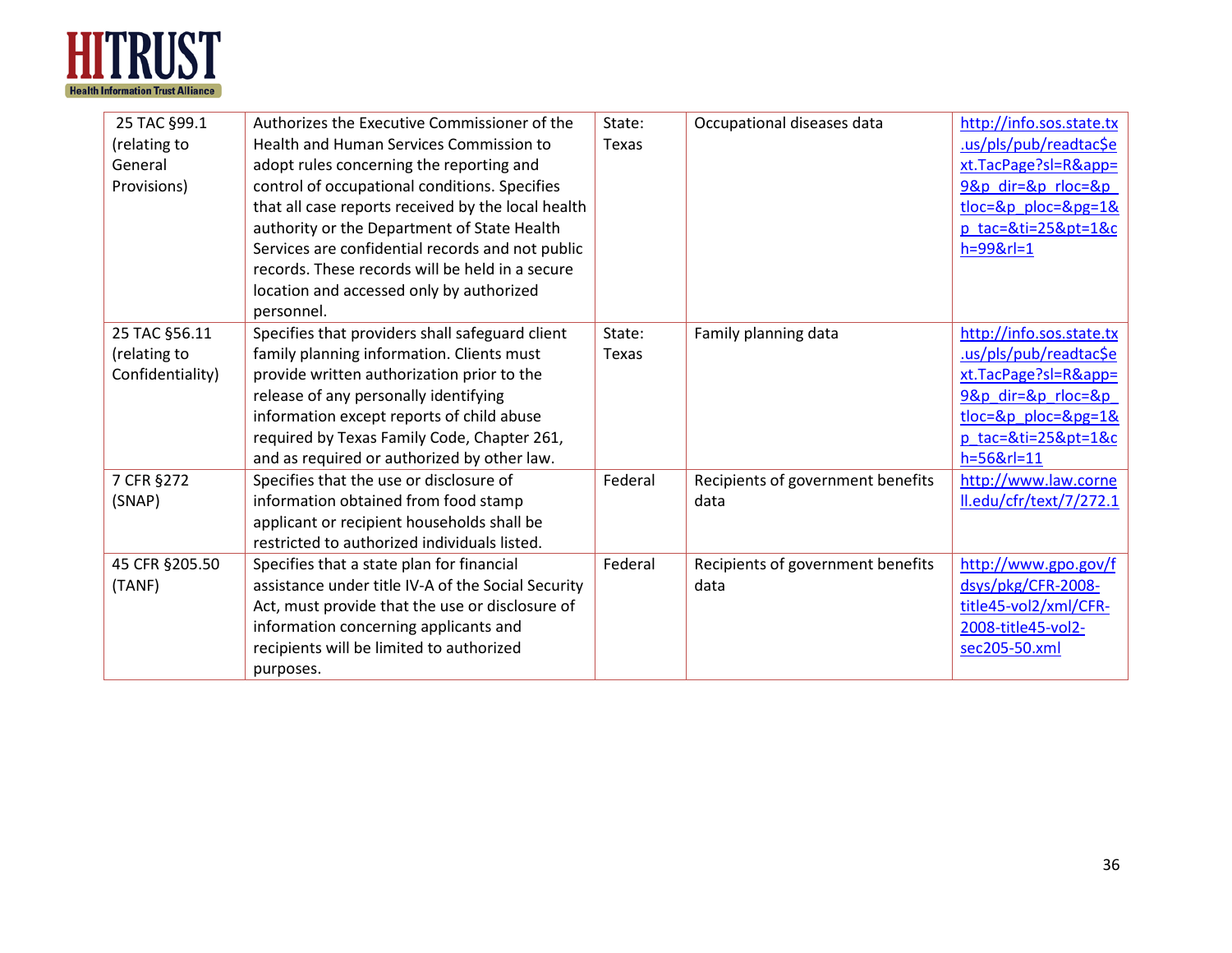

| 42 CFR §431.300<br>et. seq.<br>(Medicaid)<br>42 CFR | Specifies that a State plan must provide<br>safeguards that restrict the use or disclosure of<br>information concerning applicants and<br>recipients to purposes directly connected with<br>the administration of the plan. This subpart<br>specifies State plan requirements, the types of<br>information to be safeguarded, the conditions<br>for release of safeguarded information, and<br>restrictions on the distribution of other<br>information.<br>Specifies that the state must ensure that, for | Federal<br>Federal | Recipients of government benefits<br>data<br>Recipients of government benefits | http://www.law.corne<br>ll.edu/cfr/text/42/431.<br>300<br>http://www.gpo.gov/f |
|-----------------------------------------------------|------------------------------------------------------------------------------------------------------------------------------------------------------------------------------------------------------------------------------------------------------------------------------------------------------------------------------------------------------------------------------------------------------------------------------------------------------------------------------------------------------------|--------------------|--------------------------------------------------------------------------------|--------------------------------------------------------------------------------|
| §457.1110 (CHIP)                                    | individual medical records and any other health                                                                                                                                                                                                                                                                                                                                                                                                                                                            |                    | data                                                                           | dsys/pkg/CFR-2009-                                                             |
|                                                     | and enrollment information maintained with                                                                                                                                                                                                                                                                                                                                                                                                                                                                 |                    |                                                                                | title42-vol4/xml/CFR-                                                          |
|                                                     | respect to enrollees, that identifies particular                                                                                                                                                                                                                                                                                                                                                                                                                                                           |                    |                                                                                | 2009-title42-vol4-                                                             |
|                                                     | enrollees (in any form), the state establishes                                                                                                                                                                                                                                                                                                                                                                                                                                                             |                    |                                                                                | sec457-1110.xml                                                                |
|                                                     | and implements procedures to abide by all                                                                                                                                                                                                                                                                                                                                                                                                                                                                  |                    |                                                                                |                                                                                |
|                                                     | applicable Federal and State laws regarding                                                                                                                                                                                                                                                                                                                                                                                                                                                                |                    |                                                                                |                                                                                |
|                                                     | confidentiality and disclosure, including those                                                                                                                                                                                                                                                                                                                                                                                                                                                            |                    |                                                                                |                                                                                |
|                                                     | laws addressing the confidentiality of                                                                                                                                                                                                                                                                                                                                                                                                                                                                     |                    |                                                                                |                                                                                |
|                                                     | information about minors and the privacy of                                                                                                                                                                                                                                                                                                                                                                                                                                                                |                    |                                                                                |                                                                                |
|                                                     | minors, and privacy of individually identifiable                                                                                                                                                                                                                                                                                                                                                                                                                                                           |                    |                                                                                |                                                                                |
|                                                     | health information.                                                                                                                                                                                                                                                                                                                                                                                                                                                                                        |                    |                                                                                |                                                                                |
| Texas Health and                                    | Specifies that except as authorized by Section                                                                                                                                                                                                                                                                                                                                                                                                                                                             | State:             | Hospitals                                                                      | http://www.statutes.l                                                          |
| Safety Code,                                        | 241.153, a hospital or an agent or employee of                                                                                                                                                                                                                                                                                                                                                                                                                                                             | Texas              |                                                                                | egis.state.tx.us/Docs/                                                         |
| Chapter 241,                                        | a hospital may not disclose health care                                                                                                                                                                                                                                                                                                                                                                                                                                                                    |                    |                                                                                | HS/htm/HS.241.htm                                                              |
| Subchapter G,                                       | information about a patient to any person                                                                                                                                                                                                                                                                                                                                                                                                                                                                  |                    |                                                                                |                                                                                |
| Hospital                                            | other than the patient or the patient's legally                                                                                                                                                                                                                                                                                                                                                                                                                                                            |                    |                                                                                |                                                                                |
| Disclosures of                                      | authorized representative without the written                                                                                                                                                                                                                                                                                                                                                                                                                                                              |                    |                                                                                |                                                                                |
| <b>Health Care</b>                                  | authorization of the patient or the patient's                                                                                                                                                                                                                                                                                                                                                                                                                                                              |                    |                                                                                |                                                                                |
| Information                                         | legally authorized representative.                                                                                                                                                                                                                                                                                                                                                                                                                                                                         |                    |                                                                                |                                                                                |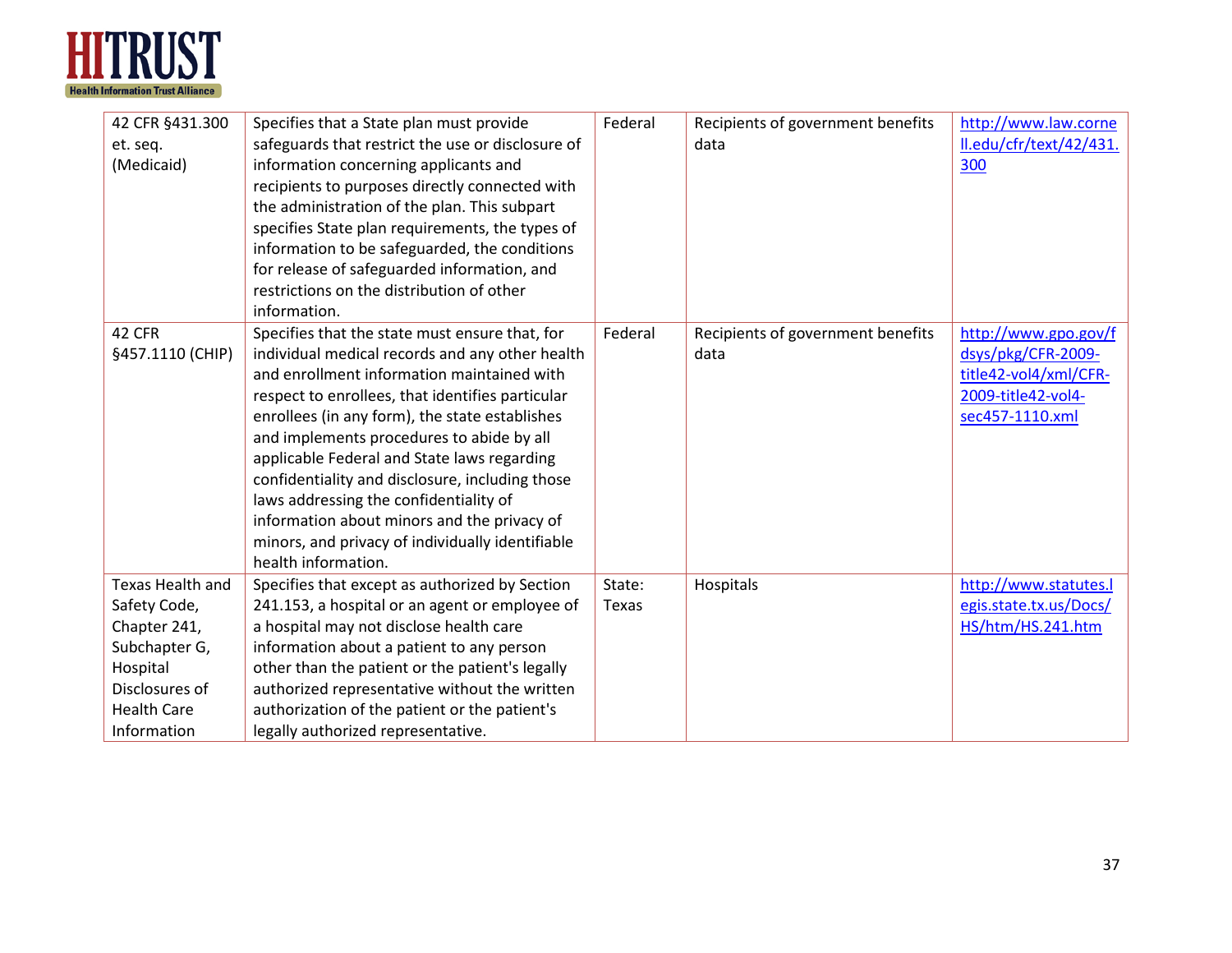

| 25 TAC §133.42<br>(relating to<br>Patient Rights)                                                                                 | Specifies that a hospital shall adopt,<br>implement, and enforce a policy to ensure<br>patients' rights. The written policy shall include,<br>among other items, the right of the patient,<br>within the limits of law, to personal privacy and<br>confidentiality of information;                                                                                                                        | State:<br>Texas | Hospitals                                                                                                         | http://info.sos.state.tx<br>.us/pls/pub/readtac\$e<br>xt.TacPage?sl=R&app=<br>9&p dir=&p rloc=&p<br>$tloc = 8p$ ploc= $8pq = 18$<br>p tac=&ti=25&pt=1&c<br>h=133&rl=42 |
|-----------------------------------------------------------------------------------------------------------------------------------|-----------------------------------------------------------------------------------------------------------------------------------------------------------------------------------------------------------------------------------------------------------------------------------------------------------------------------------------------------------------------------------------------------------|-----------------|-------------------------------------------------------------------------------------------------------------------|------------------------------------------------------------------------------------------------------------------------------------------------------------------------|
| Texas Health and<br>Safety Code,<br>Chapter 242,<br>§242.134 and<br>§242.501(8),<br><b>Nursing Home</b><br><b>Resident Rights</b> | Specifies that the department by rule shall<br>adopt a statement of the rights of a resident.<br>This includes having information about the<br>resident in the possession of the institution<br>maintained as confidential.                                                                                                                                                                               | State:<br>Texas | <b>Nursing facilities</b>                                                                                         | http://www.statutes.l<br>egis.state.tx.us/Docs/<br>HS/htm/HS.242.htm                                                                                                   |
| 40 TAC §19.407<br>(relating to<br>Privacy and<br>Confidentiality)                                                                 | Specifies that the resident has the right to<br>personal privacy and confidentiality of his<br>personal and clinical records. Personal privacy<br>includes accommodations, medical treatment,<br>written and telephone communications,<br>personal care, visits, and meetings of family<br>and resident groups, but this does not require<br>the facility to provide a private room for each<br>resident. | State:<br>Texas | <b>Nursing facilities</b>                                                                                         | http://info.sos.state.tx<br>.us/pls/pub/readtac\$e<br>xt.TacPage?sl=R&app=<br>9&p dir=&p rloc=&p<br>$tloc = 8p$ ploc= $8pq = 18$<br>p tac=&ti=40&pt=1&c<br>h=19&rl=407 |
| Texas Health and<br>Safety Code,<br>Chapter 252,<br>§252.126                                                                      | Specifies that a report, record, or working<br>paper used or developed in an investigation<br>made under this subchapter is confidential and<br>may be disclosed only as provided by Chapter<br>48, Human Resources Code, Chapter 261,<br>Family Code, or this section.                                                                                                                                   | State:<br>Texas | Intermediate care facilities for<br>persons with an intellectual<br>disability or related conditions<br>(ICF/IID) | http://www.statutes.l<br>egis.state.tx.us/Docs/<br>HS/htm/HS.252.htm                                                                                                   |
| Texas Health and<br>Safety Code,<br>Chapter 252,<br>§252.134                                                                      | Specifies that a facility licensed under this<br>chapter shall submit a report to the<br>department concerning the death of a resident<br>or former resident. Further specifies that the<br>reports are confidential and not subject to the                                                                                                                                                               | State:<br>Texas | Intermediate care facilities for<br>persons with an intellectual<br>disability or related conditions<br>(ICF/IID) | http://www.statutes.l<br>egis.state.tx.us/Docs/<br>HS/htm/HS.252.htm                                                                                                   |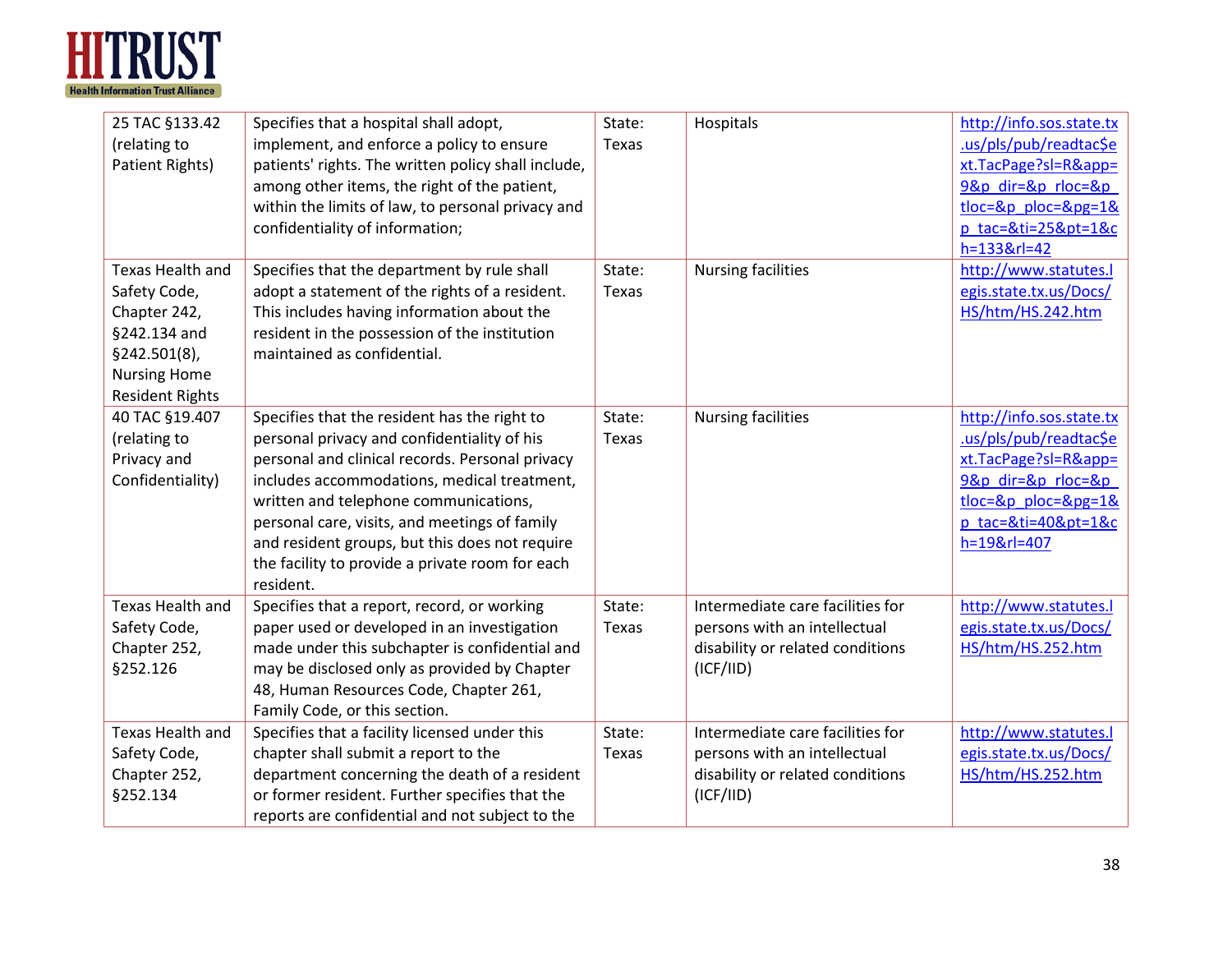

|                         | provisions of Chapter 552, Government Code.          |        |                                   |                          |
|-------------------------|------------------------------------------------------|--------|-----------------------------------|--------------------------|
| <b>Texas Health and</b> | Specifies the requirements to establish or           | State: | Freestanding emergency medical    | http://www.statutes.l    |
| Safety Code             | operate a freestanding emergency medical care        | Texas  | care facilities                   | egis.state.tx.us/Docs/   |
| Chapter 254             | facility in the state of Texas.                      |        |                                   | HS/htm/HS.254.htm        |
| 25 TAC §131.53          | Specifies that the facility shall develop and        | State: | Freestanding emergency medical    | http://info.sos.state.tx |
| (relating to            | maintain a system for the collection,                | Texas  | care facilities                   | .us/pls/pub/regviewer    |
| <b>Medical Records)</b> | processing, maintenance, storage, retrieval,         |        |                                   | \$ext.RegPage?sl=R≈      |
|                         | authentication, and distribution of patient          |        |                                   | $p=18p$ dir= $8p$ rloc=2 |
|                         | medical records. Further specifies that any          |        |                                   | 19893&p_tloc=&p_plo      |
|                         | record that contains clinical, social, financial, or |        |                                   | $c = 8pg = 18p$ reg=2198 |
|                         | other data on a patient shall be strictly            |        |                                   | 93&ti=25&pt=1&ch=1       |
|                         | confidential and shall be protected from loss,       |        |                                   | 31&rl=53&issue=05/2      |
|                         | tampering, alteration, improper destruction,         |        |                                   | 8/2010&z chk=            |
|                         | and unauthorized or inadvertent disclosure.          |        |                                   |                          |
| Texas Health and        | Specifies that patients shall be provided            | State: | Ambulatory surgical centers       | http://info.sos.state.tx |
| Safety Code,            | appropriate privacy, and that patient records        | Texas  |                                   | .us/pls/pub/regviewer    |
| Chapter 243, 25         | shall be treated confidentially and, except          |        |                                   | \$ext.RegPage?sl=R≈      |
| TAC §135.5              | when authorized by law, patients shall be given      |        |                                   | p=1&p dir=&p rloc=1      |
| (relating to            | the opportunity to approve or refuse their           |        |                                   | 99838&p tloc=&p plo      |
| Patient Rights)         | release.                                             |        |                                   | $c = 8pg = 18p$ reg=1998 |
|                         |                                                      |        |                                   | 38&ti=25&pt=1&ch=1       |
|                         |                                                      |        |                                   | 35&rl=5&issue=06/12/     |
|                         |                                                      |        |                                   | 2009&z chk=              |
| Texas Health and        | Specifies that a communication between               | State: | <b>Emergency medical services</b> | http://www.statutes.l    |
| Safety Code,            | certified emergency medical services personnel       | Texas  |                                   | egis.state.tx.us/Docs/   |
| Chapter 773,            | or a physician providing medical supervision         |        |                                   | HS/htm/HS.773.htm        |
| §§773.079-              | and a patient, and records of the identity,          |        |                                   |                          |
| 773.096                 | evaluation, or treatment of a patient, that are      |        |                                   |                          |
|                         | made or created in the course of providing           |        |                                   |                          |
|                         | emergency medical services to the patient is         |        |                                   |                          |
|                         | confidential and privileged and may not be           |        |                                   |                          |
|                         | disclosed except as provided by this chapter.        |        |                                   |                          |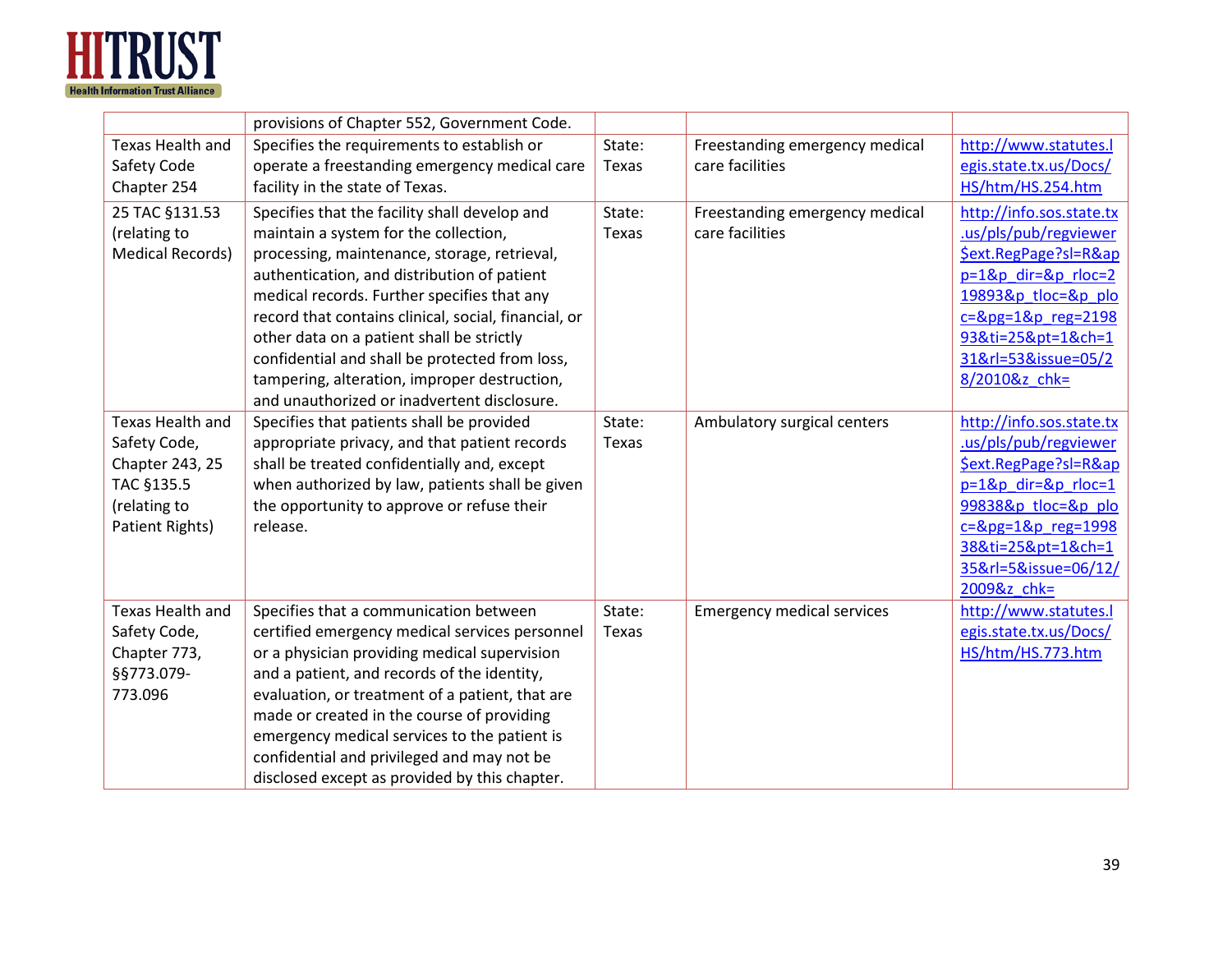

| 25 TAC 157.11<br>(relating to<br>Requirements for<br>an EMS Provider<br>License)                    | Specifies the requirements for issuing and<br>maintaining an EMS Provider License issued by<br>the Texas Health Services Department.                                                                                                                                                                                                                                                          | State:<br>Texas | <b>Emergency medical services</b> | http://info.sos.state.tx<br>.us/pls/pub/readtac\$e<br>xt.TacPage?sl=R&app=<br>9&p dir=&p rloc=&p<br>$tloc=8p$ ploc= $8pg=18$<br>$p$ tac=&ti=25&pt=1&c<br>h=157&rl=11 |
|-----------------------------------------------------------------------------------------------------|-----------------------------------------------------------------------------------------------------------------------------------------------------------------------------------------------------------------------------------------------------------------------------------------------------------------------------------------------------------------------------------------------|-----------------|-----------------------------------|----------------------------------------------------------------------------------------------------------------------------------------------------------------------|
| Texas<br>Occupations<br>Code, Chapter<br>159, Physician-<br>Patient<br>Communication                | Specifies that a communication between a<br>physician and a patient, relative to or in<br>connection with any professional services as a<br>physician to the patient, is confidential and<br>privileged and may not be disclosed except as<br>provided by this chapter.                                                                                                                       | State:<br>Texas | Physicians                        | http://www.statutes.l<br>egis.state.tx.us/Docs/<br>OC/htm/OC.159.htm                                                                                                 |
| Texas<br>Occupations<br>Code §§201.402 -<br>201.405,<br>Chiropractor-<br>Patient<br>Confidentiality | Specifies that a communication between a<br>chiropractor and a patient, and records of the<br>identity, evaluation, or treatment of a patient,<br>relating to or in connection with any<br>professional services provided by a chiropractor<br>to the patient is confidential and privileged and<br>may not be disclosed except as provided by this<br>chapter.                               | State:<br>Texas | Chiropractors                     | http://www.statutes.l<br>egis.state.tx.us/Docs/<br>OC/htm/OC.201.htm                                                                                                 |
| Texas<br>Occupations<br>Code §258.051 et<br>seq., Dental-<br>Patient<br>Confidentiality             | Specifies that the records of a diagnosis made<br>and treatment performed for and on a dental<br>patient are the property of the dentist<br>performing the dental service and that the<br>dentist's records may not be sold, pledged as<br>collateral, or transferred to any person other<br>than the patient unless the transfer is made in<br>compliance with Subchapter C and board rules. | State:<br>Texas | Dentists                          | http://www.statutes.l<br>egis.state.tx.us/Docs/<br>OC/htm/OC.258.htm                                                                                                 |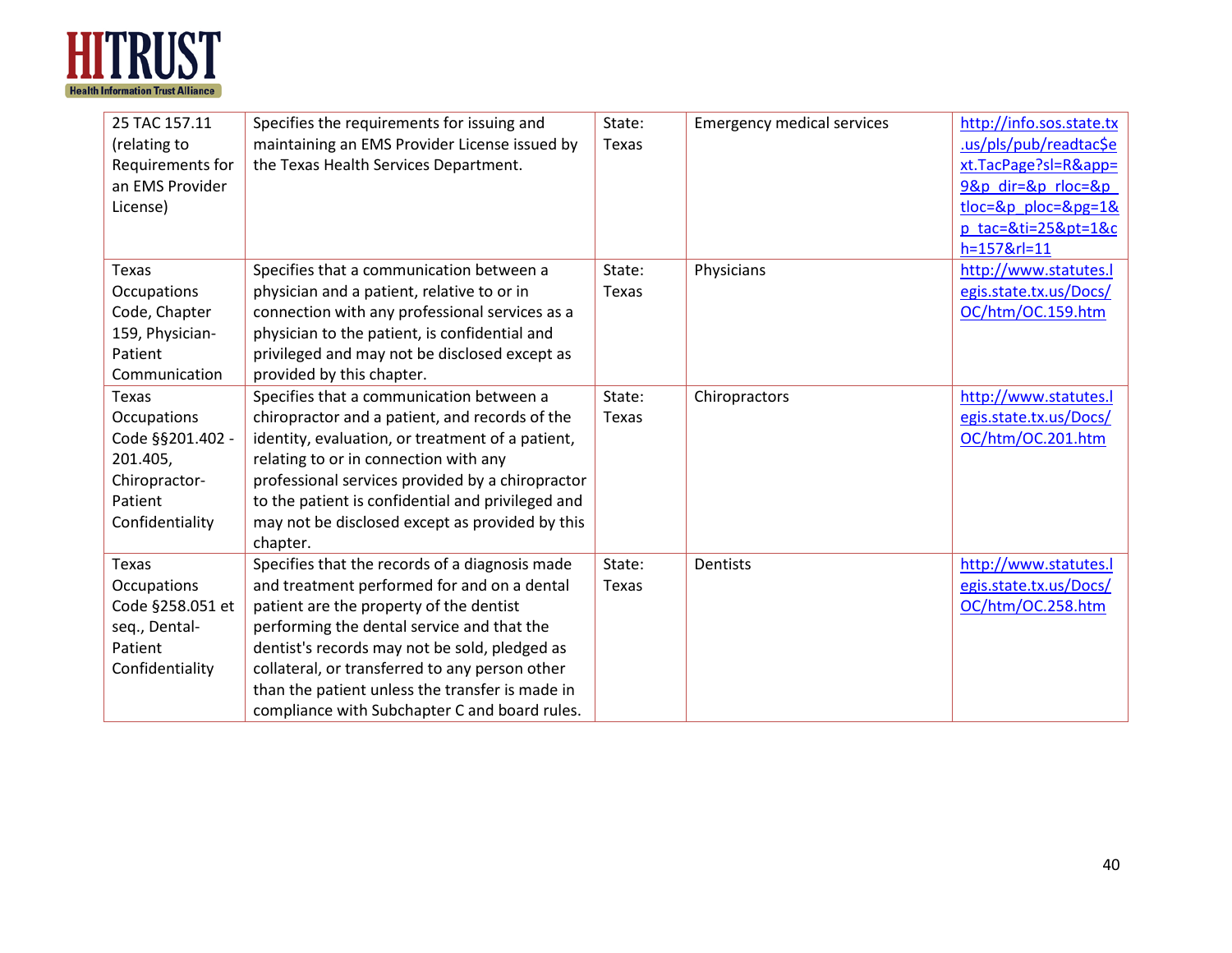

| Clinical<br>Laboratory<br>Improvement<br>Amendments<br>(CLIA) (1988)                                                               | Congress passed the Clinical Laboratory<br>Improvement Amendments (CLIA) in 1988<br>establishing quality standards for all laboratory<br>testing to ensure the accuracy, reliability and<br>timeliness of patient test results regardless of<br>where the test was performed. Specifically, the<br>laboratory must ensure confidentiality of<br>patient information throughout all phases of<br>the total testing process that are under the<br>laboratory's control. | Federal         | Laboratories | http://wwwn.cdc.gov/<br>clia/regs/toc.aspx                                                                   |
|------------------------------------------------------------------------------------------------------------------------------------|-----------------------------------------------------------------------------------------------------------------------------------------------------------------------------------------------------------------------------------------------------------------------------------------------------------------------------------------------------------------------------------------------------------------------------------------------------------------------|-----------------|--------------|--------------------------------------------------------------------------------------------------------------|
| 42 CFR<br>§493.1291                                                                                                                | Specifies that the laboratory must have an<br>adequate manual or electronic system(s) in<br>place to ensure test results and other patient-<br>specific data are accurately and reliably sent<br>from the point of data entry (whether<br>interfaced or entered manually) to final report<br>destination, in a timely manner.                                                                                                                                         | Federal         | Laboratories | http://www.gpo.gov/f<br>dsys/pkg/CFR-2011-<br>title42-vol5/xml/CFR-<br>2011-title42-vol5-<br>sec493-1291.xml |
| Texas<br>Occupations<br>Code, Chapter<br>562, §562.052,<br>Confidential<br>Records of<br>Pharmacists                               | Specifies that a confidential record is privileged<br>and a pharmacist may release a confidential<br>record only to authorized individuals as listed.                                                                                                                                                                                                                                                                                                                 | State:<br>Texas | Pharmacists  | http://www.statutes.l<br>egis.state.tx.us/Docs/<br>OC/htm/OC.562.htm                                         |
| Texas<br>Occupations<br>Code, Chapter<br>202, Subchapter<br>I, §202.401 et<br>seq., Podiatrist<br>Privilege and<br>Confidentiality | Specifies that communications that relates to<br>or is in connection with professional services<br>provided by a podiatrist for a patient, and<br>records of the identity, diagnosis, evaluation, or<br>treatment of a patient by a podiatrist that are<br>created or maintained by a podiatrist, are<br>confidential and privileged and may not be<br>disclosed except as provided by this<br>subchapter.                                                            | State:<br>Texas | Podiatrists  | http://www.statutes.l<br>egis.state.tx.us/Docs/<br>OC/htm/OC.202.htm                                         |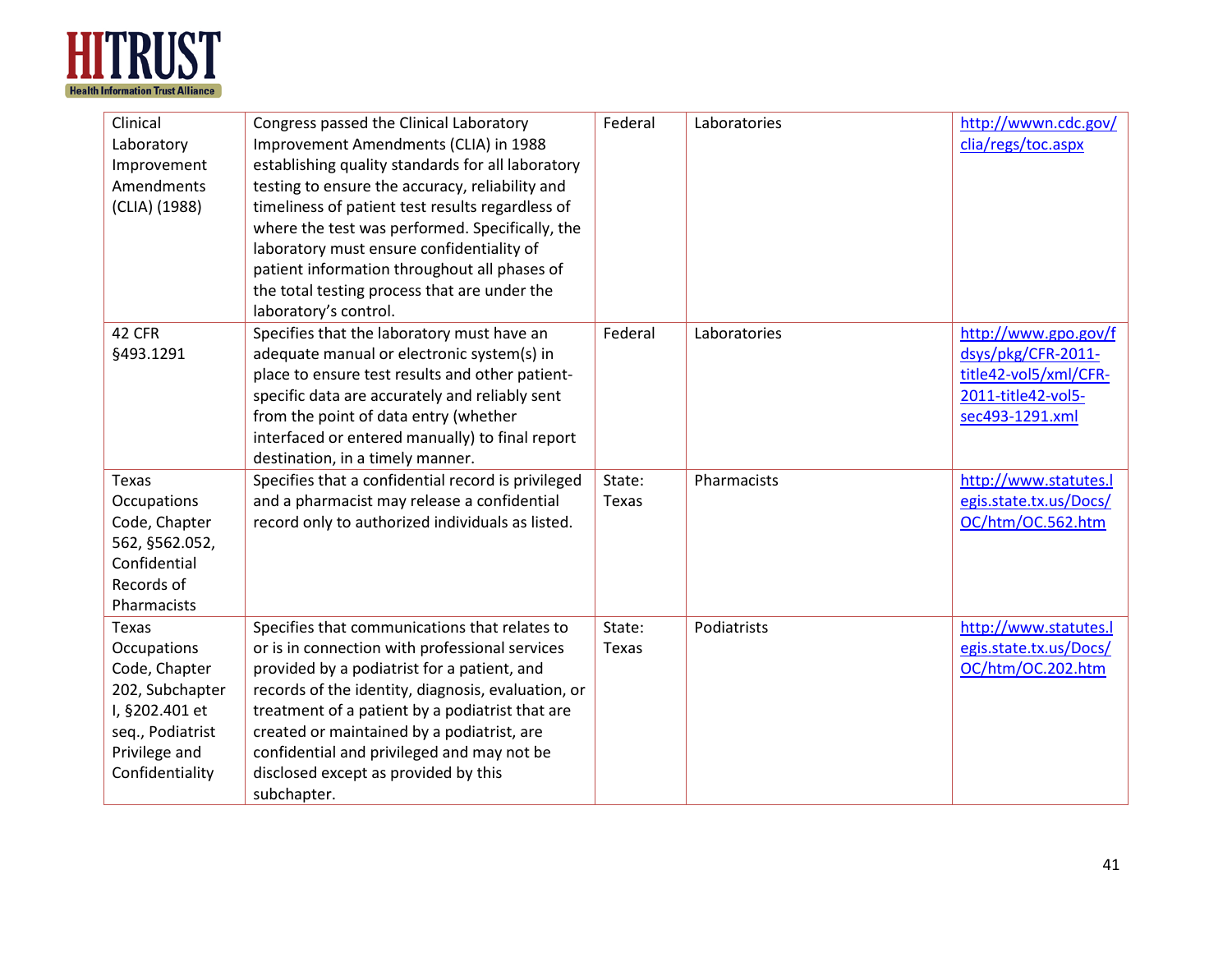

| <b>Health Breach</b><br><b>Notification Rule</b><br>for Vendors of<br>Personal Health<br>Records, 16 CFR<br>Part 318 | The Recovery Act requires "vendors of personal<br>health records" and "PHR related entities," as<br>defined below, to notify their customers of any<br>breach of unsecured, individually identifiable<br>health information. Further, a third party<br>service provider of such vendors or entities that<br>experiences a breach must notify such vendors<br>or entities of the breach, so that they can in<br>turn notify their customers. The Act contains<br>specific requirements governing the timing,<br>method, and contents of the breach notice to<br>consumers. | Federal      | Personal health record vendors     | http://www.ftc.gov/os<br>/2009/08/R911002hb<br>n.pdf |
|----------------------------------------------------------------------------------------------------------------------|---------------------------------------------------------------------------------------------------------------------------------------------------------------------------------------------------------------------------------------------------------------------------------------------------------------------------------------------------------------------------------------------------------------------------------------------------------------------------------------------------------------------------------------------------------------------------|--------------|------------------------------------|------------------------------------------------------|
| <b>Texas Health and</b>                                                                                              | Specifies that except as provided by Section                                                                                                                                                                                                                                                                                                                                                                                                                                                                                                                              | State:       | End stage renal disease facilities | http://www.statutes.l                                |
| Safety Code                                                                                                          | 251.012, a person may not operate an end                                                                                                                                                                                                                                                                                                                                                                                                                                                                                                                                  | Texas        |                                    | egis.state.tx.us/Docs/                               |
| §251.011                                                                                                             | stage renal disease facility without a license                                                                                                                                                                                                                                                                                                                                                                                                                                                                                                                            |              |                                    | HS/pdf/HS.251.pdf                                    |
|                                                                                                                      | issued under this chapter.                                                                                                                                                                                                                                                                                                                                                                                                                                                                                                                                                |              |                                    |                                                      |
| 25 TAC §117.42                                                                                                       | Specifies that each end stage renal disease                                                                                                                                                                                                                                                                                                                                                                                                                                                                                                                               | State:       | End stage renal disease facilities | http://info.sos.state.tx                             |
| (relating to                                                                                                         | facility shall adopt, implement, and enforce                                                                                                                                                                                                                                                                                                                                                                                                                                                                                                                              | <b>Texas</b> |                                    | .us/pls/pub/readtac\$e                               |
| Patient Rights)                                                                                                      | policies and procedures appropriate to the                                                                                                                                                                                                                                                                                                                                                                                                                                                                                                                                |              |                                    | xt.TacPage?sl=R&app=                                 |
|                                                                                                                      | patient population served which ensure each                                                                                                                                                                                                                                                                                                                                                                                                                                                                                                                               |              |                                    | 9&p dir=&p rloc=&p                                   |
|                                                                                                                      | patient is provided privacy and confidentiality,                                                                                                                                                                                                                                                                                                                                                                                                                                                                                                                          |              |                                    | $tloc=8p$ ploc= $8pq=18$                             |
|                                                                                                                      | for the patient and the clinical record, among                                                                                                                                                                                                                                                                                                                                                                                                                                                                                                                            |              |                                    | p_tac=&ti=25&pt=1&c                                  |
|                                                                                                                      | other requirements.                                                                                                                                                                                                                                                                                                                                                                                                                                                                                                                                                       |              |                                    | h=117&rl=42                                          |
| 25 TAC §125.33                                                                                                       | Specifies that each special care facility shall                                                                                                                                                                                                                                                                                                                                                                                                                                                                                                                           | State:       | Special care facilities (AIDS)     | http://info.sos.state.tx                             |
| (relating to                                                                                                         | promote and protect the rights of all residents.                                                                                                                                                                                                                                                                                                                                                                                                                                                                                                                          | Texas        |                                    | us/pls/pub/readtac\$e                                |
| <b>Resident Rights)</b>                                                                                              | Policies that ensure resident rights shall be                                                                                                                                                                                                                                                                                                                                                                                                                                                                                                                             |              |                                    | xt.TacPage?sl=R&app=                                 |
|                                                                                                                      | adopted, implemented and enforced. This                                                                                                                                                                                                                                                                                                                                                                                                                                                                                                                                   |              |                                    | 9&p dir=&p rloc=&p                                   |
|                                                                                                                      | includes the right of the resident, within the                                                                                                                                                                                                                                                                                                                                                                                                                                                                                                                            |              |                                    | $tloc = 8p$ ploc= $8pg = 18$                         |
|                                                                                                                      | limits of law, to personal privacy and                                                                                                                                                                                                                                                                                                                                                                                                                                                                                                                                    |              |                                    | p tac=&ti=25&pt=1&c                                  |
|                                                                                                                      | confidentiality of information.                                                                                                                                                                                                                                                                                                                                                                                                                                                                                                                                           |              |                                    | h=125&rl=33                                          |
| Texas Health and                                                                                                     | Specifies that the department may make                                                                                                                                                                                                                                                                                                                                                                                                                                                                                                                                    | State:       | Private psychiatric hospitals and  | http://www.statutes.l                                |
| Safety Code                                                                                                          | investigations it considers necessary and                                                                                                                                                                                                                                                                                                                                                                                                                                                                                                                                 | Texas        | crisis stabilization units         | egis.state.tx.us/Docs/                               |
| §577.013                                                                                                             | proper to obtain compliance with this subtitle                                                                                                                                                                                                                                                                                                                                                                                                                                                                                                                            |              |                                    | HS/htm/HS.577.htm                                    |
|                                                                                                                      | and the department's rules and standards.                                                                                                                                                                                                                                                                                                                                                                                                                                                                                                                                 |              |                                    |                                                      |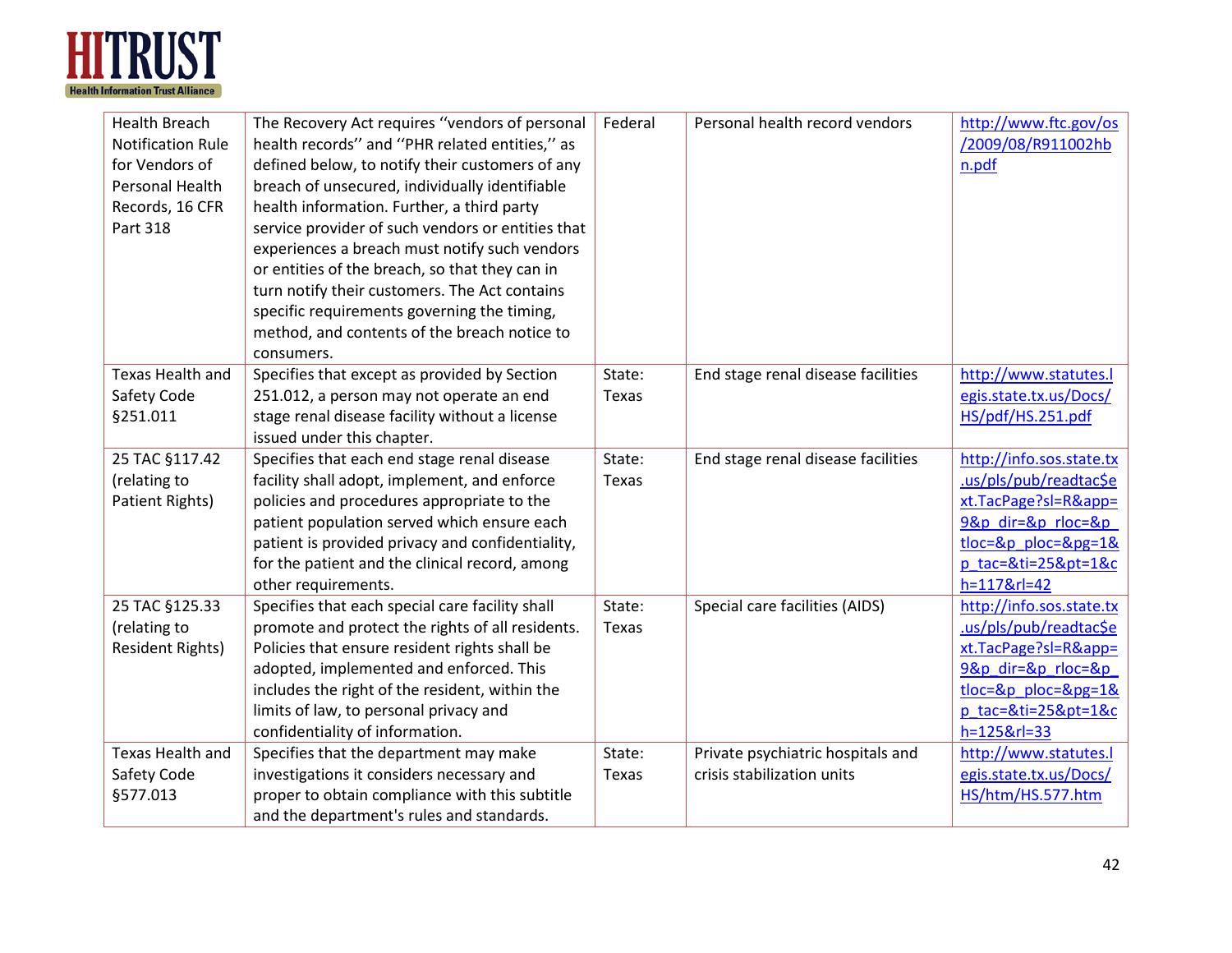

| 25 TAC Chapter    | The purpose of this chapter is to implement the    | State: | Private psychiatric hospitals and   | http://info.sos.state.tx    |
|-------------------|----------------------------------------------------|--------|-------------------------------------|-----------------------------|
| 134 (relating to  | Private Mental Hospitals and Other Mental          | Texas  | crisis stabilization units          | .us/pls/pub/readtac\$e      |
| Private           | Health Facilities licensing Act, Health and Safety |        |                                     | xt.ViewTAC?tac view=        |
| Psychiatric       | Code, Chapter 577, which requires mental           |        |                                     | 4&ti=25&pt=1&ch=13          |
| Hospitals and     | hospitals and mental health facilities that        |        |                                     | $\overline{4}$              |
| Crisis            | provide court-ordered mental health services       |        |                                     |                             |
| Stabilization     | to be licensed by the Texas Department of          |        |                                     |                             |
| Units)            | Health. This chapter provides definitions, and     |        |                                     |                             |
|                   | establishes licensing procedures, operational      |        |                                     |                             |
|                   | requirements, standards for voluntary              |        |                                     |                             |
|                   | agreements, enforcement procedures, fire           |        |                                     |                             |
|                   | prevention and safety requirements, and            |        |                                     |                             |
|                   | physical plant and construction requirements       |        |                                     |                             |
|                   | for private psychiatric hospitals and crisis       |        |                                     |                             |
|                   | stabilization units.                               |        |                                     |                             |
| 25 TAC §137.53    | Specifies that birthing centers must adopt,        | State: | <b>Birthing centers</b>             | http://info.sos.state.tx    |
| (relating to      | implement, enforce and maintain a clinical         | Texas  |                                     | .us/pls/pub/readtac\$e      |
| Clinical Records) | record system to assure that the care and          |        |                                     | xt.TacPage?sl=R&app=        |
|                   | services provided to each client is completely     |        |                                     | 9&p dir=&p rloc=&p          |
|                   | and accurately documented, and systematically      |        |                                     | $tloc = 8p_ploc = 8pg = 18$ |
|                   | organized to facilitate the compilation and        |        |                                     | p tac=&ti=25&pt=1&c         |
|                   | retrieval of information. Specifically the centers |        |                                     | h=137&rl=53                 |
|                   | shall ensure that each client's record is treated  |        |                                     |                             |
|                   | with confidentiality, safeguarded against loss     |        |                                     |                             |
|                   | and unofficial use, and is maintained according    |        |                                     |                             |
|                   | to professional standards of practice.             |        |                                     |                             |
| Texas             | Specifies the grounds for license, registration,   | State: | Licensed chemical dependency        | http://www.statutes.l       |
| Occupations       | or certification denial or disciplinary action.    | Texas  | counselors and treatment facilities | egis.state.tx.us/Docs/      |
| Code §504.251     |                                                    |        |                                     | OC/htm/OC.504.htm           |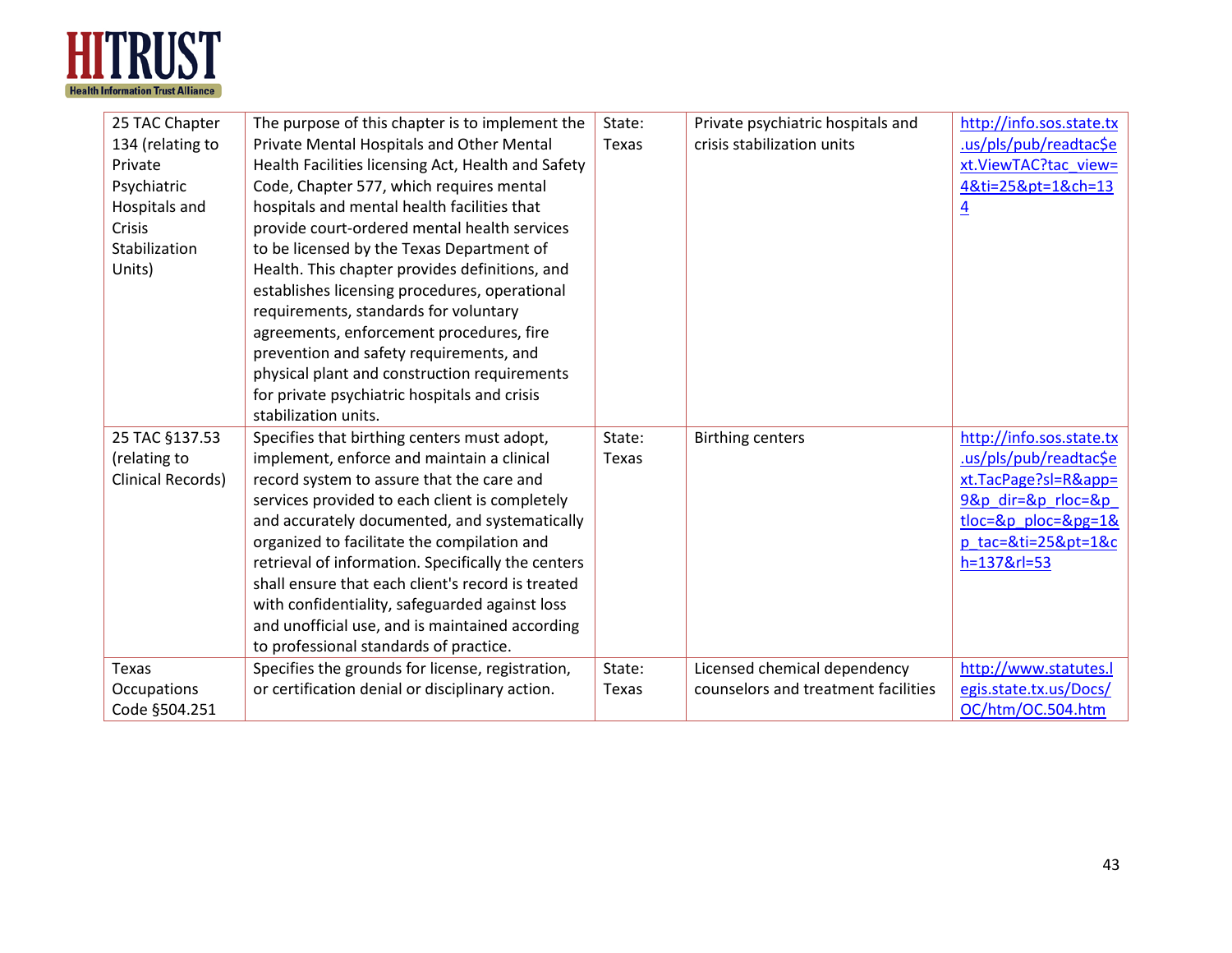

| 25 TAC §140.424<br>(relating to<br>Standards for<br>Private Practice) | Specifies the standards and requirements for<br>counseling records of a licensed chemical<br>dependency counselor's private practice.<br>Specifically the counselor shall comply with all<br>applicable state and federal laws relating to<br>confidentiality and any electronic services shall<br>comply with applicable law and accepted<br>security standards.                    | State:<br>Texas | Licensed chemical dependency<br>counselors and treatment facilities | http://info.sos.state.tx<br>.us/pls/pub/readtac\$e<br>xt.TacPage?sl=R&app=<br>9&p dir=&p rloc=&p<br>$tloc=8p$ ploc= $8pg=18$<br>p tac=&ti=25&pt=1&c<br>h=140&rl=424 |
|-----------------------------------------------------------------------|--------------------------------------------------------------------------------------------------------------------------------------------------------------------------------------------------------------------------------------------------------------------------------------------------------------------------------------------------------------------------------------|-----------------|---------------------------------------------------------------------|---------------------------------------------------------------------------------------------------------------------------------------------------------------------|
| Texas Health and<br>Safety Code,<br>Chapter 464                       | Specifies that a person may not offer or purport<br>to offer chemical dependency treatment<br>without a license issued under this subchapter,<br>unless the person is exempted under<br>Subchapter C or is working for or providing<br>counseling with a program exempted under<br>Subchapter C.                                                                                     | State:<br>Texas | Licensed chemical dependency<br>counselors and treatment facilities | http://www.statutes.l<br>egis.state.tx.us/Docs/<br>HS/pdf/HS.464.pdf                                                                                                |
| 25 TAC Chapter<br>448 (relating to<br>Standard of Care)               | Specifies that the provider shall provide<br>adequate and appropriate services consistent<br>with best practices and industry standards.<br>Specifically the provider shall protect the<br>privacy of individuals served and shall not<br>disclose confidential information without<br>express written consent, except as permitted<br>by law.                                       | State:<br>Texas | Licensed chemical dependency<br>counselors and treatment facilities | http://info.sos.state.tx<br>.us/pls/pub/readtac\$e<br>xt.ViewTAC?tac view=<br>5&ti=25&pt=1&ch=44<br>8&sch=B&rl=Y                                                    |
| 25 TAC §140.514<br>(relating to<br>Disciplinary<br>Actions)           | Specifies that the department is authorized to<br>take disciplinary actions for the violation of any<br>provisions of the Medical Radiologic<br>Technologist Certification Act (Act) or this<br>chapter. Specifically that disciplinary action<br>may be taken for disclosing confidential<br>information concerning a patient or client<br>except where required or allowed by law. | State:<br>Texas | Medical radiologic technologists                                    | http://info.sos.state.tx<br>.us/pls/pub/readtac\$e<br>xt.TacPage?sl=R&app=<br>9&p dir=&p rloc=&p<br>$tloc=8p$ ploc= $8pg=18$<br>p tac=&ti=25&pt=1&c<br>h=140&rl=514 |
| 25 TAC §140.586<br>(relating to Code<br>of Ethics, Duties             | Specifies that a license holder shall comply with<br>the requirements, as listed, in the provision of<br>professional services.                                                                                                                                                                                                                                                      | State:<br>Texas | Dyslexia therapists and dyslexia<br>practitioners                   | http://info.sos.state.tx<br>.us/pls/pub/readtac\$e<br>xt.TacPage?sl=R&app=                                                                                          |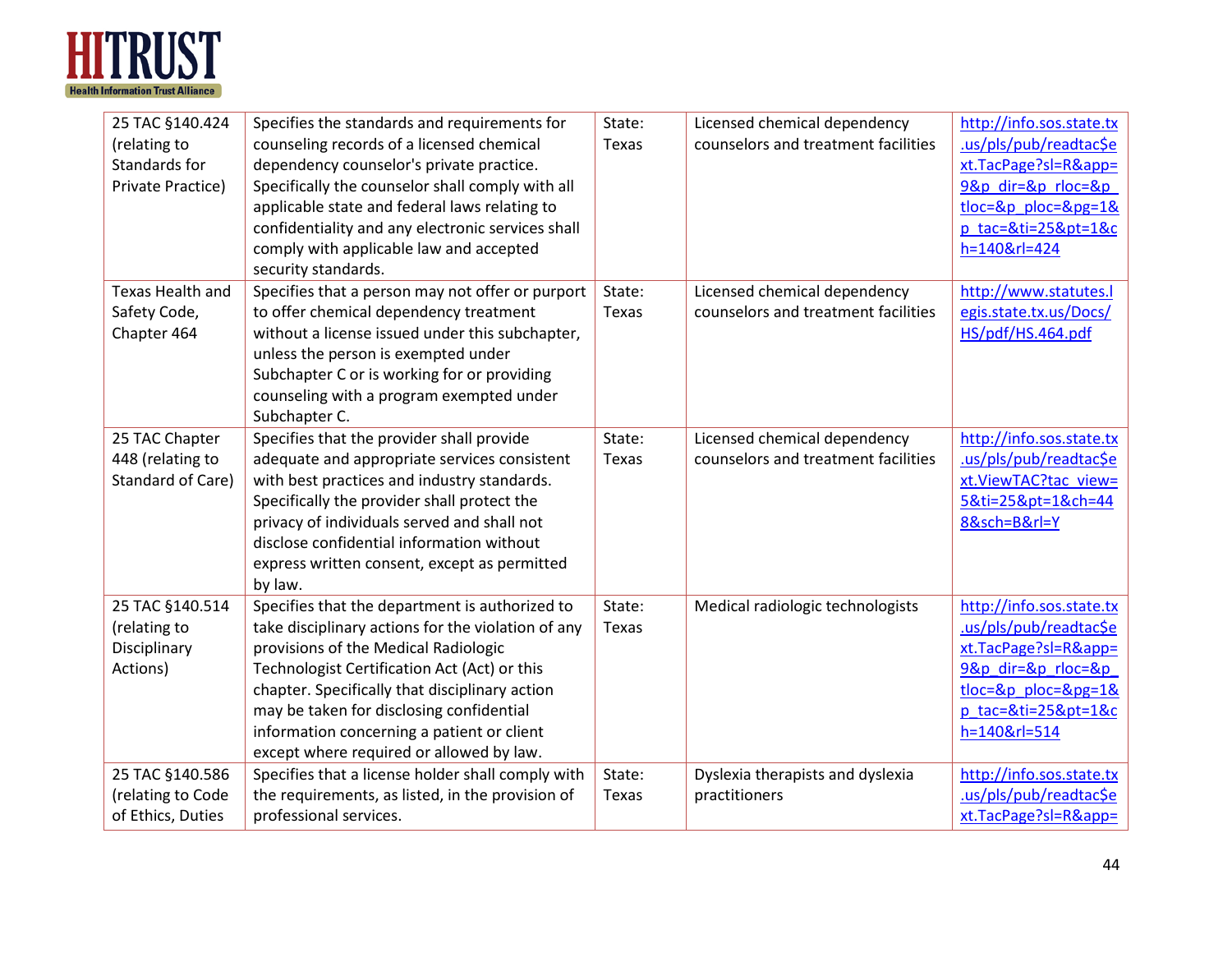

| and                 |                                                  |        |                               | 9&p dir=&p rloc=&p       |
|---------------------|--------------------------------------------------|--------|-------------------------------|--------------------------|
| Responsibilities    |                                                  |        |                               | $tloc=8p$ ploc= $8pg=18$ |
| of License          |                                                  |        |                               | p_tac=&ti=25&pt=1&c      |
| Holders)            |                                                  |        |                               | h=140&rl=586             |
| 25 TAC §146.11      | Establishes the standards of professional and    | State: | Promotors or community health | http://info.sos.state.tx |
| (relating to        | ethical conduct required of an instructor,       | Texas  | workers                       | .us/pls/pub/readtac\$e   |
| Professional and    | training program, promotor(a) or community       |        |                               | xt.TacPage?sl=R&app=     |
| Ethical             | health worker pursuant to the Health and         |        |                               | 9&p dir=&p rloc=&p       |
| Standards)          | Safety Code, Chapter 48. Specifically that an    |        |                               | $tloc=8p$ ploc= $8pg=18$ |
|                     | instructor, promotor(a) or community health      |        |                               | p tac=&ti=25&pt=1&c      |
|                     | worker shall not violate any provision of any    |        |                               | h=146&rl=11              |
|                     | federal or state statute relating to             |        |                               |                          |
|                     | confidentiality of patient/client communication  |        |                               |                          |
|                     | and/or records.                                  |        |                               |                          |
| <b>Texas Family</b> | Specifies that a child may consent to medical,   | State: | <b>Minors</b>                 | http://www.statutes.l    |
| Code §§32.003       | dental, psychological, and surgical treatment    | Texas  |                               | egis.state.tx.us/Docs/F  |
|                     | for the child by a licensed physician or dentist |        |                               | A/htm/FA.32.htm          |
|                     | and the circumstances under which this may       |        |                               |                          |
|                     | occur.                                           |        |                               |                          |
| <b>Texas Family</b> | Specifies that a child may consent to counseling | State: | Minors                        | http://www.statutes.l    |
| Code §§32.004       | and the circumstances under which this may       | Texas  |                               | egis.state.tx.us/Docs/F  |
|                     | occur.                                           |        |                               | A/htm/FA.32.htm          |
| <b>Texas Family</b> | Specifies that a state agency may not adopt      | State: | Minors                        | http://www.statutes.l    |
| Code §151.003       | rules or policies or take any other action that  | Texas  |                               | egis.state.tx.us/Docs/F  |
|                     | violates the fundamental right and duty of a     |        |                               | A/htm/FA.151.htm         |
|                     | parent to direct the upbringing of the parent's  |        |                               |                          |
|                     | child.                                           |        |                               |                          |
| <b>Texas Family</b> | Specifies the rights of a parent appointed as a  | State: | Minors                        | http://www.statutes.l    |
| Code §153.073       | conservator of a child, unless limited by court  | Texas  |                               | egis.state.tx.us/Docs/F  |
|                     | order. This includes access to medical, dental,  |        |                               | A/htm/FA.153.htm         |
|                     | psychological, and educational records of the    |        |                               |                          |
|                     | child.                                           |        |                               |                          |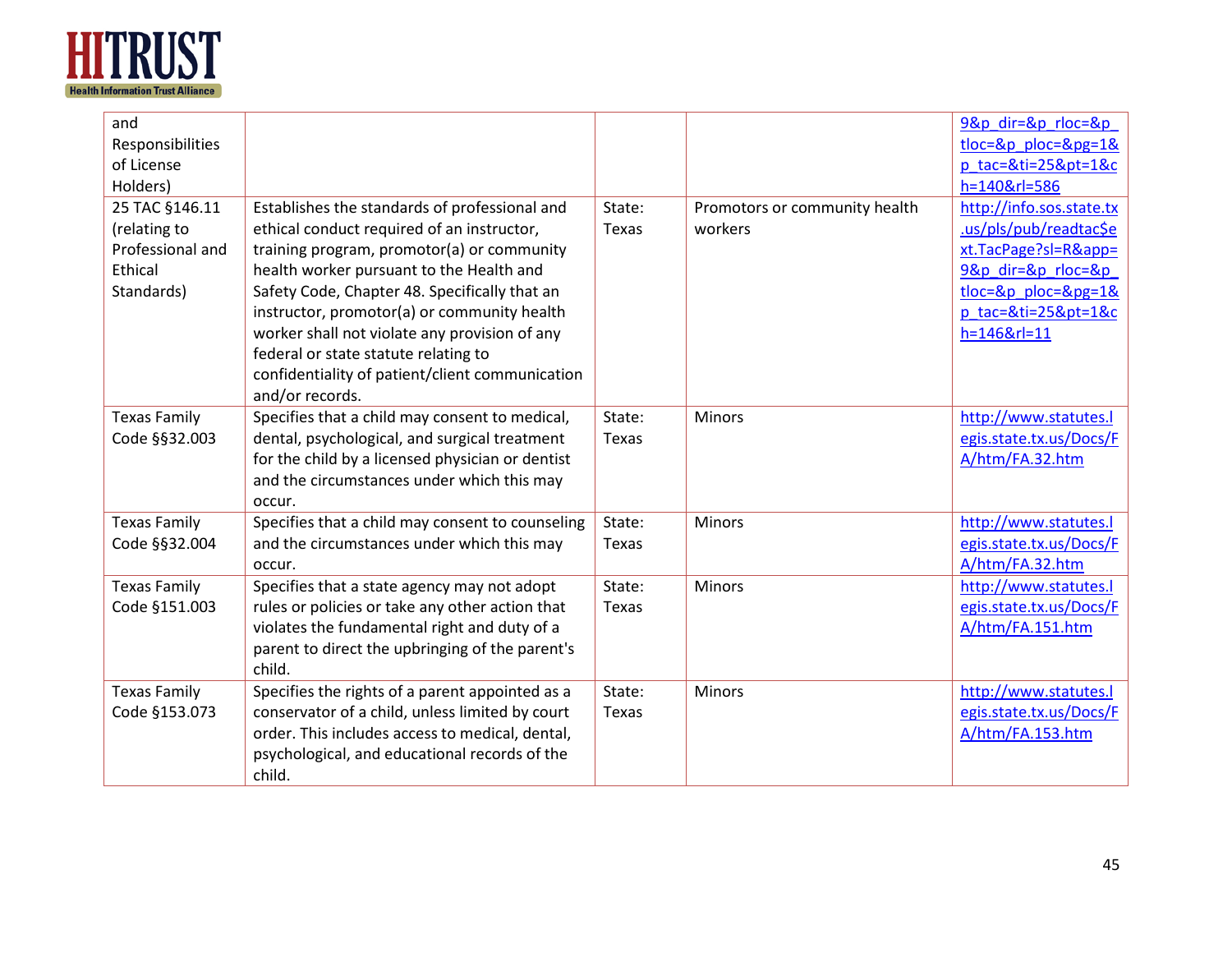

| <b>Texas Family</b>  | Specifies the rights and duties of a parent        | State: | Minors                            | http://www.statutes.l    |
|----------------------|----------------------------------------------------|--------|-----------------------------------|--------------------------|
| Code §153.074        | appointed as a conservator of a child during the   | Texas  |                                   | egis.state.tx.us/Docs/F  |
|                      | period that the parent has possession of the       |        |                                   | A/htm/FA.153.htm         |
|                      | child.                                             |        |                                   |                          |
| <b>Texas Family</b>  | Specifies the exclusive rights and duties of a     | State: | Minors                            | http://www.statutes.l    |
| Code §153.132        | parent appointed as sole managing conservator      | Texas  |                                   | egis.state.tx.us/Docs/F  |
|                      | of a child.                                        |        |                                   | A/htm/FA.153.htm         |
| <b>Texas</b>         | Specifies that consent for the release of          | State: | <b>Minors</b>                     | http://www.statutes.l    |
| Occupations          | confidential information must be in writing and    | Texas  |                                   | egis.state.tx.us/Docs/   |
| Code §159.005        | signed by the patient, the parent or legal         |        |                                   | OC/htm/OC.159.htm        |
|                      | guardian of the patient, an attorney ad litem      |        |                                   |                          |
|                      | appointed for the patient, or a personal           |        |                                   |                          |
|                      | representative of the patient if the patient is    |        |                                   |                          |
|                      | deceased.                                          |        |                                   |                          |
| <b>Texas Civil</b>   | Specifies that the age of majority in the state of | State: | <b>Minors</b>                     | http://www.statutes.l    |
| Practice and         | Texas is 18 years.                                 | Texas  |                                   | egis.state.tx.us/Docs/   |
| <b>Remedies Code</b> |                                                    |        |                                   | CP/htm/CP.129.htm        |
| §129.001             |                                                    |        |                                   |                          |
| 25 TAC §38.5         | Specifies the rights of a client's parents, foster | State: | Children with Special Health Care | http://info.sos.state.tx |
| (relating to Rights  | parents, guardian, or managing conservator, or     | Texas  | <b>Needs</b>                      | .us/pls/pub/readtac\$e   |
| and                  | an adult client. This includes having all client   |        |                                   | xt.TacPage?sl=R&app=     |
| Responsibilities     | files and other information maintained in a        |        |                                   | 9&p dir=&p rloc=&p       |
| of a Client's        | confidential manner to the extent authorized       |        |                                   | $tloc=8p$ ploc= $8pg=18$ |
| Parents, Foster      | by law.                                            |        |                                   | p tac=&ti=25&pt=1&c      |
| Parents,             |                                                    |        |                                   | $h = 388$ rl=5           |
| Guardian, or         |                                                    |        |                                   |                          |
| Managing             |                                                    |        |                                   |                          |
| Conservator, or      |                                                    |        |                                   |                          |
| an Adult Client)     |                                                    |        |                                   |                          |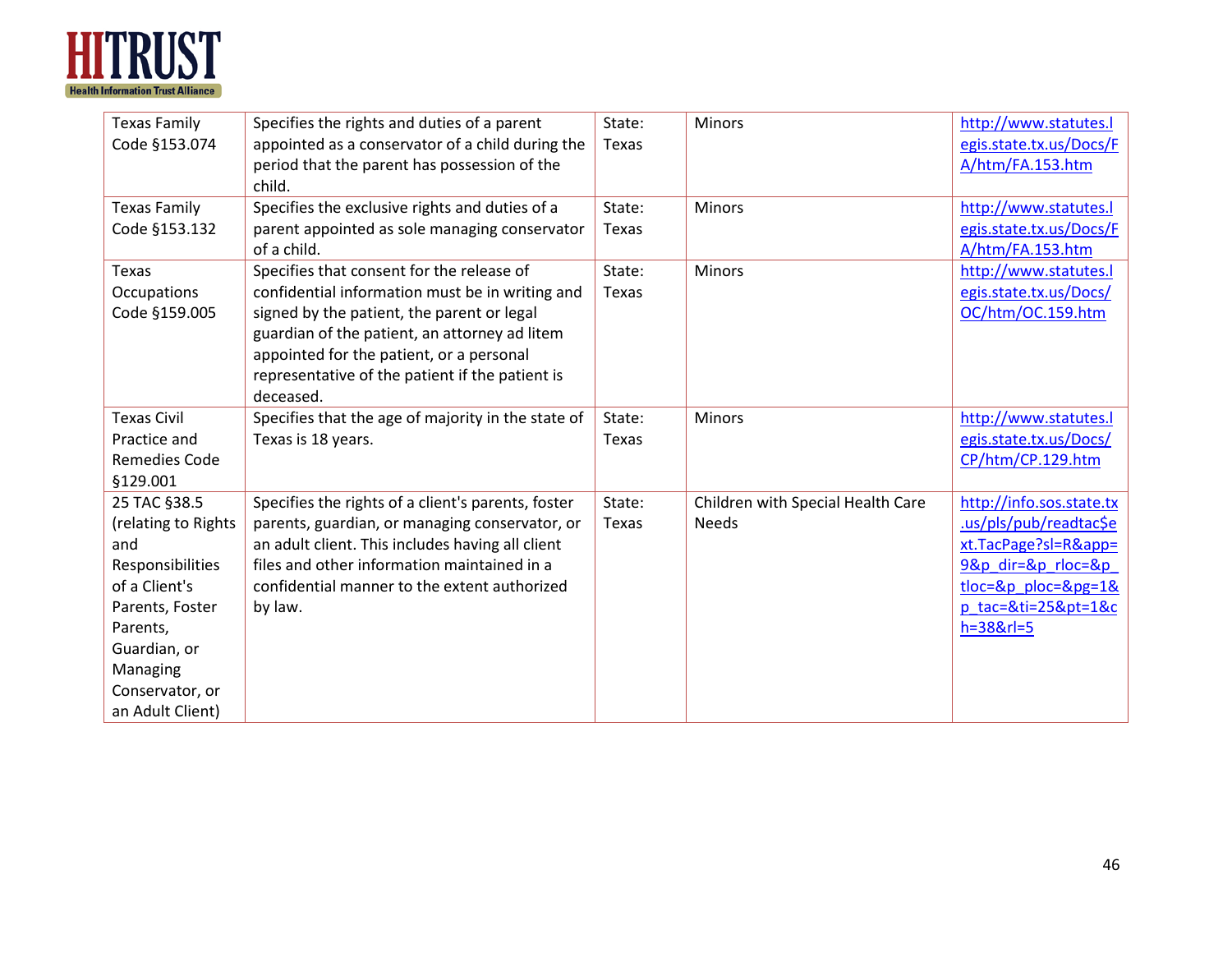

| Specifies that Federal and state laws and       | State:                                      | Early and Periodic Screening, | http://info.sos.state.tx   |
|-------------------------------------------------|---------------------------------------------|-------------------------------|----------------------------|
| regulations prohibit the disclosure of          | Texas                                       | Diagnosis, and Treatment      | .us/pls/pub/readtac\$e     |
| information about Medicaid clients without      |                                             |                               | xt.TacPage?sl=R&app=       |
| effective consent by the client or on behalf of |                                             |                               | $98p$ dir= $8p$ rloc= $8p$ |
| the client, except for purposes directly        |                                             |                               | $tloc=8p$ ploc= $8pg=18$   |
| connected with the administration of the        |                                             |                               | $p$ tac=&ti=25&pt=1&c      |
| Medicaid program. Further specifies that        |                                             |                               | $h = 33 & r = 30$          |
| entities with which the Texas Health and        |                                             |                               |                            |
| Human Services Commission or the department     |                                             |                               |                            |
| contracts to perform certain administrative     |                                             |                               |                            |
| functions, including contractors for outreach,  |                                             |                               |                            |
| informing, and transportation services, may     |                                             |                               |                            |
| receive confidential information without the    |                                             |                               |                            |
| client's consent, but only to the extent        |                                             |                               |                            |
| necessary to performance and administration     |                                             |                               |                            |
| of the contract. These contracted entities are  |                                             |                               |                            |
| bound by the same standards of confidentiality  |                                             |                               |                            |
| applicable to the Medicaid program, and they    |                                             |                               |                            |
|                                                 |                                             |                               |                            |
| confidentiality.                                |                                             |                               |                            |
|                                                 | must provide effective safeguards to ensure |                               |                            |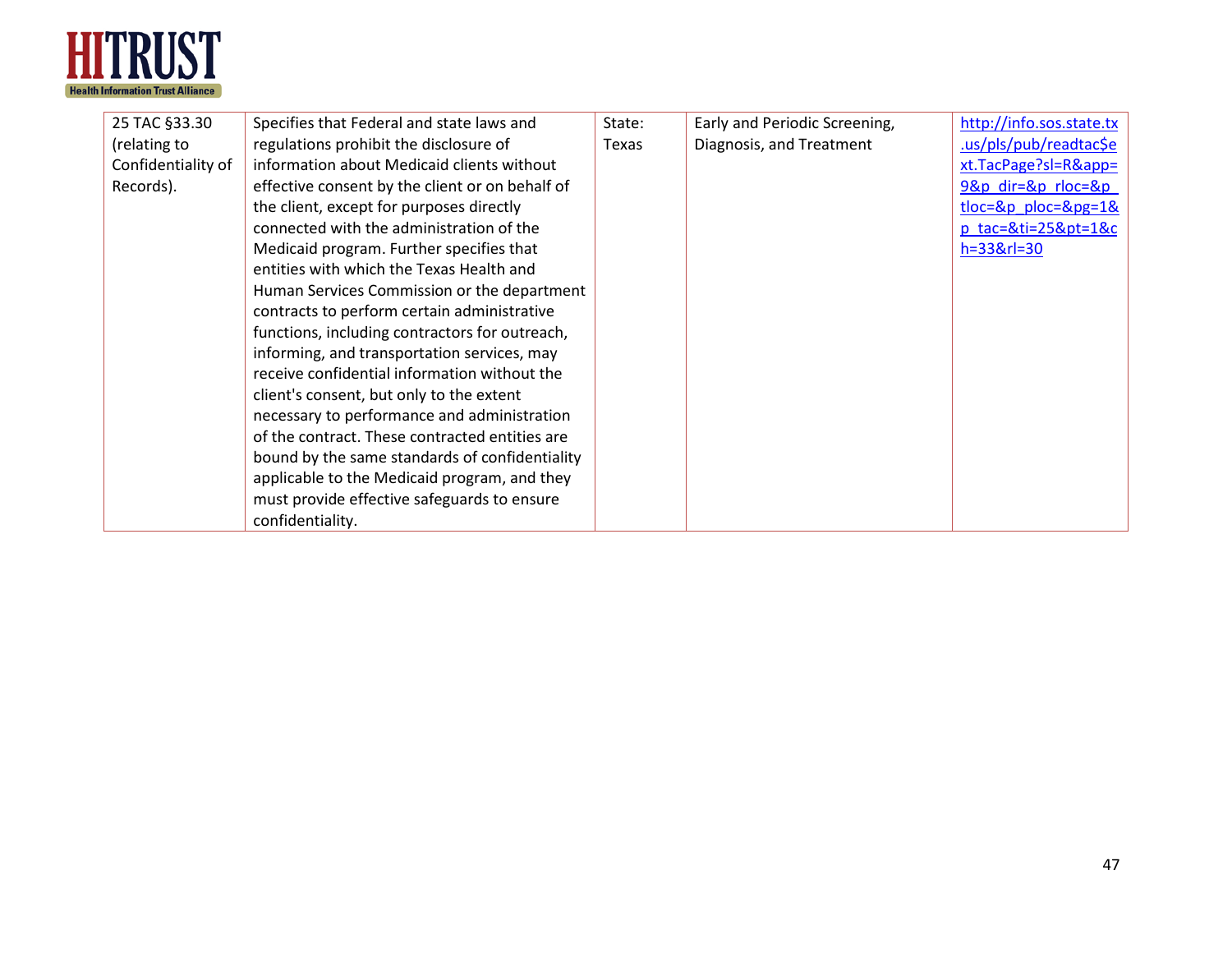

## **Appendix B – THSA Model Security Policy Mapping to the HITRUST CSF**

The table below lists the sections of the THSA model security policy, a description of the policy itself, citations to the HIPAA Security rule, the mapping to the CSF, and proposed changes to the 2013 version of the CSF (if applicable). Items in parenthesis in the CSF References column denotes the name of the HIPAA Security rule requirement the CSF control cross-references. For example, 10.d (Integrity Controls) means CSF control 10.d references 164.312(e)(2)(i) Integrity Controls. Instances where no references are provided are because there was only one HIPAA Security rule requirement directly referenced.

<span id="page-47-0"></span>

| <b>THSA</b><br><b>Model Security</b><br>Policies | Policy                                                                                                                                                                                                                                                                                                                                                                                                                                                                                                                                                                                                                                                                                                                                                                                                                                                                                                                                                                                                                           | <b>HIPAA Citations</b> | CSF Reference(s) | Proposed CSF<br><b>Changes</b> |
|--------------------------------------------------|----------------------------------------------------------------------------------------------------------------------------------------------------------------------------------------------------------------------------------------------------------------------------------------------------------------------------------------------------------------------------------------------------------------------------------------------------------------------------------------------------------------------------------------------------------------------------------------------------------------------------------------------------------------------------------------------------------------------------------------------------------------------------------------------------------------------------------------------------------------------------------------------------------------------------------------------------------------------------------------------------------------------------------|------------------------|------------------|--------------------------------|
| Article I-<br>Introduction                       | The Texas Health Services Authority (THSA) Health<br>Information Model Policy Regarding Privacy and<br>Security of Health Information is hereby adopted<br>and approved by THSA, and it shall be effective as<br>of the Effective Date. The Model Policy is<br>comprised of two separate sets of policies: a set of<br>Model Privacy Policies and a set of Model Security<br>Policies. This document contains the Model<br>Security Policies; the Model Privacy Policies are<br>contained in an accompanying document.<br><b>THSA Model Security Policies.</b><br>These Model Security Policies are not intended to<br>be exhaustive or one-size-fits-all, and Local HIEs are<br>not required to adopt them verbatim; rather, the<br>Model Security Policies are intended to serve as a<br>model set of policies that Local HIEs can adopt or<br>use as a resource to ensure the privacy and security<br>of EPHI.<br>THSA realizes that some Local HIEs may have robust<br>policies already in place, while other Local HIEs may | N/A                    | N/A              | N/A                            |
|                                                  | not, and that the degree and manner of access,                                                                                                                                                                                                                                                                                                                                                                                                                                                                                                                                                                                                                                                                                                                                                                                                                                                                                                                                                                                   |                        |                  |                                |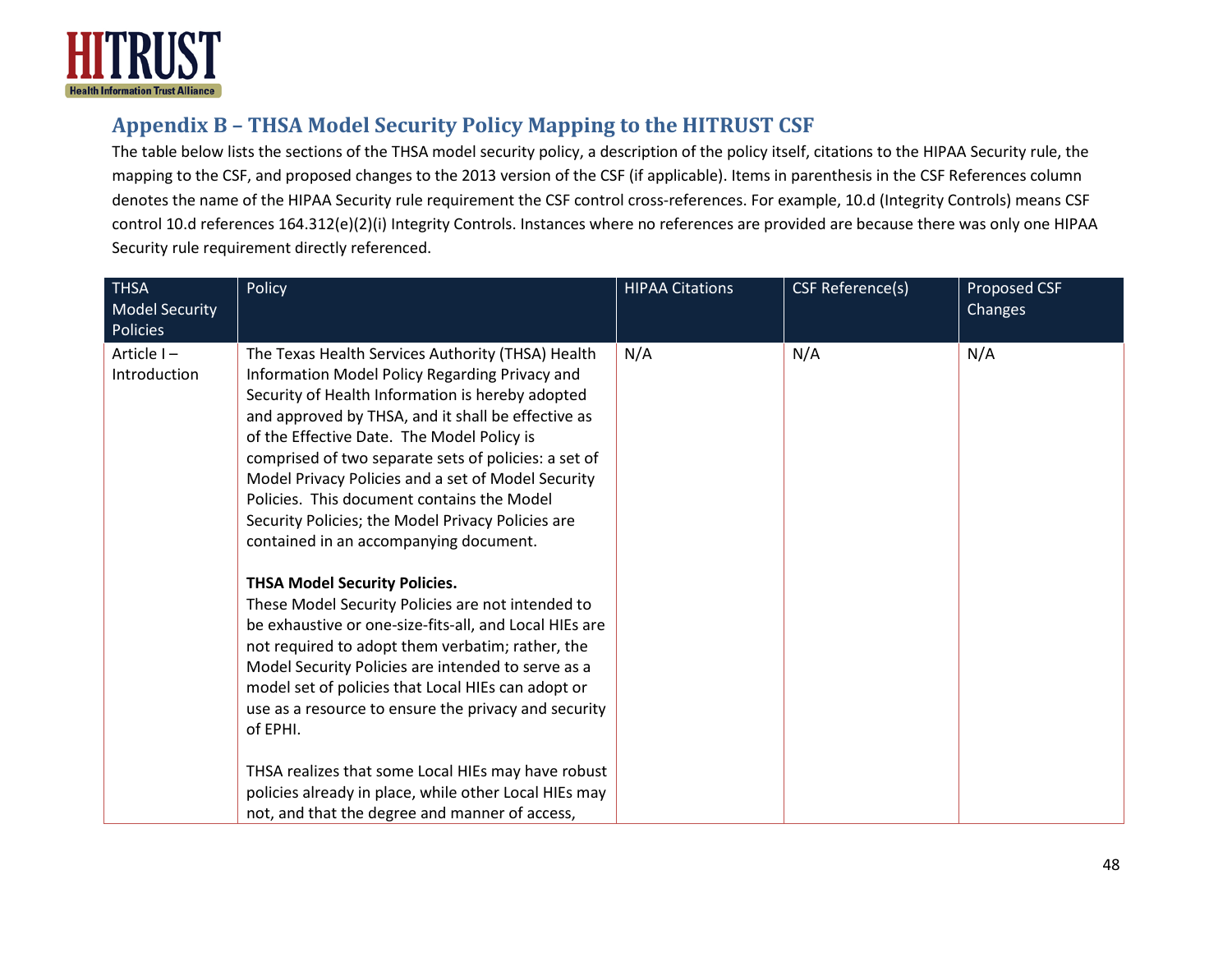

|                                  | disclosure, and use of EPHI by Local HIEs<br>throughout the state varies considerably. Thus,<br>while these Model Security Policies often contain<br>detailed, specific procedures and protocols, each<br>Local HIE has the freedom and flexibility to<br>implement its own unique privacy and security<br>measures as appropriate and in compliance with<br>state and federal law.                                                                                                                                            |                                                                                                                   |              |            |
|----------------------------------|--------------------------------------------------------------------------------------------------------------------------------------------------------------------------------------------------------------------------------------------------------------------------------------------------------------------------------------------------------------------------------------------------------------------------------------------------------------------------------------------------------------------------------|-------------------------------------------------------------------------------------------------------------------|--------------|------------|
|                                  | Both state and federal laws implicate the security<br>and privacy of EPHI, and the Model Policy was<br>developed to comply with applicable law and to<br>implement best practices. Thus, Local HIEs may<br>choose to adopt these Model Security Policies in<br>their entirety, or to use them as a resource to<br>facilitate development of their own privacy<br>measures. However, the law in this area continues<br>to evolve, and thus it will be important for Local<br>HIEs to continually stay abreast of applicable law |                                                                                                                   |              |            |
| Article II-<br>Definitions       | and industry standards.<br>N/A                                                                                                                                                                                                                                                                                                                                                                                                                                                                                                 | N/A                                                                                                               | N/A          | N/A        |
| Article III-<br>Security Officer | HIE shall designate a Security Officer whose role<br>shall be developing, implementing, maintaining,<br>and monitoring HIE's adherence to the terms of its<br>security policies.                                                                                                                                                                                                                                                                                                                                               | 45 C.F.R. §<br>164.308(a)(2)<br>Authority and<br>Responsibility for the<br><b>Information Security</b><br>Program | 05.a<br>05.c | None noted |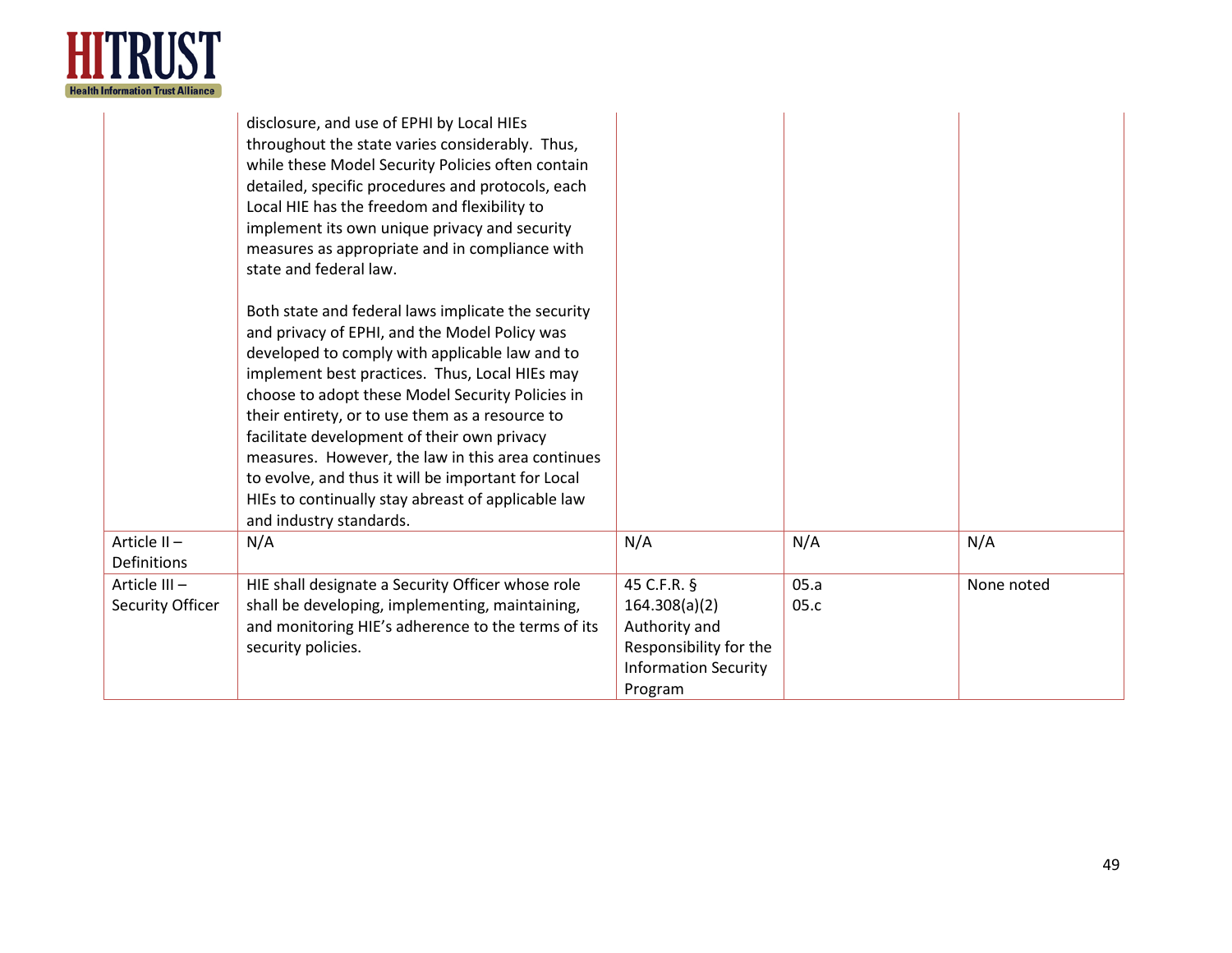

| Article IV- | HIE shall ensure that information systems are          | 45 C.F.R. §            | 0.a (Security Mgmt      | None noted |
|-------------|--------------------------------------------------------|------------------------|-------------------------|------------|
| Security    | properly secured and that EPHI is adequately           | 164.308(a)(1)          | Process; Risk Analysis; |            |
| Management  | protected. HIE shall implement procedures to           | • Risk Analysis        | <b>Risk Management)</b> |            |
| Process     | prevent, detect, contain, and correct security         | • Risk Management      | 02.f (Sanction Policy)  |            |
|             | violations. The components of this policy include:     | • Sanction Policy      | 03.b (Risk Analysis)    |            |
|             |                                                        | • Information System   | 03.c (Risk              |            |
|             | 1. Risk Analysis - HIE shall conduct an annual         | <b>Activity Review</b> | Management)             |            |
|             | assessment of the potential risks and vulnerabilities  |                        | 06.i (Risk              |            |
|             | to the Confidentiality, Integrity, and Availability of |                        | Management)             |            |
|             | HIE's electronic information which includes, but       |                        | (supporting)            |            |
|             | may not be limited to EPHI.                            |                        | 09.ab (Information      |            |
|             |                                                        |                        | <b>System Activity</b>  |            |
|             | 2. Risk Management - HIE shall implement security      |                        | Review)                 |            |
|             | measures sufficient to reduce risks and                |                        | 09.ae (Information      |            |
|             | vulnerabilities to the Confidentiality, Integrity, and |                        | <b>System Activity</b>  |            |
|             | Availability of electronic information (including      |                        | Review)                 |            |
|             | EPHI) to an appropriate and reasonable level as        |                        |                         |            |
|             | determined by HIE management.                          |                        |                         |            |
|             |                                                        |                        |                         |            |
|             | 3. Disciplinary Action - HIE shall take appropriate    |                        |                         |            |
|             | disciplinary actions against HIE Users who             |                        |                         |            |
|             | knowingly fail to comply with information security-    |                        |                         |            |
|             | related policies and procedures.                       |                        |                         |            |
|             |                                                        |                        |                         |            |
|             | 4. Review - HIE shall implement procedures to          |                        |                         |            |
|             | review records of information systems activity to      |                        |                         |            |
|             | gauge the effectiveness of Administrative, Physical,   |                        |                         |            |
|             | and Technical safeguards as well as identify           |                        |                         |            |
|             | possible breaches of information security.             |                        |                         |            |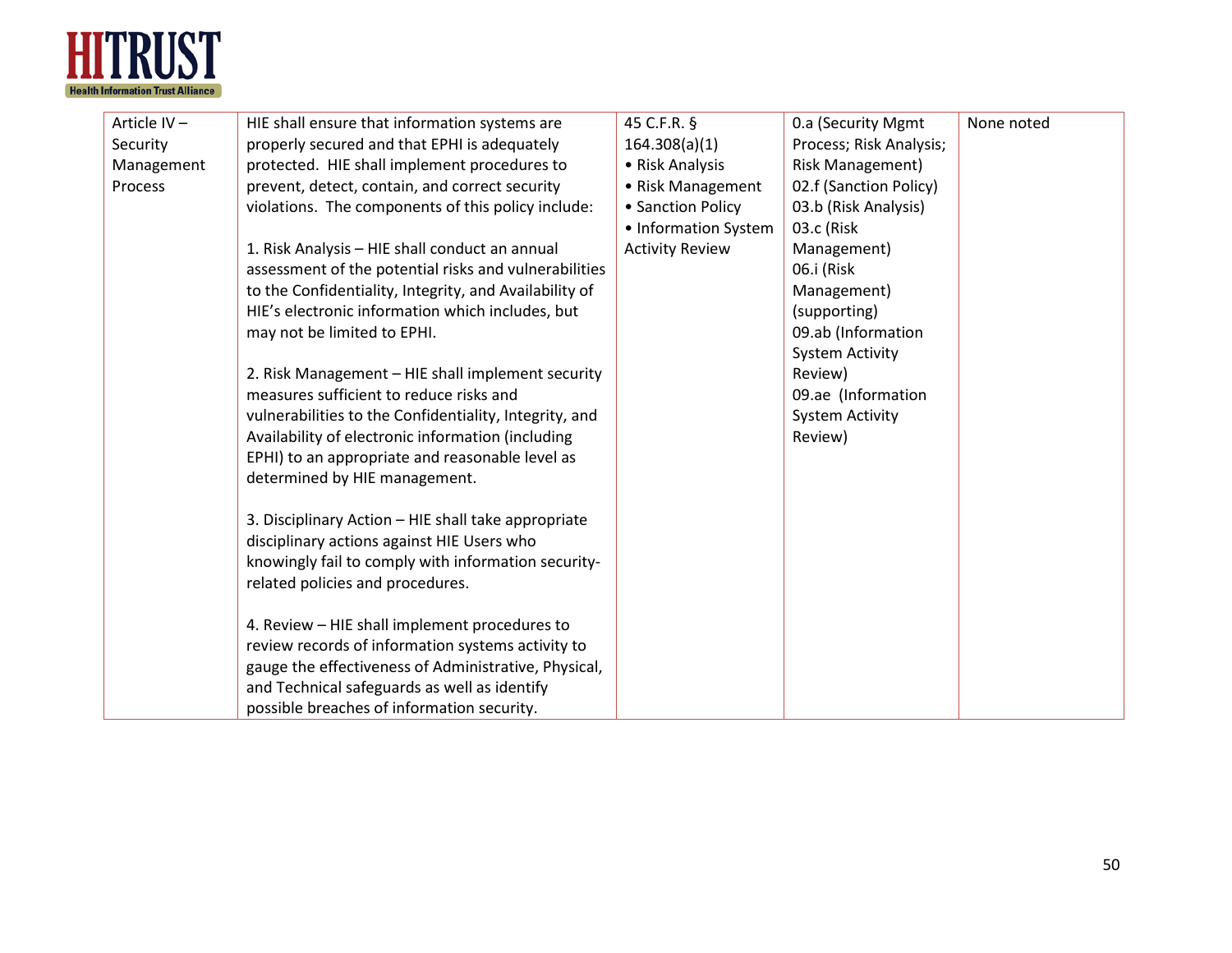

| Article V- | HIE shall ensure that each HIE User has appropriate   | 45 C.F.R. §                | 01.a (Workforce             | None noted |
|------------|-------------------------------------------------------|----------------------------|-----------------------------|------------|
| Workforce  | access to EPHI, based on his/her role within HIE and  | 164.308(a)(3)              | Security)                   |            |
| Security   | his/her need to access the data. Controls shall be    | • Authorization            | 01.b (Workforce             |            |
|            | implemented to prevent individuals who should not     | and/or Supervision         | Security;                   |            |
|            | have access from obtaining such access. Specific      | • Workforce                | Authorization and/or        |            |
|            | features of HIE's Workforce Security Policy shall     | <b>Clearance Procedure</b> | Supervision;                |            |
|            | include:                                              | • Termination              | <b>Workforce Clearance;</b> |            |
|            |                                                       | Procedures                 | Termination                 |            |
|            | 1. Authorization and/or Supervision - All HIE Users   |                            | Procedures)                 |            |
|            | shall be authorized to access systems and             |                            | 01.c (Authorization         |            |
|            | applications containing confidential information      |                            | and/or Supervision)         |            |
|            | (including EPHI) prior to being granted access to     |                            | 01.e (Workforce             |            |
|            | those systems. Written records of authorization for   |                            | Clearance)                  |            |
|            | systems and application access shall be maintained    |                            | 01.v (Workforce             |            |
|            | by the Security Officer for a period of not less than |                            | Security;                   |            |
|            | 6 years.                                              |                            | Authorization and/or        |            |
|            |                                                       |                            | Supervision)                |            |
|            | 2. Workforce Clearance Procedures - An HIE User's     |                            | 02.g (Termination           |            |
|            | access shall be reviewed [annually] (after initial    |                            | Procedures)                 |            |
|            | authorization) to help ensure that such HIE User's    |                            | 02.h (Termination           |            |
|            | continued access to EPHI is appropriate.              |                            | Procedures)                 |            |
|            |                                                       |                            | 02.i (Termination           |            |
|            | 3. User Notification - HIE Users shall be notified in |                            | Procedures)                 |            |
|            | writing of their responsibilities related to          |                            |                             |            |
|            | maintaining the Confidentiality, Integrity, and       |                            |                             |            |
|            | Availability of EPHI and expected adherence to        |                            |                             |            |
|            | HIE's information security policies.                  |                            |                             |            |
|            |                                                       |                            |                             |            |
|            | 4. Termination Procedures - Upon termination of       |                            |                             |            |
|            | an HIE User, adequate steps shall be taken to help    |                            |                             |            |
|            | ensure the rapid removal of the HIE User's access     |                            |                             |            |
|            | to facilities and systems that contain EPHI.          |                            |                             |            |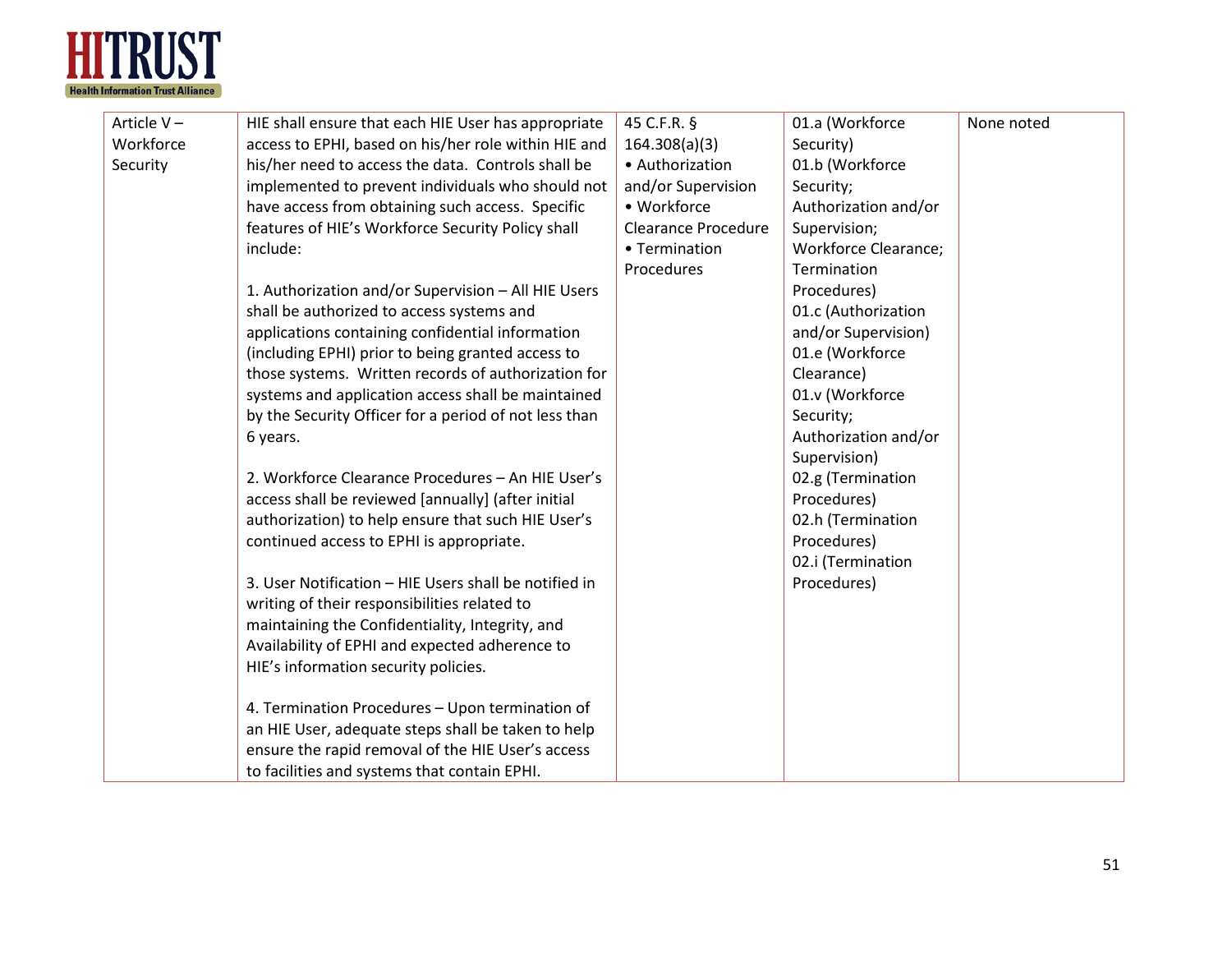

| Article VI- | HIE shall ensure that access to EPHI is authorized,   | 45 C.F.R. §                | 01.b (Information          | None noted |
|-------------|-------------------------------------------------------|----------------------------|----------------------------|------------|
| Information | correctly provided/modified, and removed timely       | $164.308(a)(4)$ :          | <b>Access Mgmt; Access</b> |            |
| Access      | for all Users. Access to EPHI shall be authorized to  | • Isolating Health         | Authorization; Access      |            |
| Management  | ensure the Confidentiality, Integrity, and            | Care Clearinghouse         | Establishment and          |            |
|             | Availability of the information. Specific features of | Function (NOT              | Modification)              |            |
|             | HIE's Information Access Management Policy            | <b>APPLICABLE TO HIES)</b> | 01.c (Information          |            |
|             | include:                                              | • Access                   | <b>Access Mgmt; Access</b> |            |
|             |                                                       | Authorization              | Authorization)             |            |
|             | 1. Authorization – All Users shall be authorized to   | $\bullet$ Access           | 01.e (Access               |            |
|             | access systems/applications containing EPHI prior     | Establishment and          | Establishment and          |            |
|             | to being granted access. Written access               | Modification               | Modification)              |            |
|             | authorization records shall be maintained for a       |                            | 01.v (Information          |            |
|             | minimum of 6 years. With respect to HIE Users,        |                            | <b>Access Mgmt; Access</b> |            |
|             | also see the Workforce Security Policy.               |                            | Authorization)             |            |
|             |                                                       |                            |                            |            |
|             | 2. Access Establishment and Modification - Written    |                            |                            |            |
|             | (or electronic) documentation shall be maintained     |                            |                            |            |
|             | of each User's system access and authorization        |                            |                            |            |
|             | levels when such access or authorization is granted,  |                            |                            |            |
|             | reviewed, or modified. This documentation shall       |                            |                            |            |
|             | be maintained by the Security Officer for a period    |                            |                            |            |
|             | of not less than 6 years.                             |                            |                            |            |
|             |                                                       |                            |                            |            |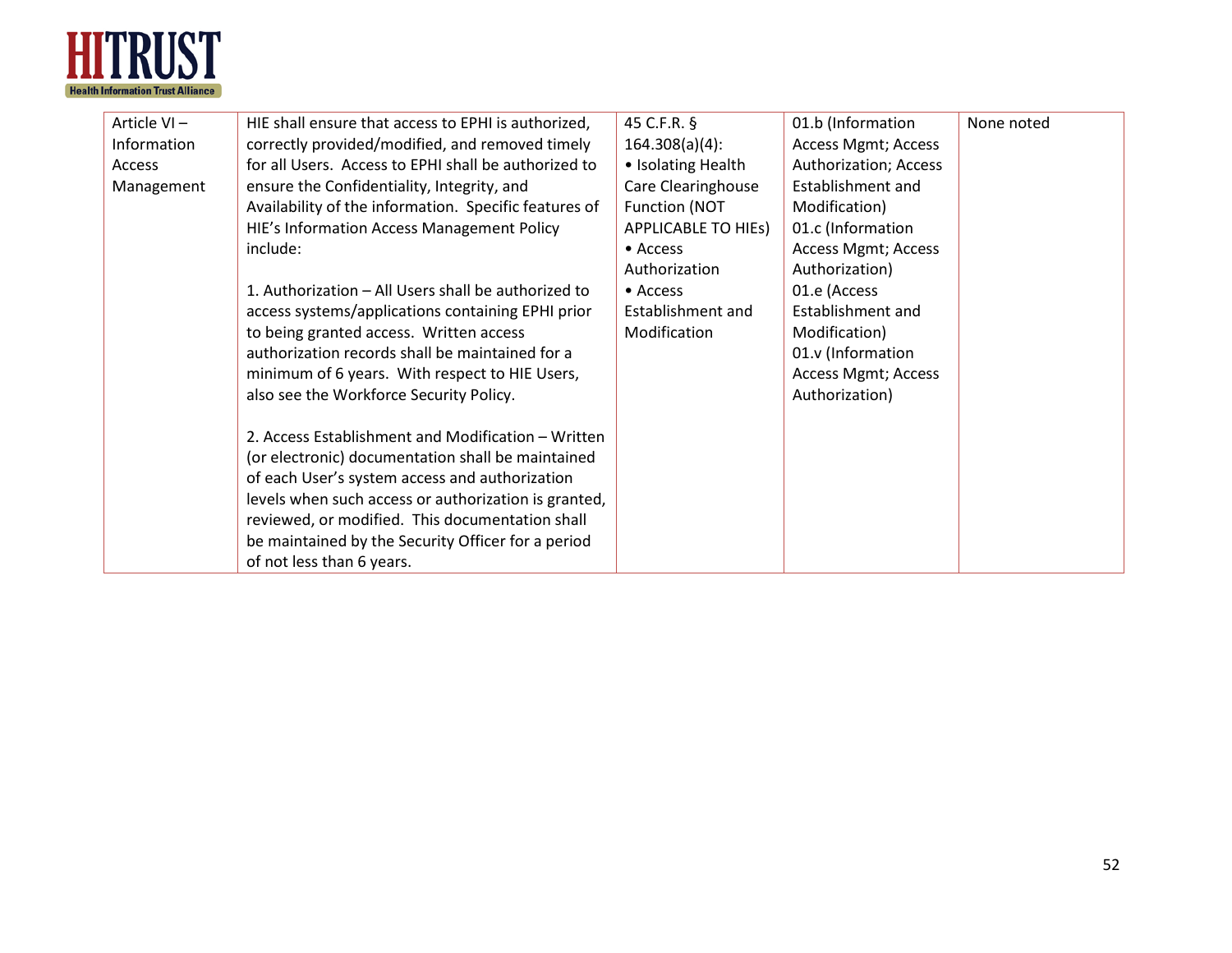

| Article VII- | HIE shall ensure that all HIE Users are educated on   | 45 C.F.R. §               | 01.d (Password        | None noted |
|--------------|-------------------------------------------------------|---------------------------|-----------------------|------------|
| Security     | security risks and accountability regarding properly  | $164.308(a)(5)$ :         | Management)           |            |
| Awareness    | securing EPHI. HIE shall provide periodic security    | • Security Reminders      | 01.f (Password        |            |
|              | awareness and training to all HIE Users (including    | • Protection from         | Management)           |            |
|              | management). Specific features of the awareness       | <b>Malicious Software</b> | 01.r (Password        |            |
|              | and training policy shall include, but may not be     | • Login Monitoring        | Management)           |            |
|              | limited to:                                           | • Password                | 02.e (Security        |            |
|              |                                                       | Management                | Awareness Program;    |            |
|              | 1. Security Reminders - Periodic communications       |                           | Security Reminders)   |            |
|              | on information security policies and procedures.      |                           | 09.j (Protection from |            |
|              |                                                       |                           | Malicious Software)   |            |
|              | 2. Protection from Malicious Software - Training on   |                           | 09.aa (Login          |            |
|              | procedures to protect against, detect, and report     |                           | Monitoring)           |            |
|              | malicious software such as viruses.                   |                           | 09.ab (Login          |            |
|              |                                                       |                           | Monitoring)           |            |
|              | 3. Login Monitoring - Training on how to identify (if |                           |                       |            |
|              | possible) unauthorized use of access credentials by   |                           |                       |            |
|              | an unauthorized party.                                |                           |                       |            |
|              |                                                       |                           |                       |            |
|              | 4. Password Management - Training on how to           |                           |                       |            |
|              | create, change, and safeguard Passwords.              |                           |                       |            |
|              |                                                       |                           |                       |            |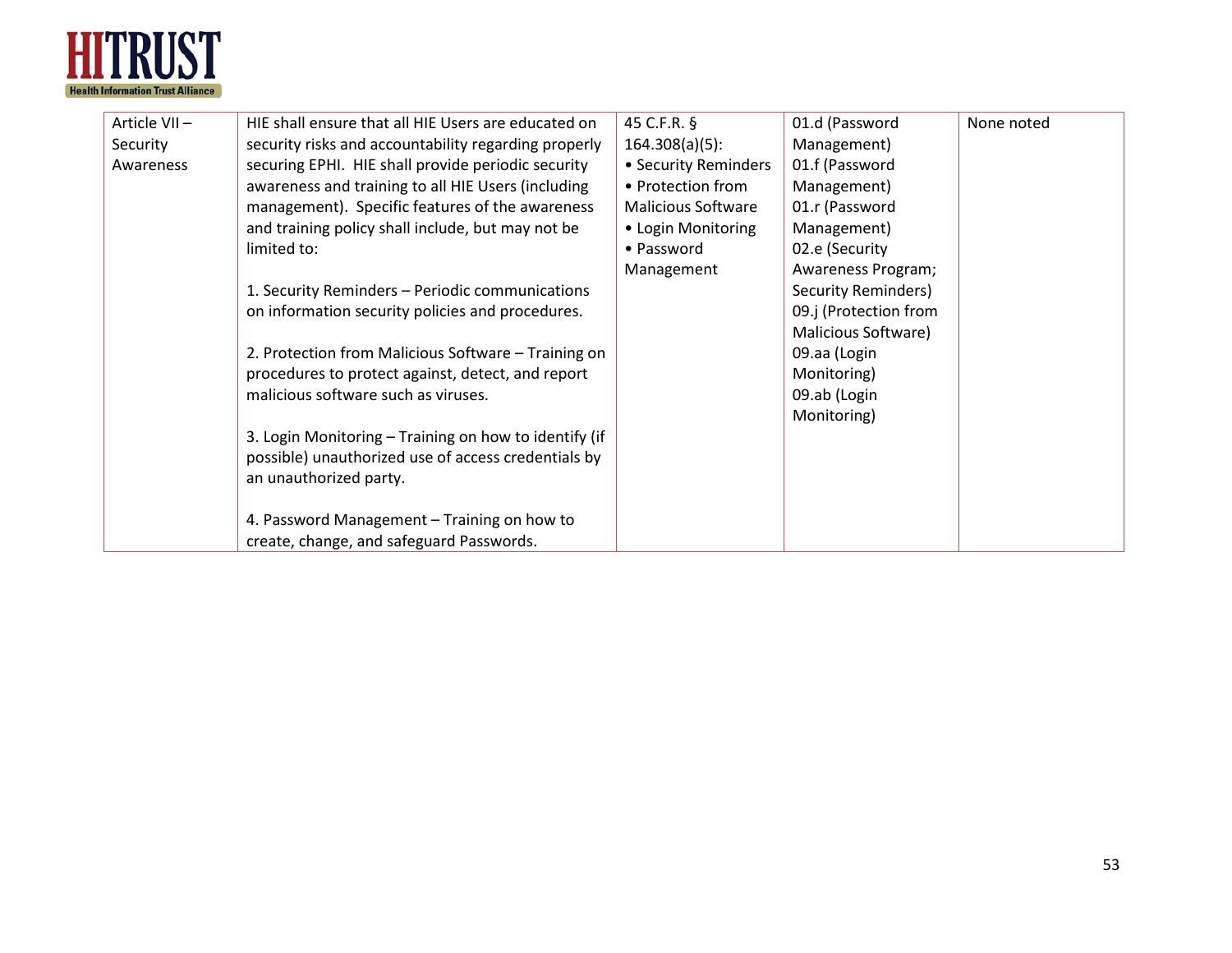

| Article VIII- | HIE shall address attempted or successful              | 45 C.F.R. §       | 11.a (Response and      | None noted |
|---------------|--------------------------------------------------------|-------------------|-------------------------|------------|
| Security      | unauthorized access, use, disclosure, modification,    | $164.308(a)(6)$ : | Reporting)              |            |
| Incidents     | or destruction of information or interference with     | • Response and    | 11.c (Security Incident |            |
|               | system operations in an information system. HIE        | Reporting         | Procedures)             |            |
|               | shall maintain security procedures to preserve the     |                   | 11.d (Response and      |            |
|               | confidentiality and Integrity of EPHI. HIE's policies  |                   | Reporting)              |            |
|               | shall contain provisions to help prevent detect,       |                   | 11.e (Response and      |            |
|               | contain, and correct various security                  |                   | Reporting)              |            |
|               | breaches/incidents.                                    |                   |                         |            |
|               |                                                        |                   |                         |            |
|               | Response and Reporting - Procedures shall be           |                   |                         |            |
|               | maintained for individuals to report actual or         |                   |                         |            |
|               | suspected security incidents to the Security Official. |                   |                         |            |
|               | The Security Official shall respond to the incident as |                   |                         |            |
|               | appropriate and as directed by management in an        |                   |                         |            |
|               | effort to mitigate any harmful effects of the          |                   |                         |            |
|               | incident. The Security Official shall maintain         |                   |                         |            |
|               | documentation of all security incidents and            |                   |                         |            |
|               | outcomes for a period of 6 years or based on           |                   |                         |            |
|               | applicable regulatory requirements (whichever is       |                   |                         |            |
|               | greater).                                              |                   |                         |            |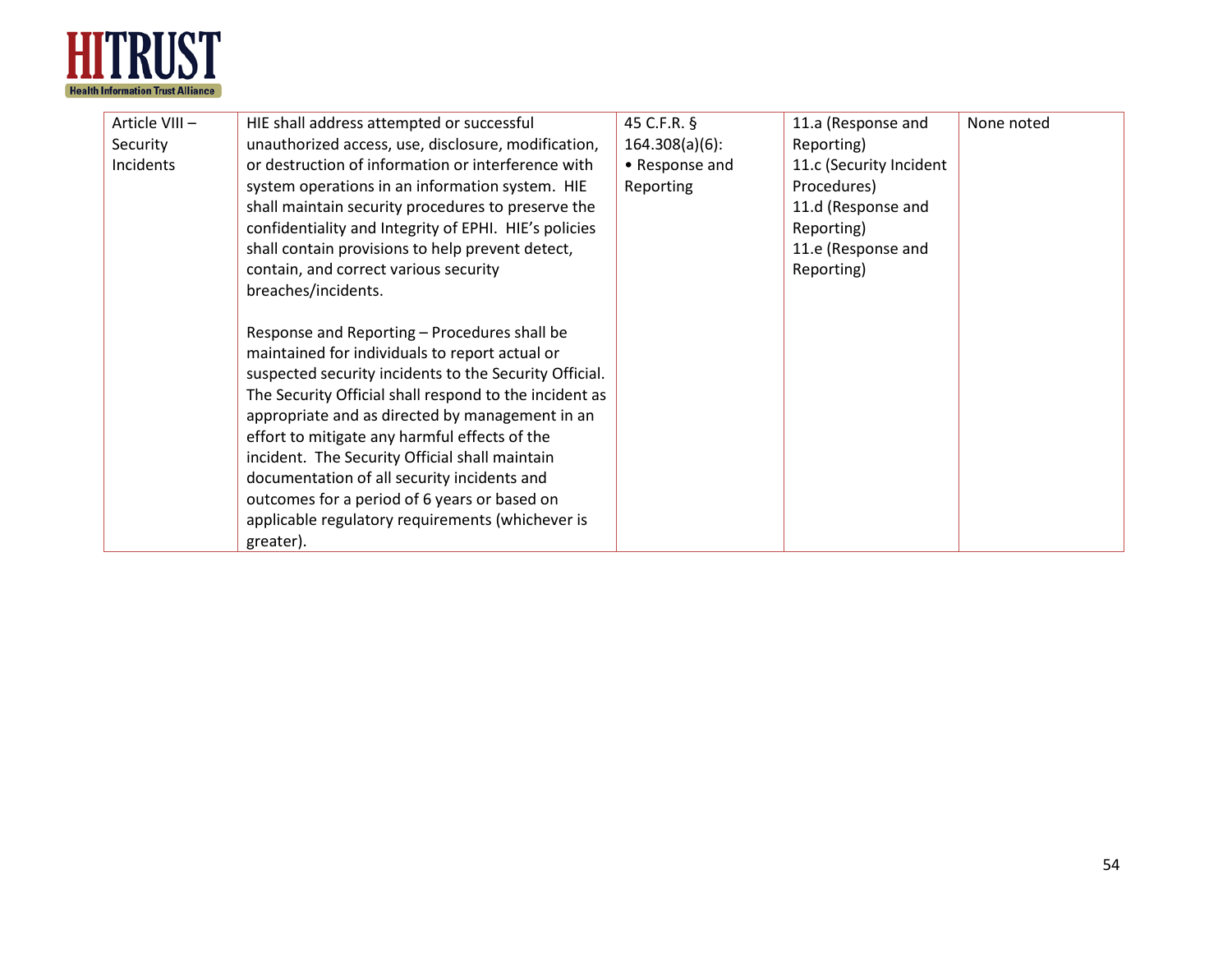

| Article IX- | HIE shall ensure that information systems             | 45 C.F.R. §               | 08.d (Contingency            | None noted |
|-------------|-------------------------------------------------------|---------------------------|------------------------------|------------|
| Contingency | containing EPHI and related daily processing can be   | $164.308(a)(7)$ :         | Plan)                        |            |
| Planning    | recovered following an unplanned event. HIE shall     | • Data Backup Plan        | 09.I (Data Backup            |            |
|             | maintain policies and procedures for responding to    | • Disaster Recovery       | Plan)                        |            |
|             | an emergency or other occurrence (e.g., fire,         | Plan                      | 12.a (Emergency              |            |
|             | vandalism, system failure, and natural disaster) that | • Emergency Mode          | Mode Operation Plan)         |            |
|             | damages systems containing EPHI. The specific         | <b>Operation Plan</b>     | 12.b (Applications and       |            |
|             | features of this Contingency Planning Policy          | • Testing and             | Data Criticality             |            |
|             | include:                                              | <b>Revision Procedure</b> | Analysis)                    |            |
|             |                                                       | • Applications and        | 12.c (Data Backup            |            |
|             | 1. Applications and Data Criticality Analysis -       | Data Criticality          | Plan; Disaster               |            |
|             | Assessment of the relative criticality of specific    | Analysis                  | Recovery Plan;               |            |
|             | applications and data in support of contingency       |                           | <b>Emergency Mode</b>        |            |
|             | plan components;                                      |                           | <b>Operation Plan;</b>       |            |
|             |                                                       |                           | <b>Testing and Revision</b>  |            |
|             | 2. Data Backup Plan - Procedures to create and        |                           | Procedure;                   |            |
|             | maintain retrievable exact copies of EPHI;            |                           | <b>Applications and Data</b> |            |
|             |                                                       |                           | <b>Criticality Analysis)</b> |            |
|             | 3. Disaster Recovery Plan - Procedures to restore     |                           | 12.d (Disaster               |            |
|             | any loss of data;                                     |                           | Recovery Plan)               |            |
|             |                                                       |                           | 12.e (Testing and            |            |
|             | 4. Emergency Mode Operations Plan - Procedures        |                           | <b>Revision Procedure)</b>   |            |
|             | to enable continuation of critical business           |                           |                              |            |
|             | processes for the protection of the security of EPHI  |                           |                              |            |
|             | while operating in an emergency mode; and             |                           |                              |            |
|             |                                                       |                           |                              |            |
|             | 5. Testing and Revision - Procedures for [periodic]   |                           |                              |            |
|             | testing and revision of contingency plans.            |                           |                              |            |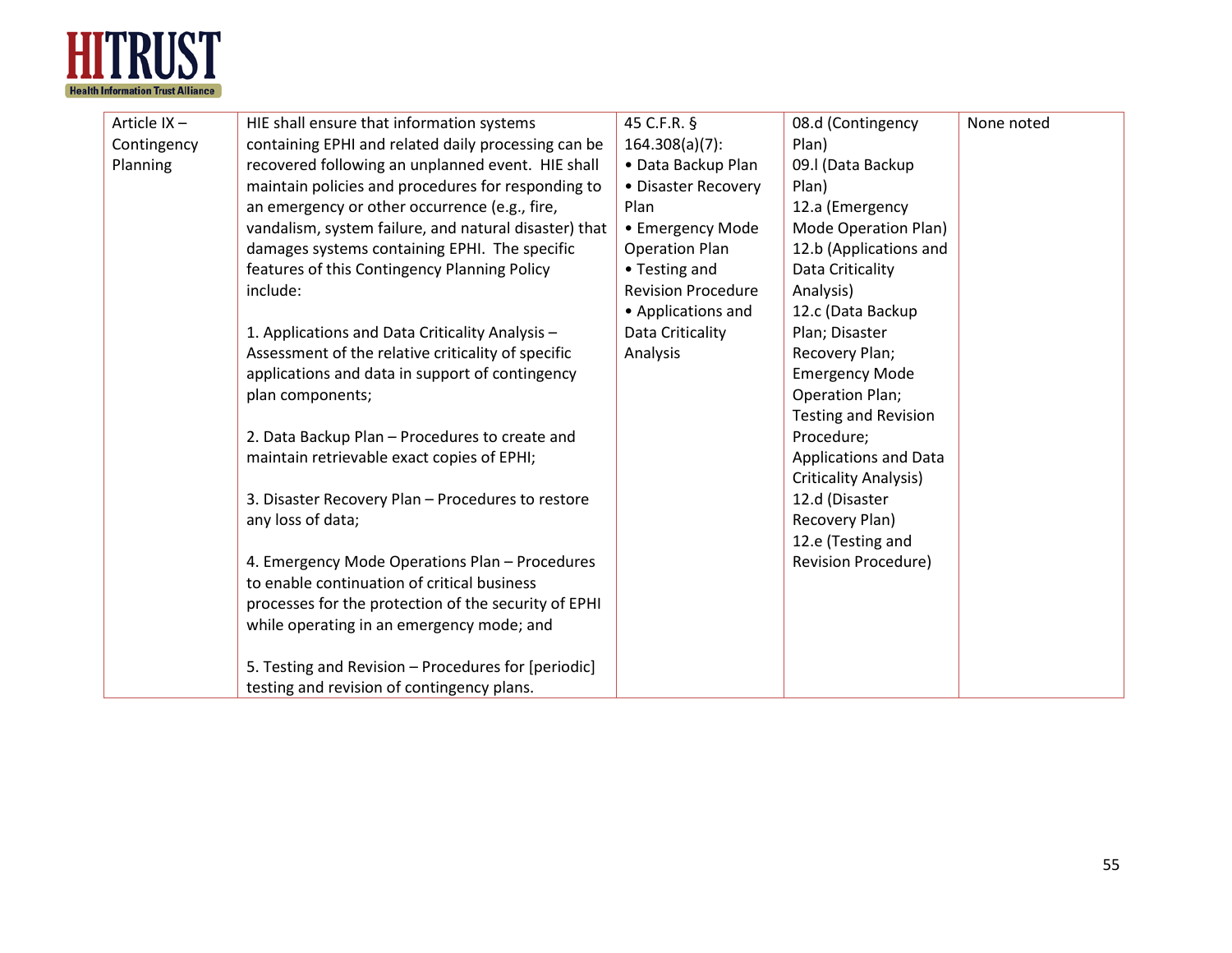

| Article X-            | HIE shall assure the Confidentiality, Availability, and                      | 45 C.F.R. §              | 0.a                                        | None noted |
|-----------------------|------------------------------------------------------------------------------|--------------------------|--------------------------------------------|------------|
| <b>Evaluation And</b> | Integrity of EPHI. HIE shall perform a periodic                              | 164.308(a)(8)            | 03.a                                       |            |
| Audit                 | technical and nontechnical evaluation to ensure                              | <b>Security Audits</b>   | 06.g                                       |            |
|                       | that HIE policies comply with laws, rules, and                               |                          | 06.h                                       |            |
|                       | regulations. This periodic technical and                                     |                          |                                            |            |
|                       | nontechnical evaluation shall also respond to                                |                          |                                            |            |
|                       | environmental or operational changes affecting the                           |                          |                                            |            |
|                       | security of EPHI. The technical evaluation shall                             |                          |                                            |            |
|                       | include testing and investigation of HIE's technical                         |                          |                                            |            |
|                       | security procedures, including the algorithms or                             |                          |                                            |            |
|                       | processes used for Encryption, Authentication, and                           |                          |                                            |            |
|                       | Integrity. The nontechnical evaluation shall include                         |                          |                                            |            |
|                       | testing and investigation of HIE's administrative                            |                          |                                            |            |
|                       | and physical security policies. The Security Officer                         |                          |                                            |            |
|                       | shall review the effectiveness of existing policies as                       |                          |                                            |            |
|                       | well as HIE User's and Participant User's                                    |                          |                                            |            |
|                       | compliance with these policies.                                              |                          |                                            |            |
| Article XI-           | HIE is a Business Associate of its Participant Users                         | 45 C.F.R. §              | 05.k (Business                             | None noted |
| Vendor                | who are Covered Entities. As such, HIE must enter                            | $164.308(b)(1)$ :        | <b>Associate Contracts</b>                 |            |
| <b>Contracts And</b>  | into a Business Associate Agreement with each of                             | • Written Contract or    | and Other                                  |            |
| Agreements            | its Participant Users. HIE shall not receive any EPHI                        | <b>Other Arrangement</b> | Arrangements;                              |            |
|                       | from a Participant User or Subcontractor until a                             |                          | <b>Written Contracts or</b>                |            |
|                       | fully executed Business Associate Agreement has                              |                          | Other Arrangements)                        |            |
|                       | been entered into between the parties.                                       |                          | 09.e (Written                              |            |
|                       | Additionally, HIE shall enter into a Business                                |                          | Contracts or Other                         |            |
|                       | Associate Subcontractor Agreement with any entity                            |                          | Arrangements)                              |            |
|                       | that receives EPHI from HIE and performs a<br>function on behalf of the HIE. |                          | 09.t (Written<br><b>Contracts or Other</b> |            |
|                       |                                                                              |                          | Arrangements)                              |            |
|                       |                                                                              |                          | 10.I (Written                              |            |
|                       |                                                                              |                          | Contracts or Other                         |            |
|                       |                                                                              |                          | Arrangements)                              |            |
|                       |                                                                              |                          |                                            |            |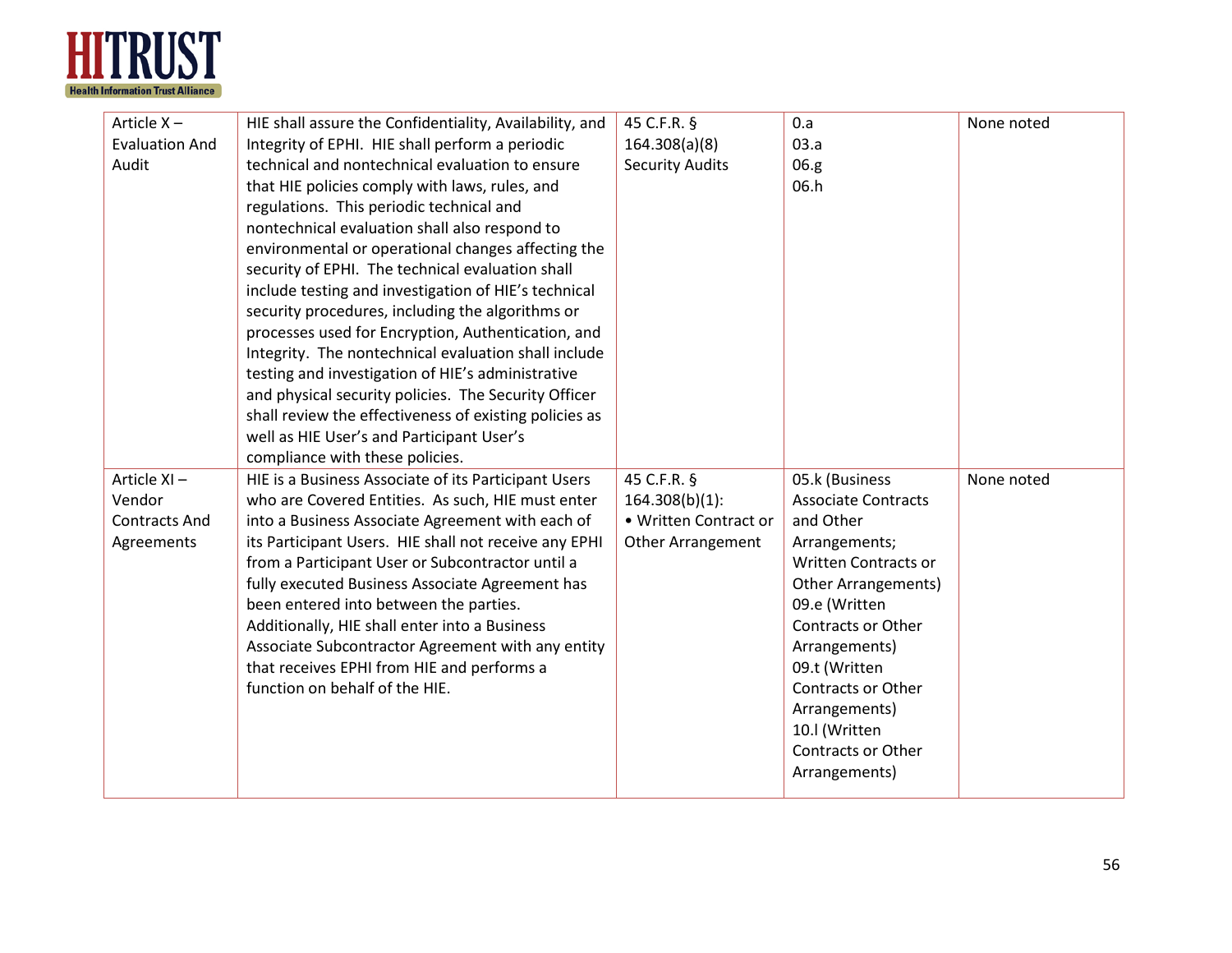

| Article XII - HIE      | HIE shall establish physical access controls (i.e.,    | 45 C.F.R. §          | 08.a (Facility Access         | None noted |
|------------------------|--------------------------------------------------------|----------------------|-------------------------------|------------|
| <b>Facility Access</b> | keys, locks, and cards) to help prevent/detect         | $164.310(a)(1)$ :    | Controls)                     |            |
| Control                | intrusion/unauthorized access and to ensure that       | • Contingency        | 08.b (Facility Access         |            |
|                        | HIE Users have minimum necessary access to             | Operations           | Controls; Access              |            |
|                        | perform their daily job functions. Additionally,       | • Facility Security  | <b>Control and Validation</b> |            |
|                        | physical access controls are in place to protect       | Plan                 | Procedures)                   |            |
|                        | physical computer systems and related buildings in     | • Access Control and | 08.d (Facility Security       |            |
|                        | the event of natural disasters and environmental       | Validation           | Plan)                         |            |
|                        | hazards.                                               | Procedures           | 08.j (Maintenance             |            |
|                        |                                                        | • Maintenance        | Records)                      |            |
|                        | HIE shall limit physical access to its electronic      | Records              | 12.c (Contingency             |            |
|                        | information systems and the facilities in which such   |                      | Operations;                   |            |
|                        | systems are housed while ensuring that properly        |                      | Maintenance Records)          |            |
|                        | authorized access is allowed. The specific features    |                      |                               |            |
|                        | of HIE's Access Control policy include:                |                      |                               |            |
|                        |                                                        |                      |                               |            |
|                        | 1. Contingency Operations - Procedures shall allow     |                      |                               |            |
|                        | for system access in support of restoration of lost    |                      |                               |            |
|                        | data under the disaster recovery and emergency         |                      |                               |            |
|                        | mode operations plans in an emergency.                 |                      |                               |            |
|                        |                                                        |                      |                               |            |
|                        | 2. HIE Facility Security Plan - Safeguards shall be in |                      |                               |            |
|                        | place to protect the system and the equipment          |                      |                               |            |
|                        | therein from unauthorized physical access,             |                      |                               |            |
|                        | tampering, and theft.                                  |                      |                               |            |
|                        | 3. Access Control and Validation Procedures -          |                      |                               |            |
|                        | Safeguards shall be in place to validate a person's    |                      |                               |            |
|                        | access to facilities based on his or her role or       |                      |                               |            |
|                        | function.                                              |                      |                               |            |
|                        |                                                        |                      |                               |            |
|                        | 4. Maintenance Records - Documentation shall be        |                      |                               |            |
|                        | maintained with respect to repairs and                 |                      |                               |            |
|                        | modifications to the physical components of the        |                      |                               |            |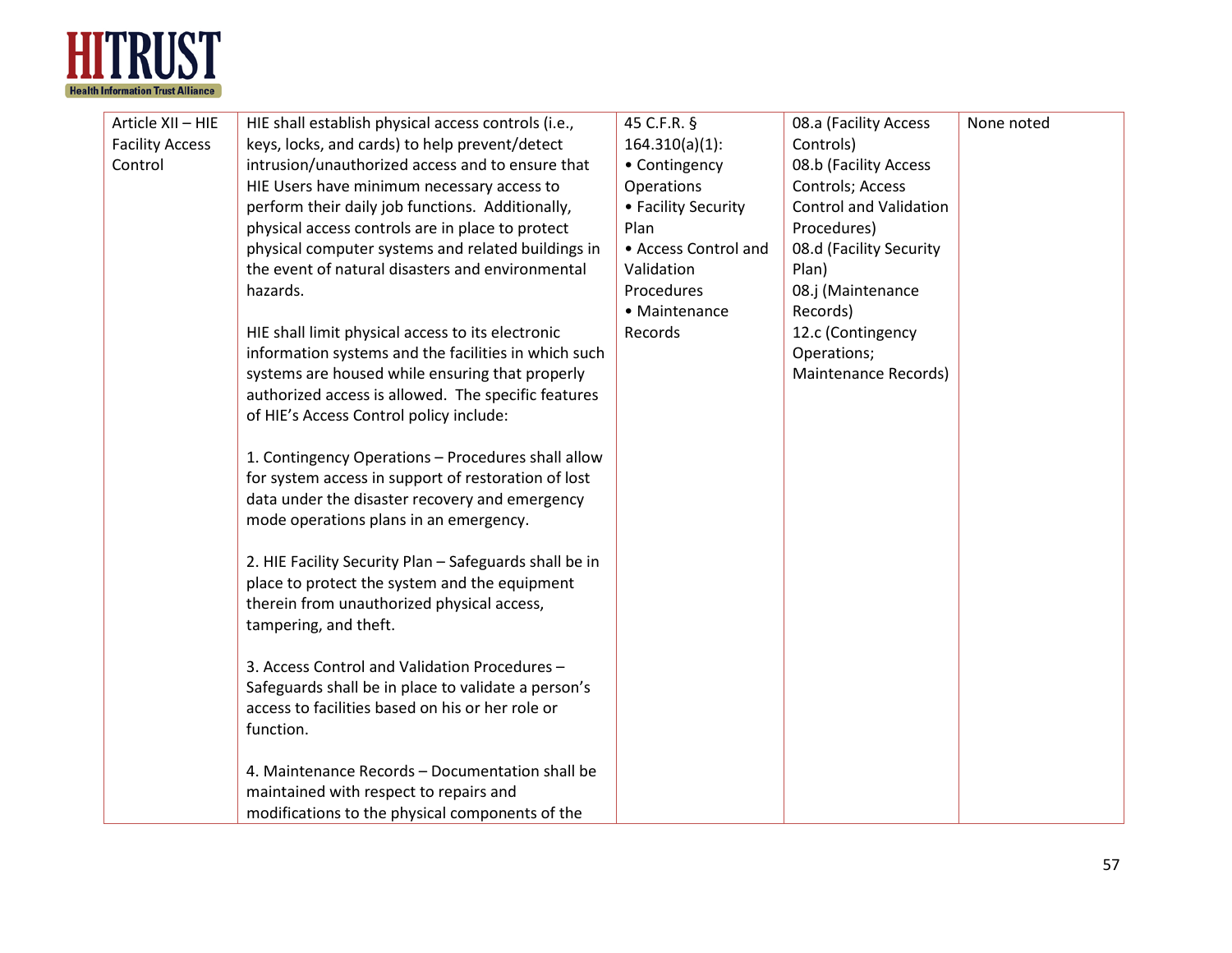

|                        | systems that relate to security.                      |                        |                |                      |
|------------------------|-------------------------------------------------------|------------------------|----------------|----------------------|
| Article XIII -         | HIE shall ensure that all HIE User workstations are   | 45 C.F.R. §            | 08.g (Physical | Map the following    |
| <b>Workstation Use</b> | properly secured to help mitigate the risk of         | 164.310(b)             | Workstation    | (as a primary) to 45 |
| And Security           | unauthorized access to information. HIE shall         | 45 C.F.R. § 164.310(c) | Safeguards)    | C.F.R 164.310(b)     |
|                        | implement, and shall educate Participant Users on     |                        |                | $\bullet$ 01.g       |
|                        | implementing, procedures regarding physical           |                        |                | $\bullet$ 01. $x$    |
|                        | safeguards over workstations, especially those        |                        |                | $\bullet$ 06.e       |
|                        | located in less secure/public areas. HIE shall define |                        |                | •08.g.               |
|                        | acceptable uses for HIE User workstations.            |                        |                |                      |
|                        | Additionally, HIE shall implement physical security   |                        |                |                      |
|                        | controls to properly secure HIE User workstations.    |                        |                |                      |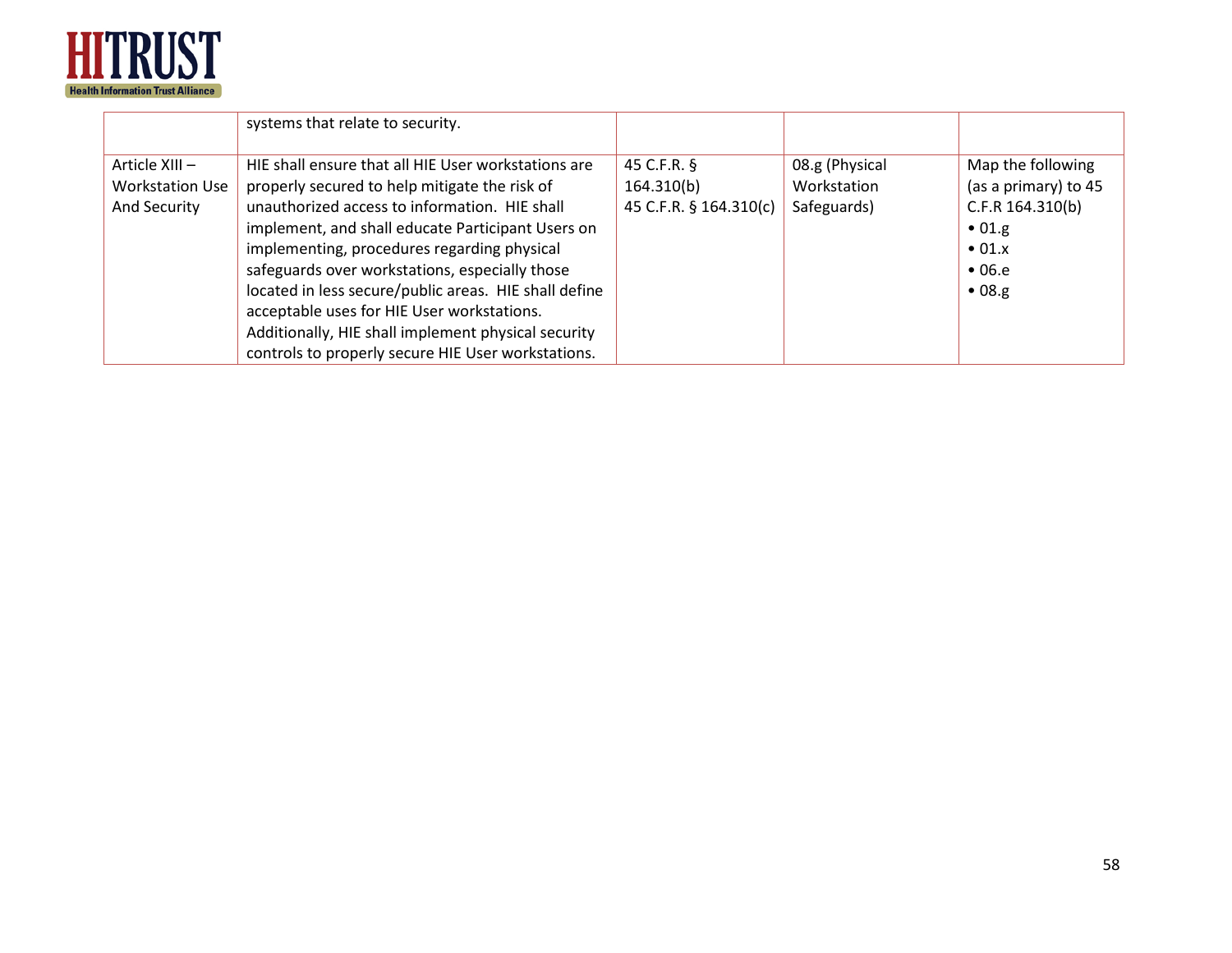

| Article XIV-<br>Device And<br><b>Media Controls</b> | HIE shall ensure that portable information systems<br>are protected from unauthorized access and<br>release. Unencrypted computing devices (e.g. PCs,<br>laptops, PDAs, servers, smart phones, other mobile<br>phones, tablets, digital e-readers, photo copiers,<br>etc.) and electronic storage media (e.g. hard drives,<br>solid state drives, floppy disks, CDs, DVDs, backup<br>tapes, external removable storage devices, flash<br>drives, SD cards, SIM cards, etc.) that contain EPHI        | 45 C.F.R. §<br>$164.310(d)(1)$ :<br>• Disposal<br>• Media Re-use<br>• Accountability<br>• Data Backup and<br>Storage | 07.a (Accountability)<br>08.I (Disposal; Media<br>Re-use)<br>09.I (Data Backup and<br>Storage)<br>09.o (Device and<br>Media Controls;<br>Accountability)<br>09.p (Disposal) | None noted |
|-----------------------------------------------------|------------------------------------------------------------------------------------------------------------------------------------------------------------------------------------------------------------------------------------------------------------------------------------------------------------------------------------------------------------------------------------------------------------------------------------------------------------------------------------------------------|----------------------------------------------------------------------------------------------------------------------|-----------------------------------------------------------------------------------------------------------------------------------------------------------------------------|------------|
|                                                     | or other confidential data shall be tracked as they<br>move into and out of HIE's facilities.                                                                                                                                                                                                                                                                                                                                                                                                        |                                                                                                                      | 09.u (Device and<br>Media Controls)                                                                                                                                         |            |
|                                                     | HIE shall maintain a log, for example, by using RFID<br>technology and/or the device's location tracking<br>applications, of all devices and media that come<br>into contact with EPHI, that includes when the<br>device or media first encountered EPHI, where the<br>device is physically located, if it has been moved<br>within the facility, and if and when the device or<br>media has been thoroughly and appropriately<br>cleaned of EPHI and/or transported outside of the<br>HIEs control. |                                                                                                                      |                                                                                                                                                                             |            |
|                                                     | HIE shall report the loss of any device or media<br>potentially containing EPHI immediately to the<br>covered entities with which they interact. HIE shall<br>isolate EPHI-containing devices and media from<br>non-EPHI-containing devices and media. HIE shall<br>remove EPHI from devices and media in accordance<br>with National Institute of Standards and<br>Technology (NIST) standards.                                                                                                     |                                                                                                                      |                                                                                                                                                                             |            |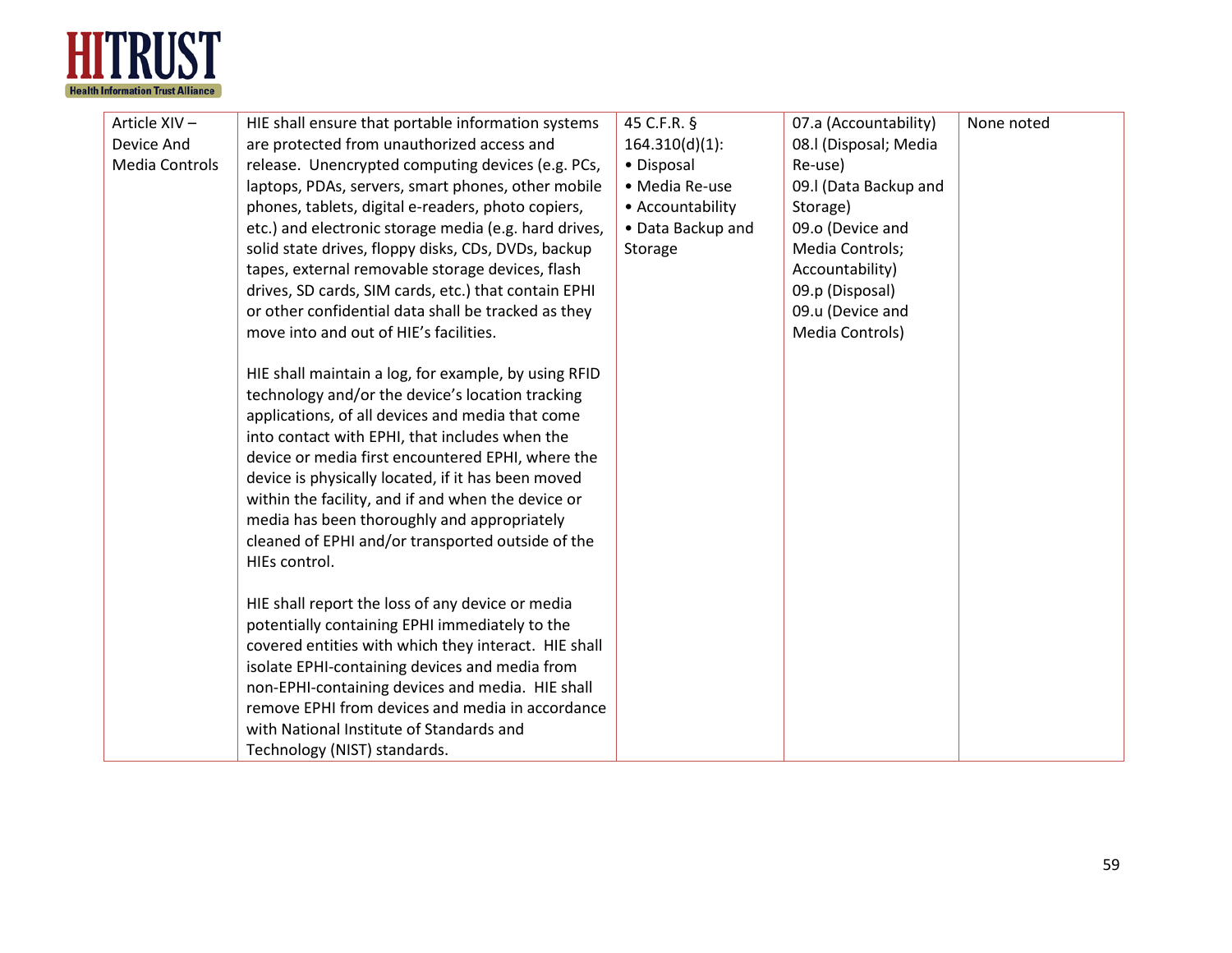

| Article XV-             | HIE shall ensure that access to information systems   | 45 C.F.R. §        | 01.a (Access Control;   | None noted |
|-------------------------|-------------------------------------------------------|--------------------|-------------------------|------------|
| <b>Technical Access</b> | is properly controlled and restricted to authorized   | $164.312(a)(1)$ :  | <b>Emergency Access</b> |            |
| Controls                | individuals. HIE shall implement Technical            | • Unique User      | Procedure)              |            |
|                         | Safeguards for electronic information systems that    | Identification     | 01.b (Access Control;   |            |
|                         | maintain EPHI to allow access only to those           | • Emergency Access | <b>Unique User</b>      |            |
|                         | programs and persons that have been granted           | Procedure          | Identification)         |            |
|                         | access rights according to access control and         | • Automatic Logoff | 01.h (Unique User       |            |
|                         | authorization policies. The specific features of the  | • Encryption and   | Identification)         |            |
|                         | Access Control Policy include:                        | Decryption         | 01.q (Unique User       |            |
|                         |                                                       |                    | Identification)         |            |
|                         | 1. Unique User Identification - Unique user IDs and   |                    | 01.t (Automatic         |            |
|                         | Passwords shall be assigned to each User.             |                    | Logoff)                 |            |
|                         |                                                       |                    | 01.v (Access Control)   |            |
|                         | 2. Emergency Access Procedures - Procedures shall     |                    | 10.f (Encryption and    |            |
|                         | ensure access to EPHI in an emergency.                |                    | Decryption)             |            |
|                         |                                                       |                    | 10.g (Key               |            |
|                         | 3. Automatic Logoff - Unattended                      |                    | Management)             |            |
|                         | workstations/terminals shall be locked down           |                    | 12.c (Emergency         |            |
|                         | following a period of inactivity.                     |                    | Access Procedure)       |            |
|                         |                                                       |                    |                         |            |
|                         | 4. Encryption/Decryption - Preference shall be        |                    |                         |            |
|                         | given in system selection to applications and         |                    |                         |            |
|                         | operating systems that allow for the encryption of    |                    |                         |            |
|                         | User credentials and EPHI. Encryption, if used, shall |                    |                         |            |
|                         | be accomplished using standard (non-proprietary)      |                    |                         |            |
|                         | algorithms.                                           |                    |                         |            |
| Article XVI-            | HIE shall ensure that access to information systems   | 45 C.F.R. §        | 06.i                    | None noted |
| <b>Audit Controls</b>   | is properly controlled and restricted to authorized   | 164.312(b) Logging | 09.aa                   |            |
|                         | individuals. Certain systems have the capability to   |                    | 09.ab                   |            |
|                         | produce audit trails (i.e., audit control mechanisms) |                    | 09.ad                   |            |
|                         | to record and examine system, network, and/or         |                    |                         |            |
|                         | application activity. Periodically, the Security      |                    |                         |            |
|                         | Officer shall review audit trails to detect and       |                    |                         |            |
|                         | research security breaches (including high-risk       |                    |                         |            |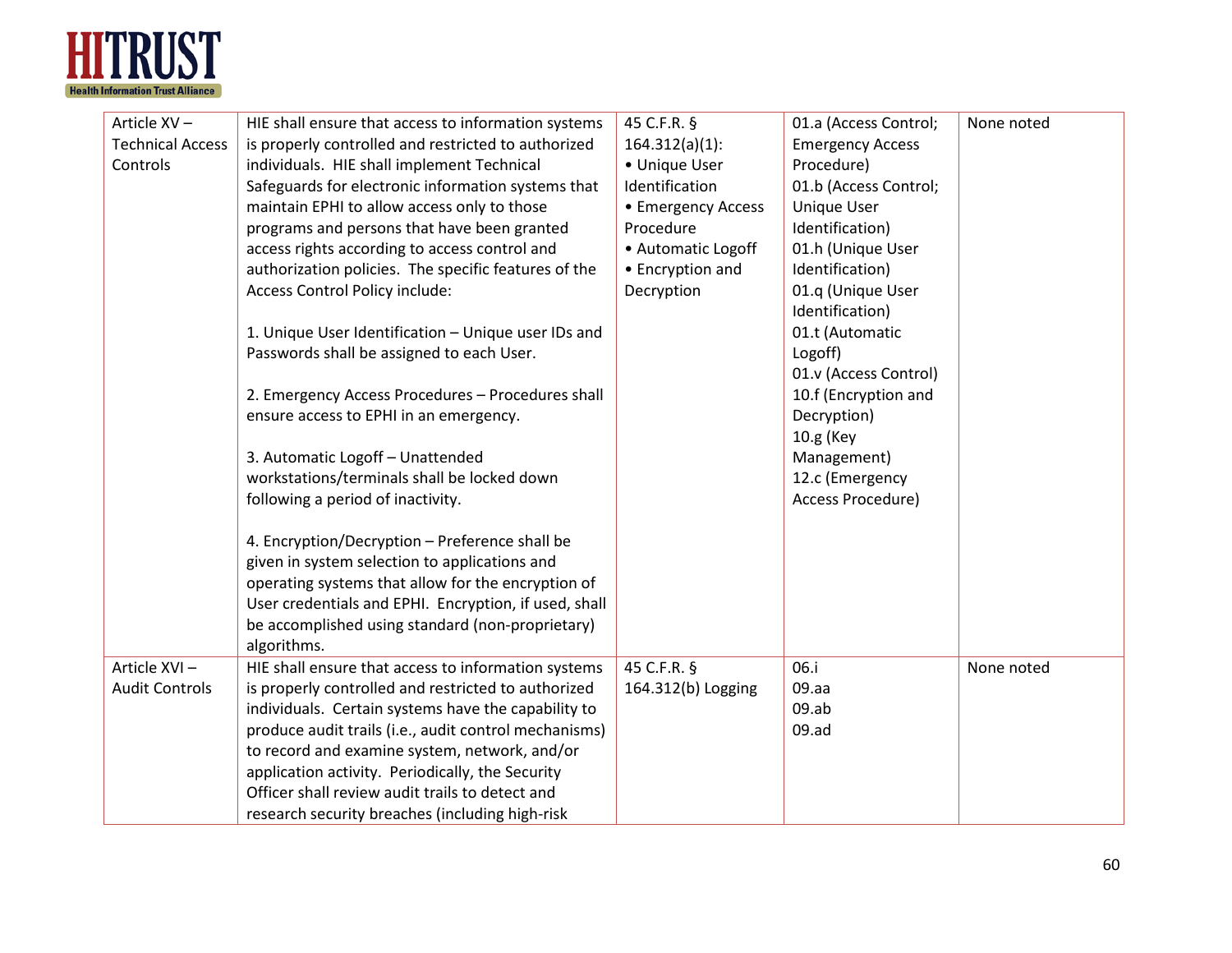

|                                               | patterns), to confirm/deny Users' compliance with<br>HIE policies and procedures, and to identify<br>potential weaknesses.                                                                                                                                                                                                                                                                                                                                                                                                                                                                                                           |                                                                                                                              |                                                                                                                                                      |            |
|-----------------------------------------------|--------------------------------------------------------------------------------------------------------------------------------------------------------------------------------------------------------------------------------------------------------------------------------------------------------------------------------------------------------------------------------------------------------------------------------------------------------------------------------------------------------------------------------------------------------------------------------------------------------------------------------------|------------------------------------------------------------------------------------------------------------------------------|------------------------------------------------------------------------------------------------------------------------------------------------------|------------|
| Article XVII-<br>Integrity<br>Controls        | HIE shall ensure that EPHI has not been<br>changed/corrupted and to validate that data came<br>from the original sender. Certain systems that<br>process EPHI shall utilize controls to ensure the<br>accuracy and Integrity of data at rest as well as in<br>the processing cycle.                                                                                                                                                                                                                                                                                                                                                  | 45 C.F.R.<br>$164.312(c)(1)$ :<br>• Mechanism to<br>Authenticate<br><b>Electronic Protected</b><br><b>Health Information</b> | 09.j (Mechanism to<br>Authenticate ePHI)<br>10.c (Mechanism to<br>Authenticate ePHI)<br>10.d (Mechanism to<br>Authenticate ePHI)<br>10.g (Integrity) | None noted |
| Article XVIII -<br>Authentication<br>Controls | HIE shall ensure that access to information systems<br>is properly controlled and restricted to authorized<br>individuals. Authorization controls refer to the type<br>of access that allow a User into HIE's systems. Such<br>controls shall be restricted by role/function and/or<br>individual User. HIE shall implement authentication<br>controls that: (i) verify that the User is authorized<br>and the one claimed; and (ii) deny access to<br>unauthorized Users, programs, and/or processes.<br>HIE has implemented procedures for ensuring that<br>external users are properly authenticated to HIE's<br>systems/network. | 45 C.F.R. §164.312(d)<br>Non-repudiation                                                                                     | 01.b<br>01.q                                                                                                                                         | None noted |